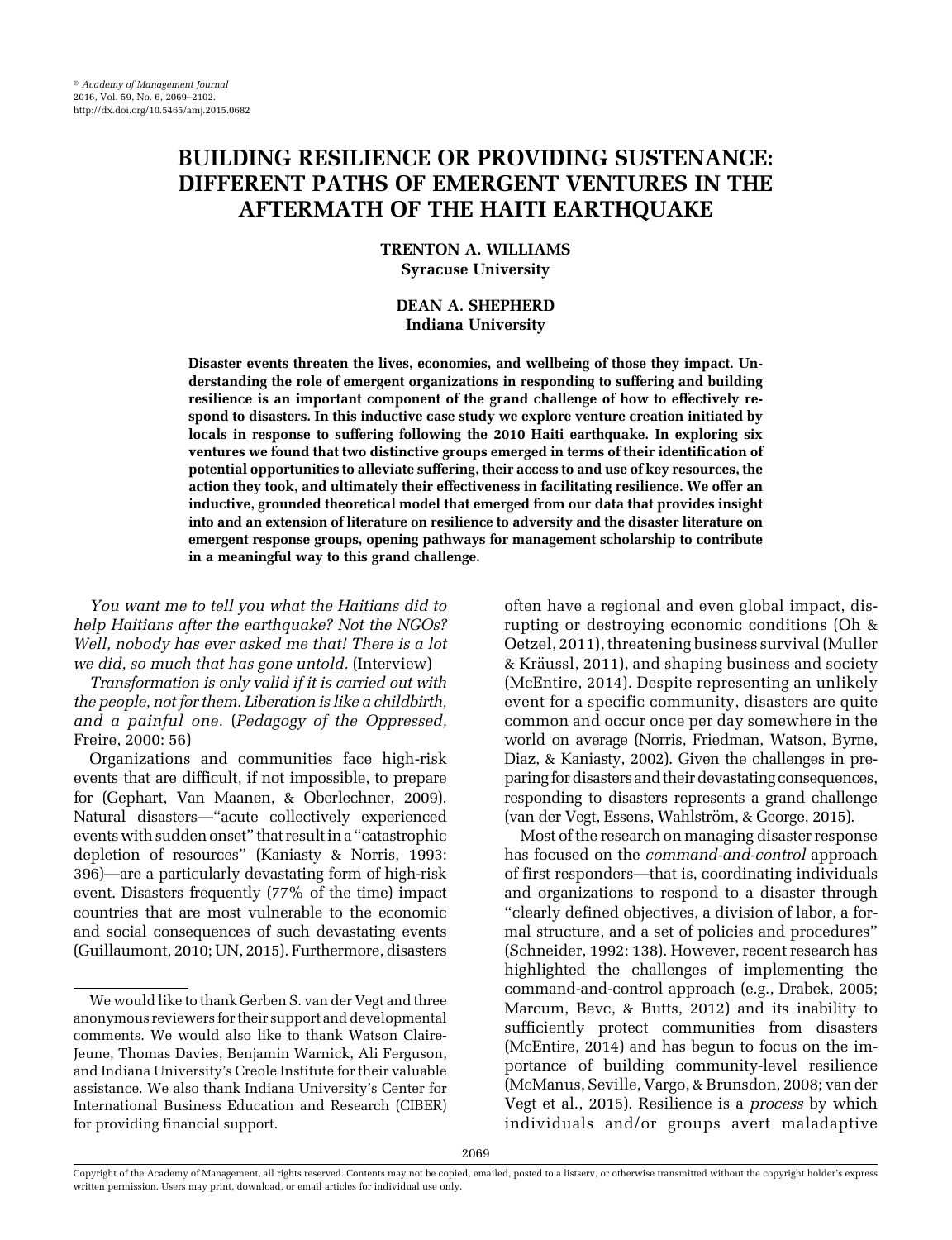tendencies and maintain "positive adjustment, or adaptability, under challenging conditions" ([Sutcliffe](#page-31-0) [& Vogus, 2003](#page-31-0): 99).

To date, disaster-management research has largely focused on the attributes of societies ([Aldrich, 2012\)](#page-28-0) or groups ([Norris, Stevens, Pfefferbaum, Wyche, &](#page-30-0) [Pfefferbaum, 2008\)](#page-30-0) that reflect resilience outcomes in the aftermath of disasters ([Bonanno, Brewin,](#page-29-0) [Kaniasty, & La Greca, 2010;](#page-29-0) [McEntire, 2014\)](#page-30-0) but has not sufficiently explored why some (individuals, organizations, societies) are able to adjust to adverse conditions to maintain (or enhance) positive functioning while others fail to do so [\(van der Vegt](#page-31-0) [et al., 2015](#page-31-0)). Specifically, there is more to learn about how organizing—linking individuals and broader communities—facilitates adjustment in the aftermath of disasters [\(Majchrzak, Jarvenpaa, &](#page-30-0) [Hollingshead, 2007; Marcum et al., 2012](#page-30-0)).

Existing organizations' ability to facilitate resilience (including those of first responder organizations) may be severely limited by a disaster's destruction of their resources ([Marcum et al., 2012; McEntire,](#page-30-0) [2014](#page-30-0)). Thus, research would benefit from exploring how local ventures are created in the aftermath of a disaster to alleviate suffering. In the context of disaster response, the creation of local ventures refers to the arrangement of resources and organizational structures in novel ways by those within the disaster zone to alleviate the suffering of victims and can take the form of de novo (new independent) or de alio (new corporate) ventures [\(Shepherd &](#page-31-0) [Williams, 2014](#page-31-0)). This form of venturing is consistent with extant conceptualizations of entrepreneurial venture creation, which is a process by which individuals "pursue opportunities without regard to resources they currently control . . . [where] opportunity is defined . . . as a future situation which is deemed desirable and feasible" [\(Stevenson & Jarillo, 1990:](#page-31-0) 23). The purpose of this paper, therefore, is to explore the processes through which local ventures emerge following a disaster and the consequences these ventures have on community members. Indeed, by focusing on the emergence of local ventures, we hope to provide insights as a basis for actionable knowledge.

In this study, we examine how locals created ventures in Haiti following a disaster. In January 2010, Haiti—already struggling with chronic poverty [\(UN, 2015](#page-31-0))—was hit with an earthquake that leveled approximately 80% of its capital (Port-au-Prince), killing hundreds of thousands of people; displacing hundreds of thousands more; and significantly increasing the population's vulnerability to disease,

poverty, and thus mortality [\(International Crisis](#page-30-0) [Group, 2013;](#page-30-0) [Zanotti, 2010](#page-32-0)). The earthquake drew an enormous response from outside governments and non-governmental organizations (NGOs) in an effort to alleviate victim suffering. Billions of dollars were donated, and thousands of NGOs descended on Haiti in an attempt to address Haiti's problems. In contrast to the focus placed on outside organizations, we focus on how Haitians organized to help fellow community members. Specifically, there is reason to believe that Haitian-led organizing contributed to solutions to the grand challenges presented by the large-scale suffering. Indeed, as a recent report on the crisis in Haiti suggests, "the key to fixing Haiti is that Haitians have to do it" ([International Crisis Group, 2013:](#page-30-0) 14).

# THEORETICAL GROUNDING

Based on the above broad objectives, we began by investigating the literature on disaster management. Given our interest in exploring locals responding to disaster, we focused on the literature on resilience to adversity, particularly when disasters were the source of adversity [\(Erikson, 1976; Gephart et al.,](#page-29-0) [2009\)](#page-29-0). The notion of resilience holds promise for gaining a deeper understanding of disaster management as it can occur at multiple levels as well as across levels ([van der Vegt et al., 2015\)](#page-31-0).

#### Resilience to Adversity

Disasters are crises that create adversity for those in their path [\(Bonanno et al., 2010;](#page-29-0) [Turner, 1976](#page-31-0)). Disasters deplete resources [\(Kaniasty & Norris,](#page-30-0) [1993\)](#page-30-0), break up and isolate communities [\(Bonanno](#page-29-0) [et al., 2010](#page-29-0)), and can be appraised as traumatic [\(Norris et al., 2002](#page-30-0)). Although disaster management is often used to try to protect communities from disasters ([McEntire, 2014;](#page-30-0) [Turner, 1976\)](#page-31-0), these attempts are rarely successful ([Hewitt, 2013](#page-30-0)). Thus, rather than focusing on vulnerability and protection, a re-orientation toward resilience appears to provide a path to a deeper understanding of the aftermath of disasters [\(van der Vegt et al., 2015](#page-31-0)). Indeed, recently, much has been made of communities' inherent resilience—that is, the qualities a community possesses prior to a hazard that enhance its ability to mitigate threats and function positively in the aftermath of a natural disaster ([Cutter, Ash, &](#page-29-0) [Emrich, 2014](#page-29-0)). Such qualities include their set of networks [\(Norris et al., 2008](#page-30-0)), economic and social capital ([Aldrich, 2012](#page-28-0)), local knowledge and values [\(Shepherd & Williams, 2014](#page-31-0)), and community capital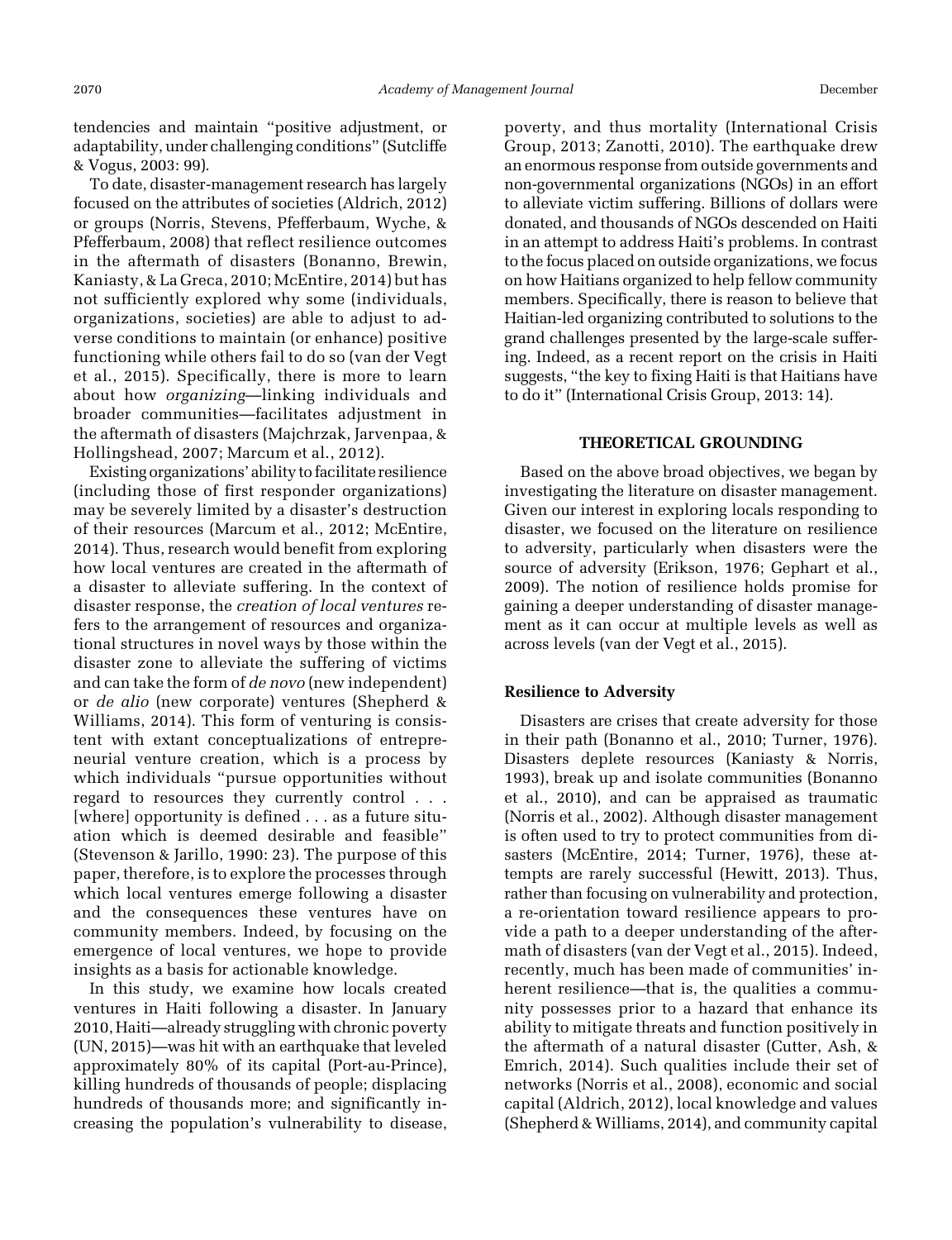[\(Peredo & Chrisman, 2006\)](#page-31-0). These resources are important, yet resilience also involves processes for retaining "resources (cognitive, emotional, relational or structural) in a form sufficiently flexible, storable, convertible, and malleable" ([Sutcliffe &](#page-31-0) [Vogus, 2003](#page-31-0): 98) to deal with the adversity created by a disaster. However, how are these processes constructed and enacted in the uncertain environment created by a disaster?

### Emergent Response Groups—Post-Disaster Venturing

Disasters often generate such considerable destruction that they motivate responses from a number of actors, including governments, non-profits (e.g., the Red Cross, other NGOs), and emergency first responders (e.g., police, fire departments) ([Anderson,](#page-29-0) [Compton, & Mason, 2005\)](#page-29-0). However, despite these organizations' best efforts, many needs go unmet given the often widespread scale of destruction [\(Drabek & McEntire, 2003\)](#page-29-0). Indeed, disasters can disable first responders' resources (e.g., destroyed equipment), and infrastructure damage can obstruct them from reaching victims. Furthermore, disaster events are not always interpreted in the same way [\(Gephart, 1984](#page-29-0)): those immediately local to the destruction might interpret needs and desired actions differently than those on the outside [\(Shepherd &](#page-31-0) [Williams, 2014](#page-31-0); [Williams & Shepherd, 2016\)](#page-31-0). Given established organizations' limitations to address all post-disaster needs [\(Drabek & McEntire, 2003](#page-29-0); [Marcum et al., 2012\)](#page-30-0), it appears that impromptu groups are often formed to fill the void to help victims ([Majchrzak et al., 2007\)](#page-30-0). Emergent response groups refer to a collection of individuals "with no pre-existing structures such as group membership, tasks, roles, or expertise that can be specified ex ante" and are characterized by "a sense of urgency and high levels of interdependence" ([Majchrzak](#page-30-0) [et al., 2007:](#page-30-0) 147). These emergent response groups have several attributes, including "unclear and fluid boundaries, fleeting and unclear membership, unclear, fluid and dispersed leadership, highly unstable task definitions . . . and geographic dispersion" [\(Majchrzak et al., 2007](#page-30-0): 150). These attributes are believed to lead to self-organization, improvisation, and the generation of other novel actions to deal with the non-routine nature of disasters [\(Bigley & Roberts,](#page-29-0) [2001; Drabek & McEntire, 2003; Erikson, 1976\)](#page-29-0).

Although we have an increased understanding of the attributes of emergent response groups and the desired outcomes of their actions, much remains to be

learned about their "internal dynamics" [\(Majchrzak](#page-30-0) [et al., 2007:](#page-30-0) 151). [Shepherd and Williams \(2014\)](#page-31-0) provided an important step in this direction by finding that new ventures (as emergent groups) were created in the aftermath of a bushfire in a country region of Australia to alleviate the suffering of community members (see also [Williams & Shepherd, 2016\)](#page-31-0). The act of new venture creation and the notion of an opportunity to alleviate suffering provide an important bridge to entrepreneurship, where opportunity plays a central role in understanding venture emergence [\(McMullen & Shepherd, 2006](#page-30-0); [Stevenson & Jarillo,](#page-31-0)  $1990$ .<sup>1</sup> The benefits of opportunity exploitation can be for the entrepreneur ([Fauchart & Gruber, 2011\)](#page-29-0), for stakeholders ([Freeman & Phillips, 2002\)](#page-29-0), the community [\(Peredo & Chrisman, 2006](#page-31-0)), and/or nature [\(Dean & McMullen, 2007](#page-29-0)). However, there is still much to learn about the different processes by which new ventures emerge in the aftermath of a disaster and the ways these differences impact opportunities to promote the resilience of community members.

Therefore, there are two underexplored yet highly important aspects of disaster management. First, what role do those in a disaster zone play in facilitating the resilience of community members? Previous work has focused on resources in preparation for a disaster or resources provided by outsiders after a disaster, but important implications are likely to arise from considering the processes by which resources are acquired, combined, and used by locals for local victims. Thus, we hope to uncover local resilience processes within the adverse environment created by a disaster. The second under-explored area involves entrepreneurial ventures that emerge in the shadow of designated relief organizations. While previous research has acknowledged the importance of emergent response groups and compassion venturing to the resilience of a community, we wish to understand whether some of these local ventures contribute more to resilience than others and why. Our curiosity leads to the following:

- (1) How do post-disaster new ventures acquire, combine, and use resources?
- (2) How does venture creation facilitate the resilience of community members, and why are some ventures more effective than others?

<sup>&</sup>lt;sup>1</sup> Although there is an ongoing debate about the epistemological nature of opportunity ([Davidsson, 2015;](#page-29-0) [Suddaby et al., 2015\)](#page-31-0), both sides agree that acting on an opportunity belief has the potential to generate valuable gains.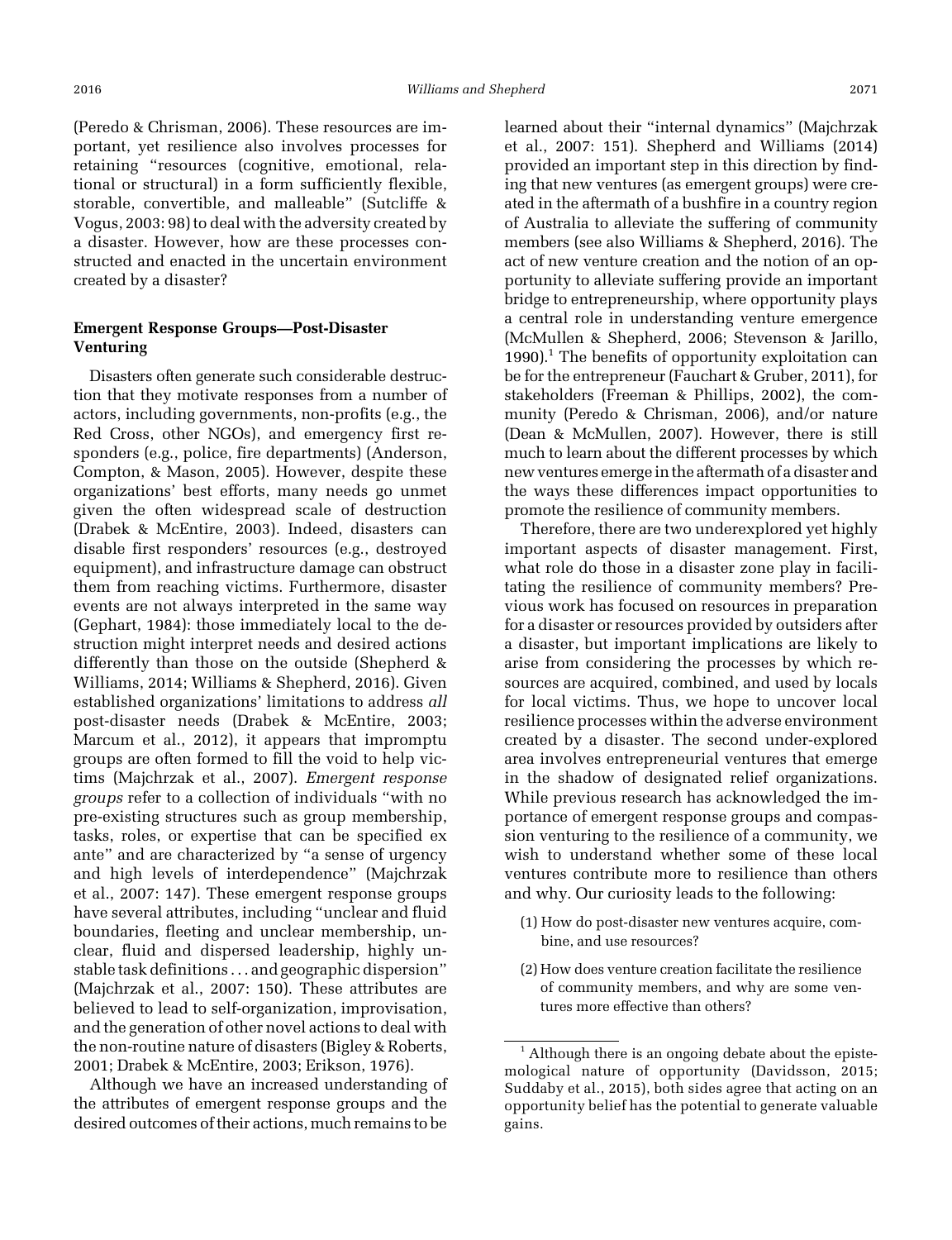### RESEARCH METHOD

To address our research questions, we base our work on a qualitative inductive methodology [\(Denzin](#page-29-0) [& Lincoln, 2011](#page-29-0); [Strauss & Corbin, 1998\)](#page-31-0). This approach enables a detailed exploration of how actors behave in the aftermath of a disaster and to what end. We used the method described by [Gioia,](#page-30-0) [Corley, and Hamilton \(2013\)](#page-30-0) (e.g., [Corley & Gioia,](#page-29-0) [2004;](#page-29-0) [Sonenshein, 2014](#page-31-0)) to collect and analyze our data, focusing on the contextual interrelationships regarding new ventures to address existing theory.

### Research Setting

Our research setting is venture creation for the alleviation of suffering in the aftermath of the Portau-Prince, Haiti, earthquake disaster, which occurred on January 12, 2010. Alleviation of suffering refers to efforts designed to reduce the pain of victims (for a review, see [Dutton, Workman, & Hardin, 2014](#page-29-0); [Hansen & Trank, 2016\)](#page-30-0). The 7.0 magnitude earthquake was the worst in Haiti's history, resulting in extensive loss of life (estimated at 316,000), injury (300,000), and displacement (1.5 million) and impacting one-third of Haiti's total population [\(Margesson & Taft-Morales, 2010\)](#page-30-0). The physical destruction was widespread due to inadequate construction standards and a very poor population, which contributed to the destruction of more than 100,000 homes; 1,300 schools; 50 medical centers; the State University of Haiti; and 15 out of Haiti's 17 government ministries, including the presidential palace [\(Riddick, 2011\)](#page-31-0). This destruction debilitated Haiti's already "thin layer" of administrative structures [\(Zanotti, 2010:](#page-32-0) 756). Many Haitians faced "serious housing, food, physical security, and health issues" [\(Riddick, 2011:](#page-31-0) 244), and the financial impact on Haiti was catastrophic ([Margesson & Taft-Morales, 2010](#page-30-0)), leading the Inter-American Development Bank to label the tragedy "the most destructive event [any] country has ever experienced" [\(Cavallo, Powell, &](#page-29-0) [Becerra, 2010:](#page-29-0) F299).

To fully understand Haiti's post-disaster challenges, it is important to emphasize that Haiti was experiencing extreme difficulties prior to the earthquake. Haiti is a least developed country that has gone from crisis to crisis since in 1804, as a colony populated predominantly by slaves, it successfully "overthrew both its colonial status and its economic system and established a new political state of entirely free individuals" [\(Knight, 2000](#page-30-0): 103). However, this new political state struggled to fund the building of schools, hospitals, roads, and other key infrastructure in large part due to an agreement with France to pay compensation to former slave owners for "loss of property" [\(Schuller, 2007](#page-31-0)). Haiti has since endured instability in its government, which has been defined as "loose agreements . . . to stave off more serious violence or end an impasse, but none have reached far enough to construct [a solution]" ([International](#page-30-0) [Crisis Group, 2013:](#page-30-0) 1).

In the context of internal government challenges, Haiti has also received extensive international intervention, including billions of U.S. dollars, security support, and thousands of NGOs providing a vast array of services [\(International Crisis Group, 2013](#page-30-0); [UN, 2015](#page-31-0)). Haiti has earned the nickname the "NGO republic" given the "parallel state" made up of international government and NGO organizations seeking to influence national outcomes in Haiti [\(Edmonds, 2013\)](#page-29-0). $^2$  As a result of the earthquake's destruction and at the request of the Haitian government, nearly \$14 billion of aid poured into the country. Most of this aid was directed through non-Haitian governments, NGOs, and international government bodies. Indeed, in the aftermath of the earthquake, much of the traditional media and academic focus centered on the effectiveness of non-Haitian responders. Although this focus is understandable given the scale of foreign aid, we wondered what efforts (if any) Haitians had initiated. As articulated by [Edmonds \(2013](#page-29-0): 447), the "earthquake destroyed many things in Haiti, but it did not shatter the pride, determination, and spirit of resistance within the Haitian people." This curiosity spawned the current research project.

#### Case Study Method and Selection

Our method for gathering data for analysis was flexible and emergent as we collected information from various sources [\(Gephart, 2013](#page-29-0); [Gioia et al.,](#page-30-0) [2013\)](#page-30-0). The selection of cases and data for analysis emerged from statements from individuals, organizational documents, and common "issues" identified by informants as our investigation unfolded. This process culminated in three primary steps. First, we developed generic criteria for the phenomenon we wanted to explore: ventures initiated immediately

<sup>2</sup> Prior to the earthquake, Haiti hosted an estimated 10,000 NGOs, a number that ballooned after the earthquake. Prior to the earthquake, Haiti had "the most privatized social-service sector in the Americas, with over 80 percent of the country's basic services provided by NGOs" ([Edmonds, 2013:](#page-29-0) 440).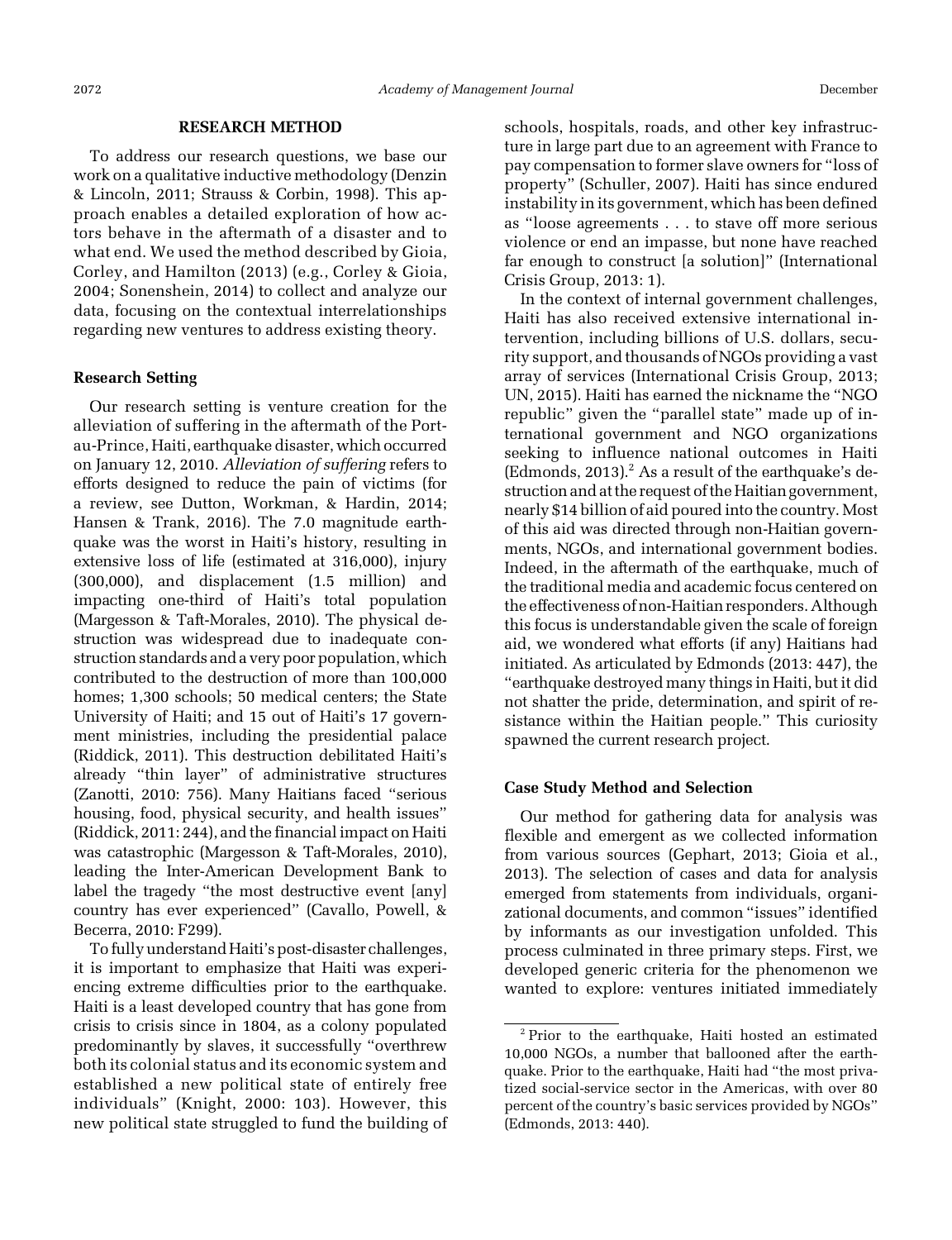after the disaster by Haitians within the disaster zone focused on alleviating others' suffering. At this stage, we did not know if these types of ventures were present. However, initial conversations with those in the community, entrepreneurship theory, and reports of Haitian-led activities motivated us to pursue the subject further. Second, we initiated contact with individuals in Haiti through Haitian-Diaspora LISTSERVs, contacts in the first author's professional network and in the Creole Institute of the second author's university. Through these connections, we began recognizing that there were a number of ventures created with a shared objective of "responding to the disaster to help address widespread suffering, such as hunger, lack of shelter, and subsequent needs required to survive" (field notes). We conducted 10 exploratory interviews over the phone and on Skype with those identified from the sources mentioned above. These discussions were promising, as one informant noted: "it is a fact that very little has been said about self-initiated activities by Haitians themselves, and all the attention was given to international helpers." Based on the initial interviews, we developed a working definition of these ventures but kept an open mind about their nature to help guide ongoing theoretical sampling [\(Yin, 2009](#page-32-0)). Specifically, it appeared that new ventures shared at least four broad characteristics that became our initial criteria for conceptualizing our cases (i.e., objects of study [\[Gephart, 2013](#page-29-0)]): (1) the groups emerged after the earthquake in direct response to others' pressing needs, (2) they emerged within the first hours and days after the earthquake, (3) they developed a recognizable organization that included emerging roles and transactions, and (4) they were created and operated in the area affected by the disaster.

Our third step for gathering data involved traveling to Haiti to observe organizations and interview informants face to face. The first author (who is fluent in English and French and has a background in management and entrepreneurship) and a research assistant (who is fluent in Haitian Creole and French and is knowledgeable about the Haitian culture, history, and geography) traveled to Port-au-Prince, Haiti, to conduct interviews with the initial contacts, identify additional ventures, and gather observational data. As a result of this snowballing process [\(Lincoln & Guba, 1985\)](#page-30-0), we identified a total of 14 new local ventures. We then identified those that fit our emergent conceptualization of the specific phenomena of interest (consistent with [Gephart \[2013\]](#page-29-0)). Eight of the new ventures were not oriented toward

alleviating others' suffering and therefore did not meet the study's purpose. To protect the anonymity of the six remaining ventures, we created a name for each: Sogeun, Seleco, Sagesse, Toujours, Tangage, and Travailleurs.

### Data Collection

Our primary data collection spanned nearly two years, including preparation for data collection, interviews, observation, follow-up interviews, secondary data collection including real-time post-earthquake data, and transcription activities. We used multiple sources of data (see [Table 1](#page-5-0)) for the purpose of triangulation [\(Denzin & Lincoln, 2011](#page-29-0); [Lincoln &](#page-30-0) [Guba, 1985\)](#page-30-0).

Interviews. Consistent with most inductive research (e.g., [Eisenhardt, 1989](#page-29-0); [Gephart, 2013](#page-29-0); [Gioia](#page-30-0) [et al., 2013\)](#page-30-0), our primary data source was semistructured interviews. We purposefully sampled the interviewees to obtain multiple perspectives on how the ventures emerged and operated; the sample included founders, co-founders, team members, employees, and suppliers. We conducted interviews at the informants' places of operation in and around Port-au-Prince in 2012.<sup>3</sup> This approach allowed us to ask questions developed a priori as well as questions that emerged as each interview unfolded. Informants were invited to speak in their preferred language, and all selected Haitian Creole. The interviews were semi-structured into several broad sections, which included: (1) general background information on the individual and a description of what happened the day of the disaster, (2) venture formation, (3) others' involvement in the venture, (4) communication with customers, (5) resource acquisition, (6) mindset and emotions, (7) social and regulatory factors, and (8) perspectives on the future of the venture.

Interviews ranged from 45 minutes to two hours. In total, we identified and interviewed 41 individuals directly associated with the ventures as well as four individuals who provided support services to those ventures. We continued identifying individuals to interview for each venture until we achieved theoretical saturation. Including preliminary interviews, 23 of the informants were interviewed

<sup>3</sup> This involved meeting in the back of an abandoned truck with a venture's leadership team, tents and other temporary structures, church buildings and public spaces, and open fields. Only one interview was conducted in a more traditional Western concept of an "office" as nearly all venture workspaces were in open-air structures.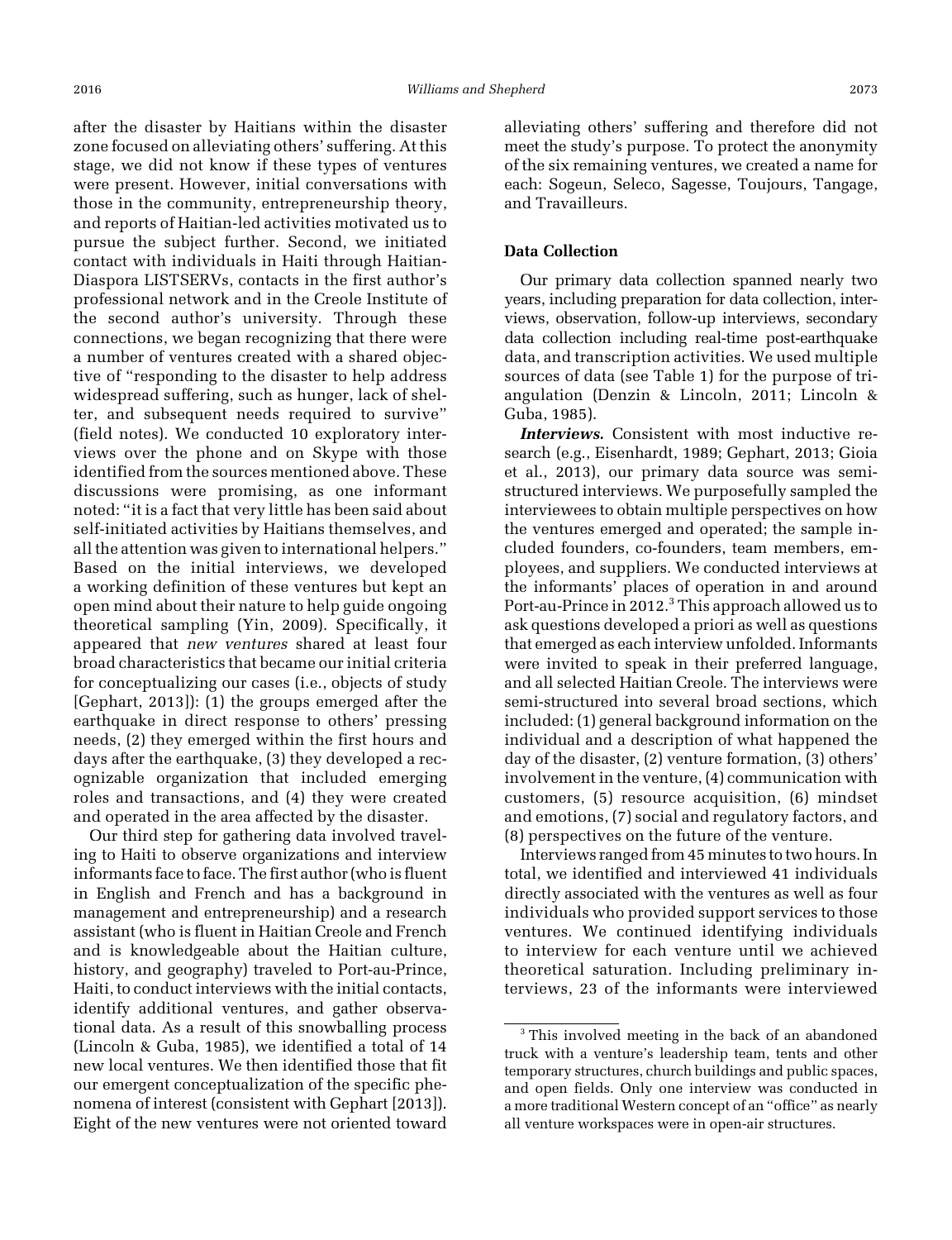<span id="page-5-0"></span>

|                                              |                                                                                                                                                                                                                                         |                                                                                                                                                          | Data Sources for Cases <sup>a</sup>                                                                                                                                                         |                                                                                                                                                                                    |                                                                                                                                                                                                                   |                                                                                                                                                 |
|----------------------------------------------|-----------------------------------------------------------------------------------------------------------------------------------------------------------------------------------------------------------------------------------------|----------------------------------------------------------------------------------------------------------------------------------------------------------|---------------------------------------------------------------------------------------------------------------------------------------------------------------------------------------------|------------------------------------------------------------------------------------------------------------------------------------------------------------------------------------|-------------------------------------------------------------------------------------------------------------------------------------------------------------------------------------------------------------------|-------------------------------------------------------------------------------------------------------------------------------------------------|
| Characteristic                               | Sogeun                                                                                                                                                                                                                                  | Seleco                                                                                                                                                   | Sagesse                                                                                                                                                                                     | Toujours                                                                                                                                                                           | Tangage                                                                                                                                                                                                           | Travailleurs                                                                                                                                    |
| 41 in total (510 pages)<br>Informants (role) | Employee 1 (SO-E1) <sup>ª</sup><br>Customer 3 (SO-C3)<br>Employee 2 (SO-E2)<br>Employee 3 (SO-E3)<br>Employee 4 (SO-E4)<br>Founder 2 (SO-F2) <sup>ª</sup><br>Customer 2 (SO-C2)<br>Founder 1 (SO-F1) <sup>ª</sup><br>Customer 1 (SO-C1) | Imployee 3 (SE-E3)<br>Imployee 1 (SE-E1)<br>Imployee 2 (SE-E2)<br>Lustomer 1 (SE-C1)<br>"ounder 1 (SE-F1) <sup>ª</sup><br>'ounder 2 (SE-F2) <sup>ª</sup> | Employee 1 (SA-E1) <sup>ª</sup><br>Customer 3 (SA-C3)<br>Customer 4 (SA-C3)<br>Founder 2 (SA-F2) <sup>ª</sup><br>Customer 1 (SA-C1)<br>Customer 2 (SA-C2)<br>Founder 1 (SA-F1) <sup>ª</sup> | Employee 2 (TO-E2) <sup>ª</sup><br>Employee 1 (TO-E1) <sup>ª</sup><br>Customer 1 (TO-C1)<br>Customer 2 (TO-C2)<br>Founder 2 (TO-F2) <sup>ª</sup><br>Founder 1 (TO-F1) <sup>ª</sup> | Employee 1 (TA-E1) <sup>ª</sup><br>Employee 2 (TA-E2)<br>Employee 3 (TA-E3)<br>Founder 1 (TA-F1) <sup>ª</sup><br>Founder 2 (TA-F2) <sup>ª</sup><br>Customer 1 (TA-C1)<br>Customer 3 (TA-C3)<br>Customer 2 (TA-C2) | Employee 1 (TR-E1) <sup>ª</sup><br>Customer 1 (TR-C1)<br>Customer 2 (TR-C2)<br>Founder 1 (TR-F1) <sup>ª</sup><br>Founder 2 (TR-F2) <sup>ª</sup> |
| Other interviews<br>$(14)$ and data          | Pre-trip Skype interviews (10 interviews)<br>Legal support for activists (2 interviews)<br>Food supplier (1 interview)<br>Material and house goods<br>Field notes (105 pages)                                                           | supplier (1 interview)<br>Pre-trip email exchange interviews (30 pages)                                                                                  |                                                                                                                                                                                             |                                                                                                                                                                                    |                                                                                                                                                                                                                   |                                                                                                                                                 |
| Archival sources<br>$(110$ $pages)$          | and discussion (6)<br>Venture reports (4)<br>correspondence<br>Follow-up emails<br>News articles (2)<br>Email<br>$\overline{4}$                                                                                                         | and discussion (4)<br>/enture reports (2)<br>Follow-up emails<br>News articles (3)                                                                       | Website follow-up emails<br>Other files (PowerPoint,<br>and discussion (18)<br>Venture reports (6)<br>News articles (6)<br>etc.) $(4)$                                                      | Follow-up emails and<br>Venture reports (4)<br>discussion (16)<br>News articles (6)                                                                                                | Follow-up emails and<br>Venture reports (2)<br>discussion (10)<br>News articles (7)                                                                                                                               | and discussion (8)<br>Venture reports (3)<br>Follow-up emails<br>News articles (3)                                                              |
|                                              |                                                                                                                                                                                                                                         |                                                                                                                                                          |                                                                                                                                                                                             |                                                                                                                                                                                    |                                                                                                                                                                                                                   |                                                                                                                                                 |

TABLE 1

TABLE 1

<sup>a</sup> Indicates that the individual validated the inductive model either in person, on Skype, or via email. Indicates that the individual validated the inductive model either in person, on Skype, or via email.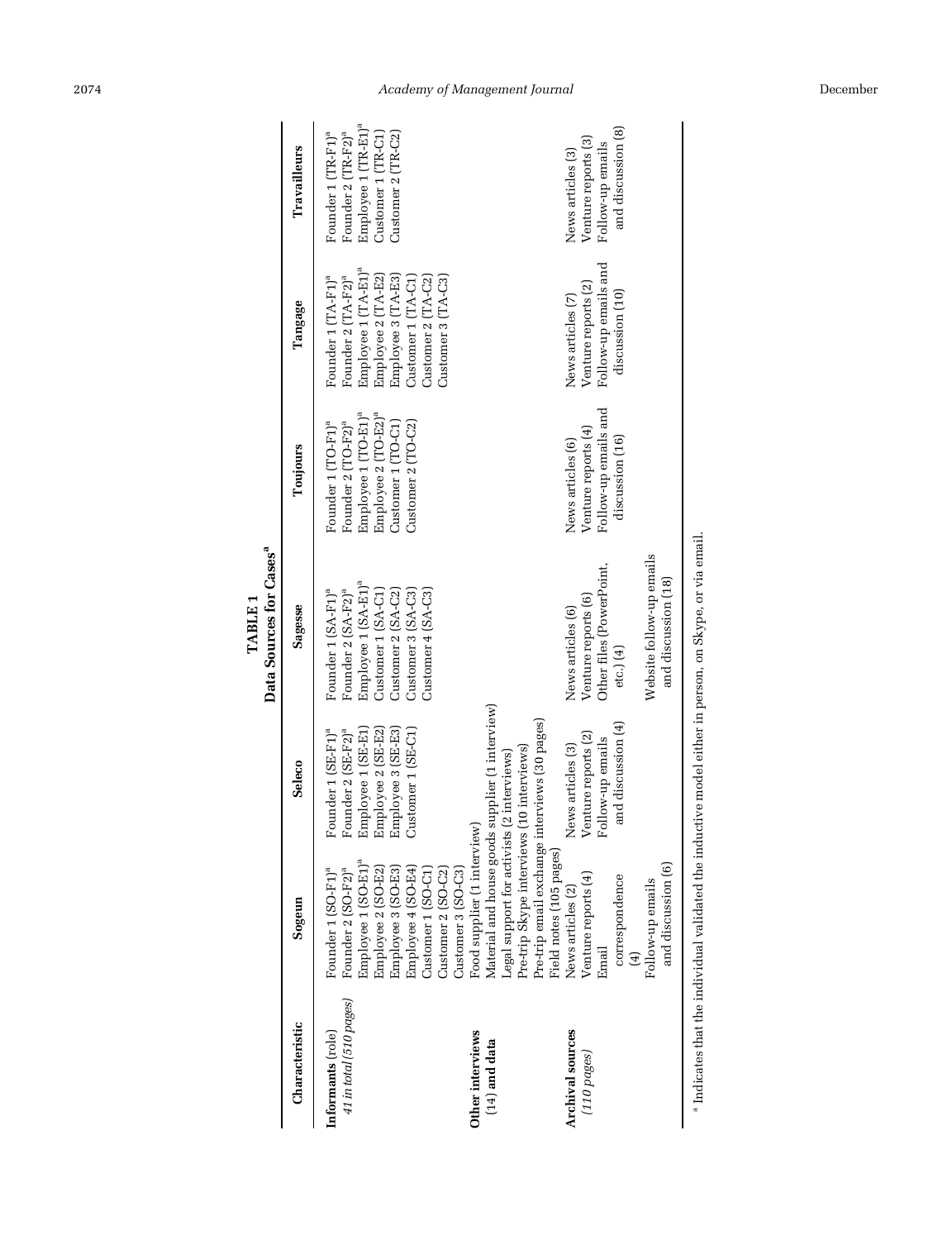twice, and four of them (founders) were interviewed three times. In total—including pre-travel interviews—we conducted 82 interviews. All interviews were audio-recorded and transcribed in Haitian Creole. The research assistant verified the accuracy of the transcriptions and oversaw the translation of the interviews into English (the assistant was completing a PhD on the Haitian language, linguistics, and culture and is an editor of the most accepted Haitian Creole–English dictionary available). The interviews resulted in 510 pages (single spaced).

Observation data. We observed each venture by engaging with and interviewing individuals in their place of business, watching how they held meetings and made decisions, and riding along as they introduced us to their suppliers and customers (whom we also interviewed). After each day of site visits and interviews, the first author and the research assistant engaged in discussions (which were recorded) and took detailed field notes of the day's activities. A strict same-day rule was followed for field notes to capture immediate impressions and insights that could later shape, supplement, and confirm emerging theoretical perspectives during analysis. We created a total of 105 pages (single spaced) of field notes.

Secondary data. We purposefully sampled data from other sources [\(Gephart, 1993, 2013\)](#page-29-0), which included publicly available archival resources, such as news articles, news videos (in French, Haitian Creole, and English), and academic papers. Similarly, informants shared other data, including reports, marketing materials, business plans, PowerPoint summaries of their activities, and so forth. Archival data like these were mostly created in real time, which helped in building more robust timelines of the organizing process. We identified these materials with the specific objective of triangulating and assessing the validity of statements from interviewees and establishing important timelines. Later in our analyses, we returned to these materials to provide evidence for (or against) the "current" version of the inductive model. Finally, following data collection in Haiti, the first author exchanged many emails and had Skype conversations with the original interviewees to ask follow-up questions to clarify points and validate the emergingmodel. These data included 110 pages of single-spaced text.

Having gathered data from each of the above sources, we grouped the data by case  $\sim$  120 pages per case), so all relevant information would be considered during analysis (consistent with [Gephart, 1993](#page-29-0), [2013](#page-29-0); [Yin, 2009](#page-32-0)). In [Table 1,](#page-5-0) we summarize the data sources for the cases.

### Data Analysis

We structured our analysis following the method described by [Gioia and colleagues \(2013\),](#page-30-0) which builds on established procedures for open-ended inductive theory-building research [\(Glaser & Strauss,](#page-30-0) [1967;](#page-30-0) [Strauss & Corbin, 1998\)](#page-31-0) and has been successfully deployed in recent studies (e.g., [Huy, Corley, &](#page-30-0) [Kraatz, 2014](#page-30-0); [Kreiner, Hollensbe, Sheep, Smith, &](#page-30-0) [Kataria, 2014](#page-30-0); [Nag & Gioia, 2012;](#page-30-0) [Sonenshein, 2014\)](#page-31-0).4 As is common in inductive research, our analysis was iterative, overlapped with data-collection efforts, and involved repeated comparisons of emerging data [\(Glaser & Strauss, 1967\)](#page-30-0). While iterative in nature, our analysis progressed through several recognizable phases (described below).

Identifying provisional informant-centric categories, or first-order codes. We began our analysis using an open coding approach [\(Strauss & Corbin,](#page-31-0) [1998](#page-31-0)), focusing on keywords reflecting how interviewees perceived the disaster, how ventures emerged, what was achieved, and so forth. At this stage, we kept an open mind to allow the data to speak to us [\(Suddaby, 2006\)](#page-31-0) while categorizing and labeling informant statements (first-order codes). Codes emerged as we compared units of text and began categorizing and labeling similar groups of text [\(Glaser & Strauss,](#page-30-0) [1967](#page-30-0)). The initial codes covered a range of topics, including motivations, venture resourcing, interaction with "outsiders," outcomes for those being helped, and so forth. As we progressed in this process, we identified concepts that were "repeatedly present" in or significantly absent from our data ([Corbin &](#page-29-0) [Strauss, 1990:](#page-29-0) 7). We began noticing differences in how informants described key factors in their activities, such as the overall objective (e.g., enable people to

<sup>4</sup> The method proposed by [Gioia and colleagues \(2013\)](#page-30-0) offers several practices that bring "qualitative rigor" and "comprehensibility" to our qualitative analysis [\(Suddaby,](#page-31-0) [2006:](#page-31-0) 637). Specifically, we (1) analyzed our data working from first-order codes to broader theoretical themes, (2) previewed our major findings to help organize our report and to provide clarity and structure to the reader [\(Gioia et al., 1994;](#page-30-0) [Sonenshein, 2014](#page-31-0)) despite the fact that these findings emerged from the study itself [\(Suddaby, 2006\)](#page-31-0), (3) offered insights into our data by displaying representative quotations ([Pratt et al., 2006; Sonenshein, 2014](#page-31-0)), and (4) offered a dynamic model that integrates the static theoretical components as a primary contribution of the paper ([Gioia et al., 2013](#page-30-0); [Huy](#page-30-0) [et al., 2014;](#page-30-0) [Schabram & Maitlis, 2016](#page-31-0); [Sonenshein, 2014\)](#page-31-0).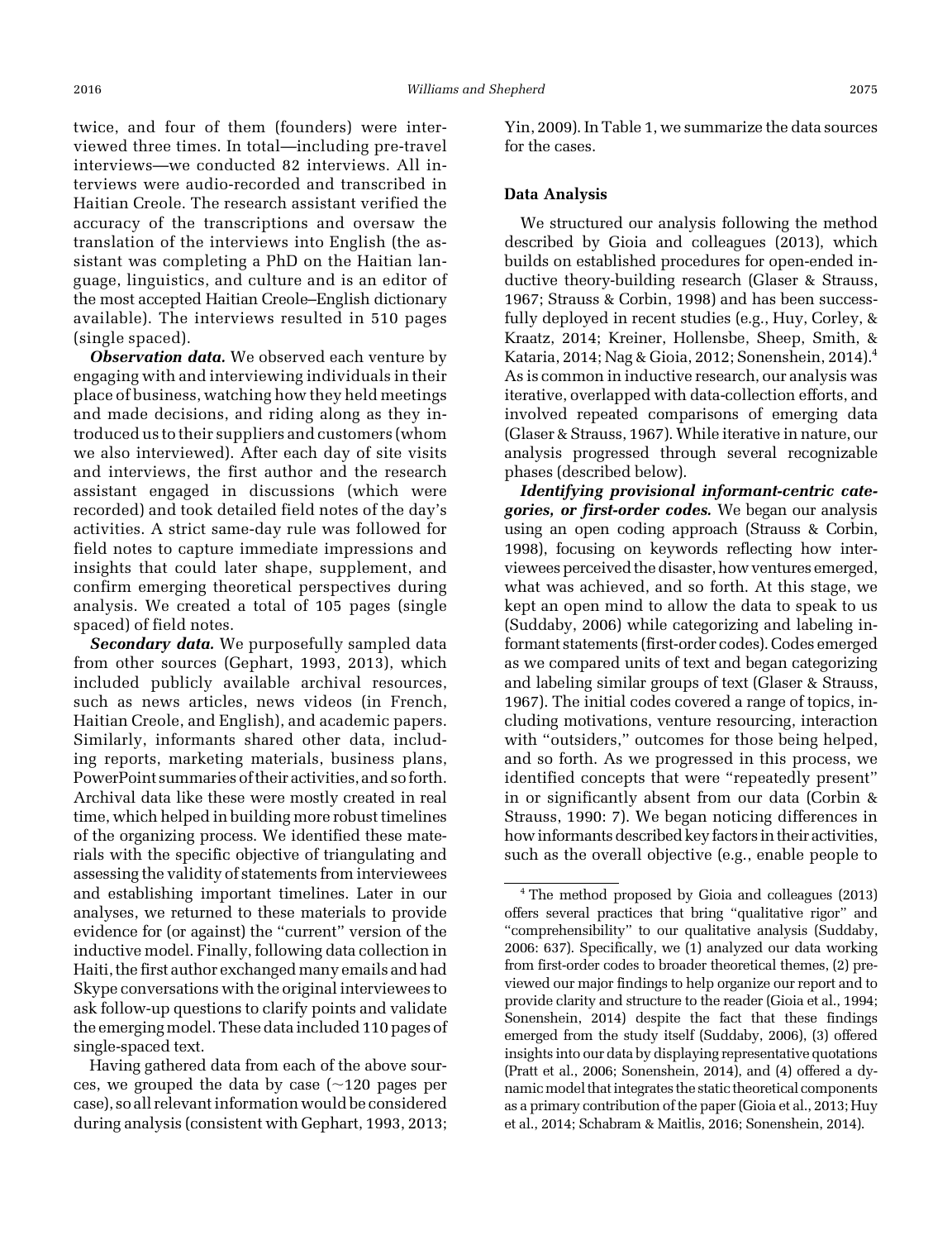work on their own; ensure the government provides housing). These initial observations were captured in field notes. They later influenced follow-up interview questions as we sought to further clarify observed themes. As we iterated between data and coding, we used the NVivo software to associate segments of text in each interview and other data sources. We read and reread our data and re-coded it many times according to our evolving understanding [\(Strauss & Corbin, 1998\)](#page-31-0) following a recursive process [\(Lincoln & Guba, 1985](#page-30-0)). This allowed us to develop an initial classification system to reflect our informants'perspectives. As a final step, we labeled the first-order codes ([Corbin & Strauss,](#page-29-0) [1990\)](#page-29-0) to provide data-grounded insight into what would ultimately become our second-order themes and, eventually, our theoretical constructs. In this way, our first-order codes provided an integration of both raw data and our initial interpretation of that data. We then updated the categories, detailing definitions and parameters for each code (similar to [Treviño, den](#page-31-0) [Nieuwenboer, Kreiner, & Bishop, 2014\)](#page-31-0) to provide us with a way to explore differences between cases across codes. In the end, we re-coded the data four times in its entirety and identified a total of 120 codes.

Having settled on the initial categorization and definitions, we sought further clarification as to different and similar themes found across cases by arranging the data into tables, in which the rows represented the codes and the columns represented the ventures. This process allows for the systematic exploration of differences and similarities across data segments (Strauss & Corbin, 1998).We then assessed a level for each code attribute (i.e., low, medium-low, medium, mediumhigh, and high), whereby we compared the various data sources in a structured manner, paving the way for concepts to be "arranged in appropriate classifications" so we could "systematically [seek] the full range of variation in the phenomena under scrutiny" [\(Corbin](#page-29-0) [& Strauss, 1990:](#page-29-0) 13).5 We asked a PhD candidate with training in management who was unfamiliar with the goals of this study to code one-third of the cases [\(Gersick, Dutton, & Bartunek, 2000](#page-30-0)). The agreement between the coders was 93%, with differences occurring at category margins (which were discussed until resolved).

Aggregating first-order codes into theoretical themes (second-order codes). After developing the first-order codes, we again refined our coding procedures ([Glaser & Strauss, 1967](#page-30-0)). Specifically, we clustered the first-order codes into higher-order themes to develop, relate, and segregate categories (i.e., "axial coding") [\(Strauss & Corbin, 1998](#page-31-0)). As with the previous stages, this was an iterative process, whereby we repeatedly went back and forth between emerging theoretical themes and the data. We continued this process until all the data were accounted for and no new categories were produced. This process helped us integrate in vivo first-order codes into a more coherent theoretical whole through the identification of 22 second-order themes.

Theoretical coding, overarching dimensions, and **theoretical framework.** As the final stage of our analysis, we abstracted the second-order themes into higher-order theoretical dimensions, again iterating between the data and the emerging dimensions for constant comparison ([Glaser & Strauss, 1967](#page-30-0)). Specifically, we used the rating system described above to compare and contrast cases on multiple second-order themes to identify patterns and boundary conditions [\(Strauss & Corbin, 1998](#page-31-0)). Consistent with our overall inductive approach, we revisited the data from the theoretical dimension perspective and began tracing sequences of and linkages between themes, transforming potentially static concepts into what became a dynamic process model (consistent with [Corbin &](#page-29-0) [Strauss, 1990](#page-29-0)). In total, we identified five overarching theoretical dimensions that served as the foundation of our model. Furthermore, we developed a complete timeline of events for each venture and mapped the emergent dimensions onto that timeline.

[Figure 1](#page-8-0) illustrates the data structure that resulted from our iterative data-analysis process (consistent with [Gioia et al., 2013\)](#page-30-0), providing an overview of what we just described and showing how two different groups emerged from our data primarily along the lines of different interpretations of similar concepts. Consistent with other studies using a data structure (e.g., [Harrison & Corley, 2011](#page-30-0); [Kreiner et al., 2014](#page-30-0)), we showcase the data structure that emerged for both groups. Similarly, and in line with [Gephart \(1993\)](#page-29-0), we again compared our data across these themes that were repeatedly expressed by informants. We now discuss our findings.

<sup>5</sup> We specifically selected a code-and-rate approach to exploring how cases differed across nodes because the goal of the paper is to "expand and generalize theories (analytic generalization) and not to enumerate frequencies (statistical generalization)" ([Yin, 1994:](#page-31-0) 21). By using a code-and-rate approach, we could assess the various aspects of a case when rating a particular code as opposed to simply counting the number of codes. This approach supports our goal of expanding theory by exploring differences across cases. This approach is also consistent with other qualitative multiple-case study analyses that explore differences across cases (e.g., [Davis & Eisenhardt,](#page-29-0) [2011](#page-29-0); [Hallen & Eisenhardt, 2012\)](#page-30-0).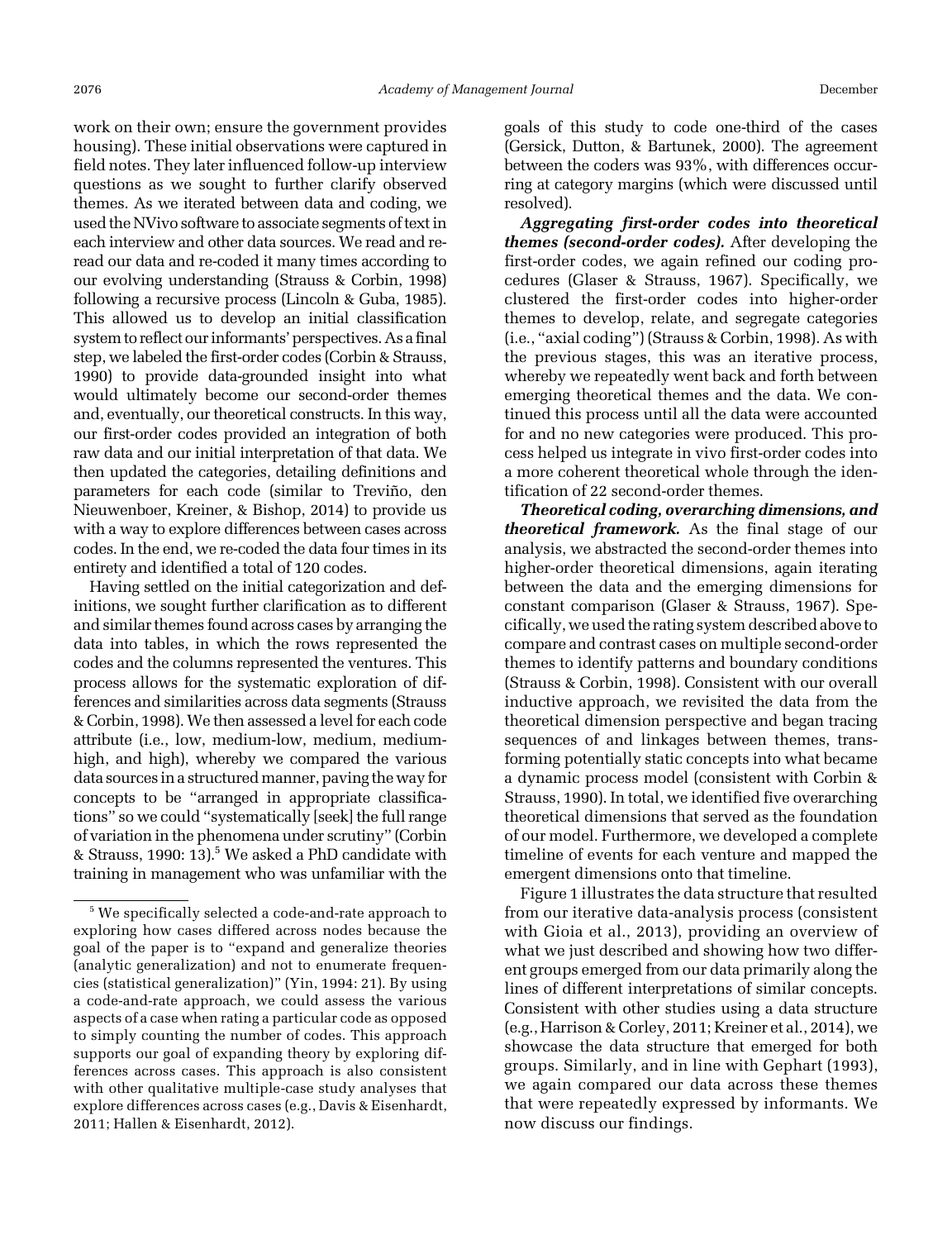# FIGURE 1 Data Structure

<span id="page-8-0"></span>

#### FINDINGS

# Overview of Findings and Initial Identification of Differences Across Cases

All our informants described the scene immediately following the earthquake as extremely chaotic and disorienting. This involved observing entire buildings collapse; witnessing violent injury and the deaths of friends, family members, and strangers; ongoing exposure to sickness and injury as victims sought medical attention; anxiety over the lack of security and exposure to violence, and so forth. One informant explained, "As I was walking around that day, I saw those people who had died, and there were piles of dead bodies. There are no words to describe the things that I saw after the earthquake"  $(TR-E1)$ .<sup>6</sup> Similarly, another person explained the following:

We saw clouds of dust where houses had collapsed. . . . We saw a multiple-story school building that had been completely flattened. . . . We saw people passing us in the street with concussions and injuries, and some people were carrying bodies of people who had been killed in the quake. . . . That night, and for some time after, people were afraid to enter buildings as they still collapsed for days due to aftershocks [and poor building construction]. (SE-E3)

For all actors in our dataset, this scene of horror prompted action to help others. This is not in itself surprising as Haitians have long learned to rely on themselves when overcoming obstacles. Prior to the earthquake, Haiti had already been designated as one of the world's 50 "least developed countries," meaning its citizens are less likely to escape poverty due to insufficient infrastructure, government functioning, and access to basic services ([UN, 2015\)](#page-31-0). In this context of economic vulnerability, the earthquake accentuated existing challenges.

As we analyzed our data, we recognized that in the earliest moments (i.e., hours and days) following the disaster, founders of all six ventures engaged in some similar actions tied to the most pressing needs of

<sup>&</sup>lt;sup>6</sup> Each informant is coded by the two letter acronym of the venture (i.e., Sagesse is SA) and then a letter and number indicating (1) the type of informant (i.e., founder, employee, or customer) and (2) that informant's associated number. For example, Sagesse Founder Number 2 is coded SA-F2. [Table 1](#page-5-0) provides a key for all these codes.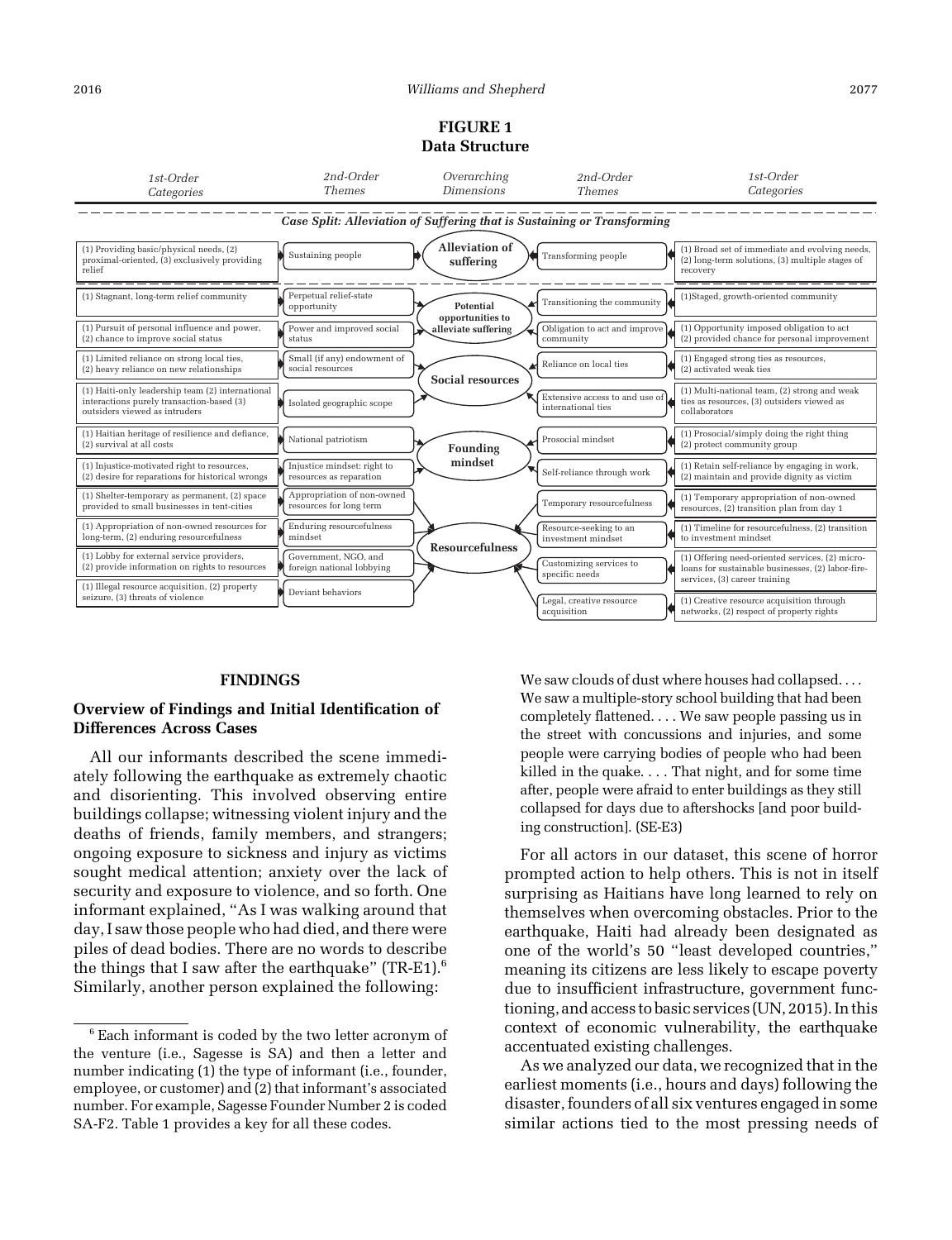those around them: (1) searching for and rescuing people, (2) obtaining food, (3) providing rudimentary medical care to the most severely injured, (4) removing and handling the deceased, and (5) providing some form of stable shelter. At this early stage, these activities appeared to be mostly ad hoc and motivated to facilitate survival. One informant (TA-C2) told us that "immediately following the earthquake, we were all just trying to survive the day. . . . We had to keep on fighting to survive no matter what." As time progressed, however, some individuals began to engage in more organized efforts to attend to victim needs. In exploring differences across informants (as described above), we began to recognize themes that underlined how ventures envisioned alleviating others' suffering over an extended period and how these differing perspectives influenced organizing and outcomes (see Appendix).

# Case Separation: Sustaining and Transforming Ventures

**Sustaining ventures.** Beyond the initial response, ventures differed in long-term efforts to alleviate others' suffering. Some ventures continued to emphasize providing for basic survival needs (i.e., food, water, and shelter) in seeming perpetuity. Given the focus on sustaining individuals' most basic needs for the long term, we began calling this category of cases sustaining ventures. Three of the ventures fell into this category: Sogeun, Seleco, and Sagesse. Sogeun was formed to provide a systematic approach to seeking resources and providing for others' needs. This included establishing semi-permanent shelter structures on farmers' land; searching for and diverting resources to their location; and, eventually, organizing to have individuals provide services for sale, including food preparation, hair cutting, and so forth. The leadership team now comprises 20 individuals with defined organizational roles, regular meetings, and formal communication channels. While slightly less structured organizationally (e.g., fewer leadership roles) and smaller in size, Seleco was founded to organize shelter and food for victims in an open space near Port-au-Prince. They too hold meetings, have clear roles, seek to provide for basic needs, engage in micro-commerce activities—e.g., selling food, water, and access to lavatories, and collectively organizing to keep one another safe. Sagesse similarly helped victims move into tents and other structures for protection and worked to acquire food, resources, and services to offer victims. The founding team operates out of a small office space

that, while rudimentary, is a substantial upgrade from the work conditions of Sogeun and Seleco. This venture is structured, has an organization chart, and delegates specified work roles.

As we considered our data, we explored patterns and common themes across the core activities of sustaining ventures. Moreover, we interviewed customers of these ventures to gather their perspectives on what they sought from these ventures and how that was being delivered. One of our informants related the following:

We organized ourselves to obtain necessary resources, such as food, water, and housing. . . . We continue to live in tent camps in unsatisfactory conditions. . . . People can live in temporary shelters for three months, but they should not have to live in such conditions for three years (as we have) . . . but at least we have our lives. (SO-F1)

These statements were reinforced by customers who explained that they were living in tents (organized by the venture) because it was "better than other options" (SO-C2) and gave them an option to continue waiting for longer-term housing. We observed this firsthand as thousands of individuals continue living in tents while relying on daily services nearly three years after the earthquake (field notes). These ventures have an ongoing focus on providing for basic needs.

Furthermore, one founder explained, "Each day we get up, look for resources, and seek to survive. . . . Then we get up and do it again the next day. We are stuck like this" (SA-F1). Indeed, when we asked all three sustaining ventures (SO, SE, and SA) to describe their "daily, weekly, and monthly routines," they explained that their routines were all "daily" in nature, focused on "what they could get that day to survive" (field notes). Some informants even went so far as to explain that if they obtained enough resources for the day by late morning, they would cease resource-search activities, taking up the activity again the following day. Therefore, the focus on basic needs narrowed sustaining ventures' orientation to proximal objectives for enhancing victim survival (with little evidence of long-term planning or an envisioned positive future), which drove them to approach the situation "one day at a time." Finally, our informants explained that "instead of progressing and becoming richer, my people and I have become poorer . . . but our goal remains to provide at least one meal a day for those in the camp. . . . I will keep doing this even if it takes years to help people" (SO-F1). It appeared that sustaining ventures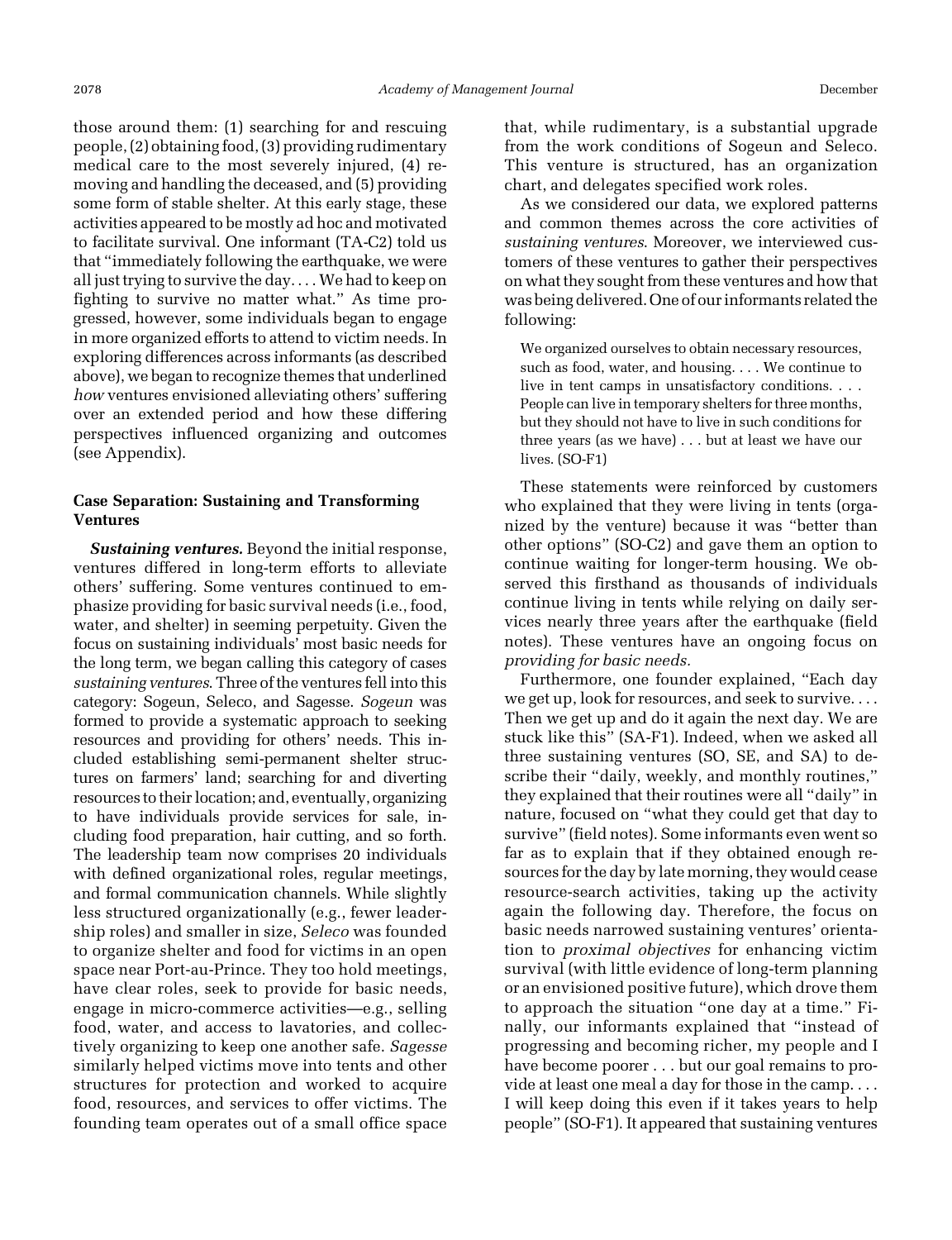exclusively provided relief—and organized activities geared toward addressing the symptoms of the problems rather than the underlying causes of those problems. Similarly, there was no evidence that these organizations considered other services such as employment assistance or training.

Transforming ventures. In contrast to the three ventures described above, another group of cases described the alleviation of suffering as helping individuals transition toward autonomy and selfreliance, suggesting that "success" would mean those they helped no longer needed the venture. As this group repeatedly emphasized the need to help people transform their lives toward self-reliance, we began calling cases in this category transforming ventures. While in the earliest days following the disaster these ventures focused on survival, as time progressed, they transitioned to other activities. The three ventures that were inductively coded into this category were Toujours, Tangage, and Travailleurs. These three ventures were established when individuals gathered at local church grounds in three separate parts of Port-au-Prince to seek shelter in the open space. All three ventures were similar in team size. Like the other cases, these ventures were founded by disaster survivors, all narrowly escaping death and many losing family members.

While in the first few weeks after the earthquake these transforming ventures all hosted victims on non-owned property (i.e., church grounds, open fields), after one to two months (with the exception of Tangage, which took six months), these ventures shifted their focus to transitioning individuals out of a survival state to a path toward self-reliance.<sup>7</sup> This involved coordinating ways for victims to move out of tents and into homes and helping them find work to support themselves over time. Toujours orchestrated work programs through which people could work for foreign agencies. Similarly, they offered work-for-tuition exchanges to local schools, so

schools could repair damaged property and children could attend school. Tangage developed an employment service targeting those with varying levels of skills and matching them with appropriate job options. Travailleurs offered medical care services, including psychological care, drawing on local professionals and recruiting visiting volunteers from out of the country.

Our informants described their focus on alleviating suffering in ways that contrasted substantially from sustaining ventures. One founder explained, "We analyzed people's needs so we could help them moving forward, including housing, jobs, and so forth" (TR-F1). Similarly, other founders (TO-1, TA-1) described that their goal was to identify "pathways" to autonomy, which would naturally require altering activities and goals in parallel with the progression of victims from a crisis state to an autonomous state. Therefore, transforming ventures provided for a broad set of immediate and evolving needs because while they recognized the initial need for resources simply to survive, they transitioned victims toward autonomy and self-reliance.

In terms of time horizon, one founder explained the following:

We had short-term and long-term projects. . . . Short-term included providing tents, hygiene kits, food, and medical care [first three months]. . . . Long-term [projects] involved plywood homes that they would help build—to maintain their dignity—job training, and psychological support. (TO-F1)

We confirmed these statements during field visits, observing how transforming ventures had all successfully transitioned from providing basic needs and now emphasized longer-term objectives—the means to support oneself on a recurring basis (field notes). Thus, transforming ventures offered long-term solutions to victims that resulted in relief from the disaster and often a substantial improvement from pre-earthquake circumstances.

Finally, after initially helping individuals move back into homes, transforming ventures provided entrepreneurship training to those with limited education (i.e., to sell items on the street) while organizing computer and language training and other opportunities for those with stronger educational backgrounds (TO-F2, TO-E1, TA-E2, TR-F1, TR-C1, TA-E3). In this way, transforming ventures alleviated suffering by pursuing multiple stages of recovery, which involved providing customized solutions that aligned to people's specific skills and capabilities

<sup>7</sup> We observed several locations where a transforming venture had previously housed victims in tents (similar to sustaining ventures), but they had transitioned these individuals to greater self-reliance. This observation provided important evidence of the differences between cases. Thus, what had been "tent cities" were now (1) an empty field used for recreation (TO), (2) a church parking lot, and (3) an open space (TA, TR). We documented when these transitions had occurred and confirmed them with secondary data (local news reports) as well as through interviews with customers. Sustaining ventures remain in tent cities today.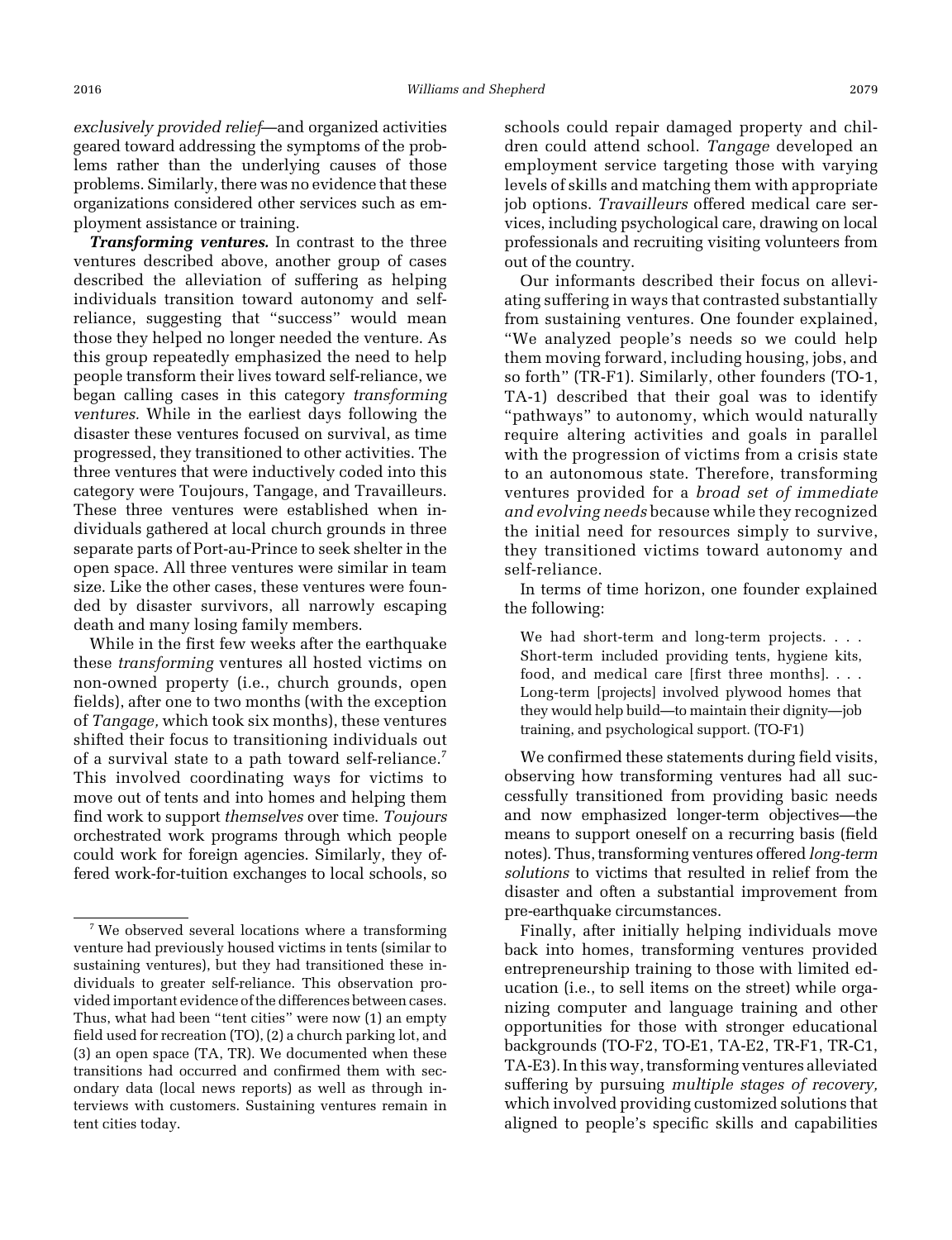while promoting ever-progressing autonomy for those being helped.

As we considered these initial findings, we sought to better understand the differentiating features among these groups of cases. In exploring the differences systematically (as described in our analysis section), we uncovered four primary dimensions that our informants identified as influencing how they organized suffering alleviation and why. [Table 2](#page-13-0) contains supporting evidence that is specifically keyed to the initial case separation. In the sections that follow, we report on the major dimensions that emerged from the data.

# PROCESSES OF VENTURE CREATION IN THE AFTERMATH OF A DISASTER

# Identification of Potential Opportunities to Alleviate Suffering

In the immediate aftermath of the disaster, a wide range of crises emerged that required intervention. Informants described a scene where houses were destroyed, and those that were not destroyed were temporarily abandoned (people had left their homes for fear of staying in the structures), leaving the homes and property at risk (field notes). Many suffered physical injury and, without access to proper care, were exposed to disease and ongoing threats. In many cases, much of the nation's capital and surrounding areas were accessible only on foot (motorcycles, when used, had to be carried at certain points just to navigate debris [SO-F1]). Indeed, with many institutional structures disabled (e.g., government agencies in crisis, the collapse of the headquarters of the primary security force in Haiti) [\(UN, 2015\)](#page-31-0) and chaotic uncertainty surrounding whether people were missing, killed, or injured [\(Riddick, 2011\)](#page-31-0), there were many immediate unmet potential opportunities to alleviate suffering (POTAS). POTAS refer to a belief that conditions are favorable to introduce services or products that help address victims' needs. This definition is consistent with and a natural extension of [Stevenson & Jarillo, 1990](#page-31-0): 23) definition of entrepreneurial opportunities as future situations that are "desirable and feasible." As we began exploring our data, we recognized that ventures differed substantially in how they viewed the scope of their POTAS and the methods used to pursue these opportunities.

Sustaining ventures' potential opportunities to alleviate suffering. When conducting our interviews, we were struck by how sustaining ventures described their decision to offer relief with "no end in sight," how their customers shared this view, and how they arrived at this decision almost from day one (field notes). Specifically, these ventures began their operations by performing basic (yet essential) post-disaster activities, such as burying the dead, procuring water, and helping people obtain shelter on nearby land (SO-F1, SE-F2, SA-F2). We found that after engaging in these initial activities, sustaining ventures organized to access basic resources (from donors) in perpetuity. One venture trained individuals in how to speak with aid workers to facilitate the perpetual acquisition of resources (SA-F1), and another venture taught people "not to rush the aid workers . . . [as] rushing them will make them not want to come back" (SO-E1). The most basic needs were the easiest to identify and were always the most urgent. One founder explained, "The first immediate need was water and food, but . . . people also needed shelter [tents] because they can't sleep with their young babies in the streets. . . . We recognized this need and continue to provide it today; this is why we organized ourselves" (SO-F2).

Following the earthquake, Haiti experienced a near complete failure in its ability to provide basic services, such as policing, governance, medical care, and so forth. $8$  As a result, there was an opportunity for enterprising individuals and ventures to fill the leadership vacuum. As we observed and as was revealed from our informants, providing these services gave ventures substantial power in their communities. One founder explained the following:

I had experience with campaigning and mobilization work before starting this organization, so it was not overly difficult for me to get the hang of organizing people in the camp. . . . I organized various groups of people here, seeing the government had a weakened capacity. . . . Now, whenever something needs to be done, they call me because I'm the boss. (SO-F1)

While helping others, sustaining ventures identified POTAS to essentially make themselves informal government bodies (or the equivalent) of large tent cities, making all important decisions on food and water procurement, judging crimes, guiding visitors,

<sup>&</sup>lt;sup>8</sup> The earthquake further paralyzed an already struggling system making a very difficult situation even worse. One supplier explained how prior to the earthquake supplies could be distributed with armed trucks. After the earthquake they required businesses to come to a central depot (protected by armed guards as we observed) to pick up supplies due to security challenges.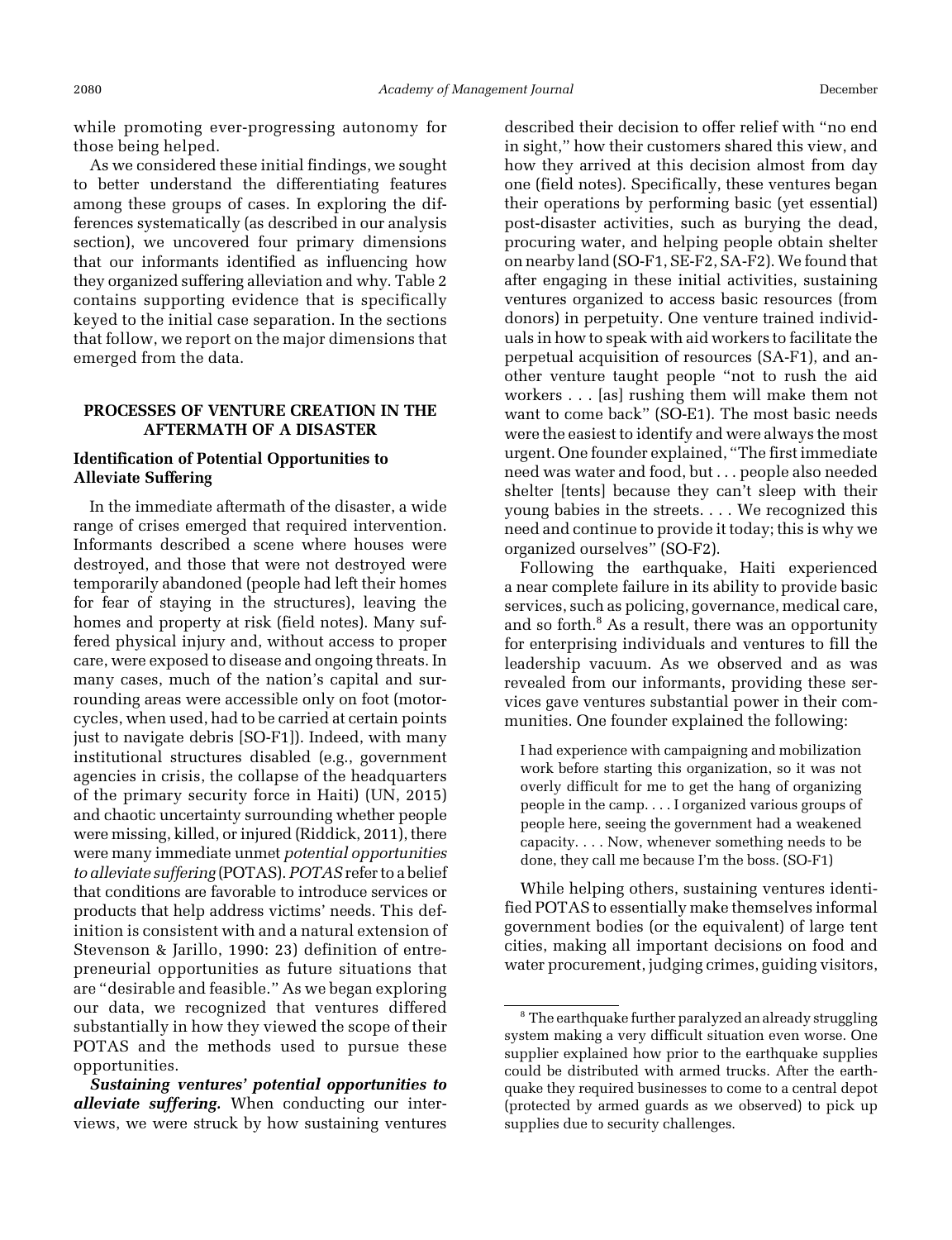and so forth. This was on full display during our site visits as all activity in the camps had to go through their "chief" (i.e., the founder of the venture). The narrow scope of the POTAS thus influenced the ways sustaining ventures viewed and realized their goals of alleviating suffering.

Transforming ventures' potential opportunities to alleviate suffering. In the earliest stages of the disaster's aftermath, transforming ventures acknowledged the need for immediate relief; however, we also found that they recognized that they could not (and should not) support people with basic needs over the long run (TR-F1, TA-F1, TO-F2). Rather, they needed to empower victims to "stand on their own feet" (TR-F1). As one founder described, "Initially, we gave people hygiene kits, food, and medical care. . . . This was intended to be done in the short term. . . . Our focus on everything [food, shelter, etc.] was transitional"—that is, moving people from one stage of recovery to the next until victim autonomy was realized (TO-F1, TR-C2, TA-E2). Therefore, in contrast to the POTAS identified by sustaining ventures, transforming ventures had a broader, longer-term orientation when responding to others' suffering. This is consistent with hopes from the international community that Haiti could experience a "re-imagination" in the aftermath of the earthquake as opposed to returning to the "dysfunctional, unsustainable ways of the past" [\(Riddick, 2011:](#page-31-0) 250). Similarly, we found that transforming venture founders expressly diffused decision making to other community members, citing the importance of multiple perspectives on needs and developing autonomy (field notes).

Furthermore, we found that transforming ventures focused on providing services like job and career training as second and third stages of their response, recognizing this would help victims quickly regain positive functioning and perhaps even improve their pre-disaster life situations. This focus was specifically customized to the local environment, matching individuals' pre-disaster skill levels with appropriate growth opportunities to help with career mobility. These ventures recognized that there were considerable opportunities for locals to obtain some form of employment given the influx of international aid organizations. Therefore, rather than focusing on lobbying donor organizations for resources on a long-term basis, they sought to position community members as workers, such as translators, laborers, and so forth, to provide services to these donor organizations and to support local victims with jobs and (potentially) careers. This orientation toward

others (i.e., partners and employers as opposed to donors) and victims (working toward self-help rather than continued reliance on others' help) influenced how transforming ventures gathered and distributed resources to alleviate suffering.

Finally, our informants described the situation as seeing a need to "help preserve the community" (TO-E1) and fulfill an obligation to others since they had been spared (field notes). One founder explained, "I knew it was my responsibility to help [those in my community]" (TA-F2). Similarly, a venture employee who is a nurse by profession stated, "I took an oath to act, and I take that seriously" (TA-E2). As transforming ventures acted on the obligation they felt to help others, they engaged in an array of activities that later positioned them well for more extensive entrepreneurial action. During our site visits, the founders were often deferential, pointing us toward other actors who helped while repeatedly stating, "We were just doing the right thing for others." The common theme across these ventures was that the opportunity to help was manifest as an obligation to act and to rescue and then to improve the community.

### Social Resources

As highlighted previously, Haiti has a long history of crisis and has relied on outsiders for a range of services ([International Crisis Group, 2013\)](#page-30-0). In the aftermath of the disaster, these resource providers increased their presence, providing locals with potential resources. In our data, we found that founders expressed contrasting views on the nature of relationships with potential resource providers (field notes, consistent with [Gephart, 1984](#page-29-0)). We use the label social resources to refer to relationships that provide access to or use of resources to alleviate suffering.

Sustaining ventures and social resources. Sustaining ventures described their relationship with potential resource providers as "distant," "transactional," and even "hostile." While this did not preclude these ventures from pursuing and accessing resources, it did alter the nature of the resources (and the conditions of distribution timing and volume) outsiders were willing to offer (SO-F2, SA-F1, field notes). We found that sustaining ventures had limited influence and control over resources sourced both locally and internationally (SO-F1, field observations) and were therefore highly reliant on transaction partners (as opposed to mutually reliant partners). That is, despite sustaining ventures' heavy reliance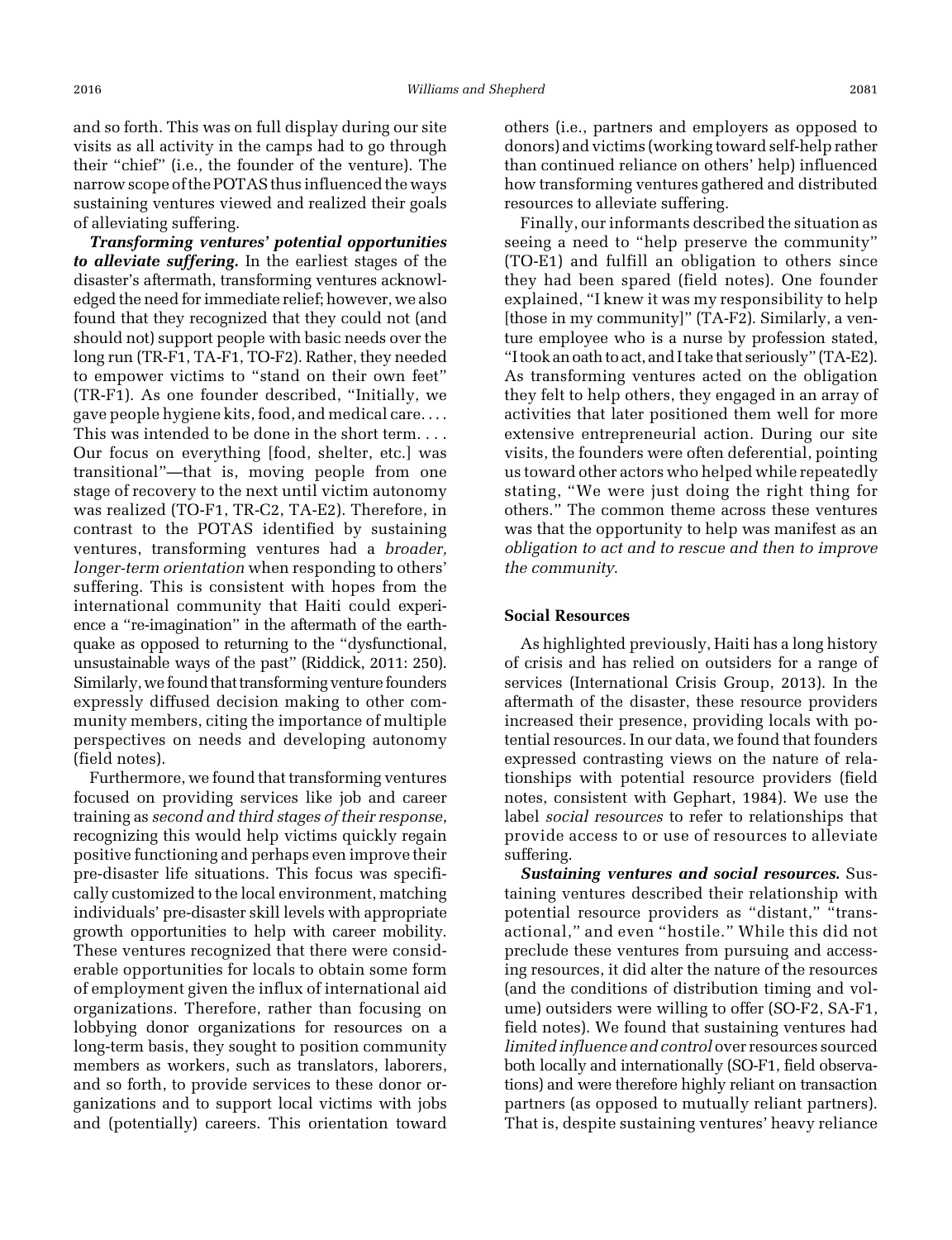| TABLE 2                                             |  |
|-----------------------------------------------------|--|
| <b>Alleviation of Suffering and Case Separation</b> |  |

<span id="page-13-0"></span>

| Theme and representative quotations                                                                                                                                                                                                                                                                                                                                                                                                     | Theme and representative quotations                                                                                                                                                                                                                                                                                                                                                                                        |
|-----------------------------------------------------------------------------------------------------------------------------------------------------------------------------------------------------------------------------------------------------------------------------------------------------------------------------------------------------------------------------------------------------------------------------------------|----------------------------------------------------------------------------------------------------------------------------------------------------------------------------------------------------------------------------------------------------------------------------------------------------------------------------------------------------------------------------------------------------------------------------|
| <b>Alleviation of Suffering through Sustaining People</b>                                                                                                                                                                                                                                                                                                                                                                               | <b>Alleviation of Suffering through Transforming People</b>                                                                                                                                                                                                                                                                                                                                                                |
| <b>Providing basic/physical needs</b><br>SO-F1: "We tried to organize various groups of people here so as to<br>prevent chaos and delinquency  we organized ourselves to<br>obtain resources such as food, water, and housing."                                                                                                                                                                                                         | <b>Broad set of immediate and evolving needs</b><br>TO-F1: "There were people who were depending on rental<br>properties to send their kids to school we came up with<br>a variety of programs like helping to repair some schools that<br>agreed to enroll the children [of affected people] that couldn't<br>afford it."                                                                                                 |
| SE-F1: "In reality people have had to organize themselves<br>individually in whatever way they could to survive. So we have<br>squatted here and this is where we attempt to survive, by<br>providing clean toilets and access to lower cost water and food<br>[for example], we got together and managed to buy a water truck<br>and shared it."                                                                                       | TA-F1: "Beyond just basic needs, we tried to put good principles to<br>practice, such as housecleaning, personal hygiene, and other<br>important daily routines."                                                                                                                                                                                                                                                          |
| SA-F1: "After the earthquake we rescued people from under the<br>rubble  we distributed supplies such as water and food  we<br>also set up mobile health clinics."                                                                                                                                                                                                                                                                      | TR-F1: "Relief efforts were guided by the notion that people had<br>multiple needs  we first provided food, and then after sent<br>psychologists to work with patients and explain what had<br>happened and what they should do."                                                                                                                                                                                          |
| <b>Proximal-oriented</b>                                                                                                                                                                                                                                                                                                                                                                                                                | <b>Long-term solutions</b>                                                                                                                                                                                                                                                                                                                                                                                                 |
| SE-F2: "Our leadership committee is working to apply for assistance<br>for the people [from the government and other organizations]. You<br>know that hygiene and sanitation are pressing needs for people<br>right now [three years on], and so we are working to secure aid in<br>this domain."                                                                                                                                       | TO-F2: "There were many jobs available but the problem was that<br>[people] didn't have the qualifications to get them<br>[specifically], they didn't know English or computers, and many<br>of them had never worked. We decided to address those problems<br>[with career training]."                                                                                                                                    |
| SE-E2): "The 22nd Article of the Constitution states that the Haitian<br>government recognizes the right of its citizens to have a house in<br>which to live. We realized that many Haitians were not aware of<br>this constitutional right  we fight to force the government to<br>keep its word."                                                                                                                                     | TA-F2: "There were some people whose homes were still standing,<br>but they had the idea that the longer they stayed in the camp, the<br>more chance they had at getting aid. They thought that they could<br>get more food, tents, mattresses, and even money if they stayed<br>but things don't work like that, our goal was not to become<br>a long-term camp, but to get back to normal."                              |
| SA-F1: "We looked for people who had water trucks, tanks, and<br>other materials available, and we asked them to give to us  We<br>pressure the government [for a] water project in our area."                                                                                                                                                                                                                                          | TR-E1: "We helped people prepare resumes to get jobs with NGOs<br>we helped people find jobs as interpreters  medical<br>assistants  removing concrete blocks, iron bars, and other<br>rubble from streets and building sites, and so forth."                                                                                                                                                                              |
| <b>Exclusively providing relief</b>                                                                                                                                                                                                                                                                                                                                                                                                     | Multiple stages of recovery                                                                                                                                                                                                                                                                                                                                                                                                |
| SE-F2: "Women and children are in a bad condition  because as<br>we say in Haiti: 'birds do not work, but they eat and drink' Since<br>the earthquake we look for someone to give them a little<br>something to tide them over, that puts them in a better situation."                                                                                                                                                                  | TR-F2: "Since the earthquake I have traveled Haiti extensively and<br>this has helped me to better understand the unemployment<br>situation in Haiti. This understanding has enabled me to know<br>how to better help people secure employment this allows them<br>to be self-sufficient, or their own master So that is basically me,<br>who I am and what I do, going beyond basic needs to help them be<br>autonomous." |
| SO-E2: "I was here from the beginning when the committee was first<br>formed  We are still continuing the fight today for food and<br>housing, and we will not become discouraged, even when we<br>search and do not find anything  Our role in this community as<br>a leadership team [in this capacity] is long-term."                                                                                                                | TO-F2: "First people lived in tents on the church lands, but after<br>a time, they transitioned to subsequent stages of recovery, such as<br>small wooden houses covered by tarps, which they later replaced<br>with wood and sheet metal roofing temporary tarps only last so<br>long  we always met to discuss the next stage of transition for<br>people."                                                              |
| SO-E1: "Our mission has always been providing basic needs to those<br>living in the tents, like housing and food. People are not just asking<br>for houses, they are asking for public housing with access to social<br>services. The people want the government to provide these<br>services so they can enjoy adequate living conditions  we<br>provide a space to wait for those services while we lobby [going on<br>three years]." | TR-F1: "We provided relief in stages  first people needed<br>psychological help or counseling to prevent mental and<br>emotional trauma, and food  next people needed long-term<br>solutions for housing We then worked to transition people to be<br>positioned for jobs "                                                                                                                                                |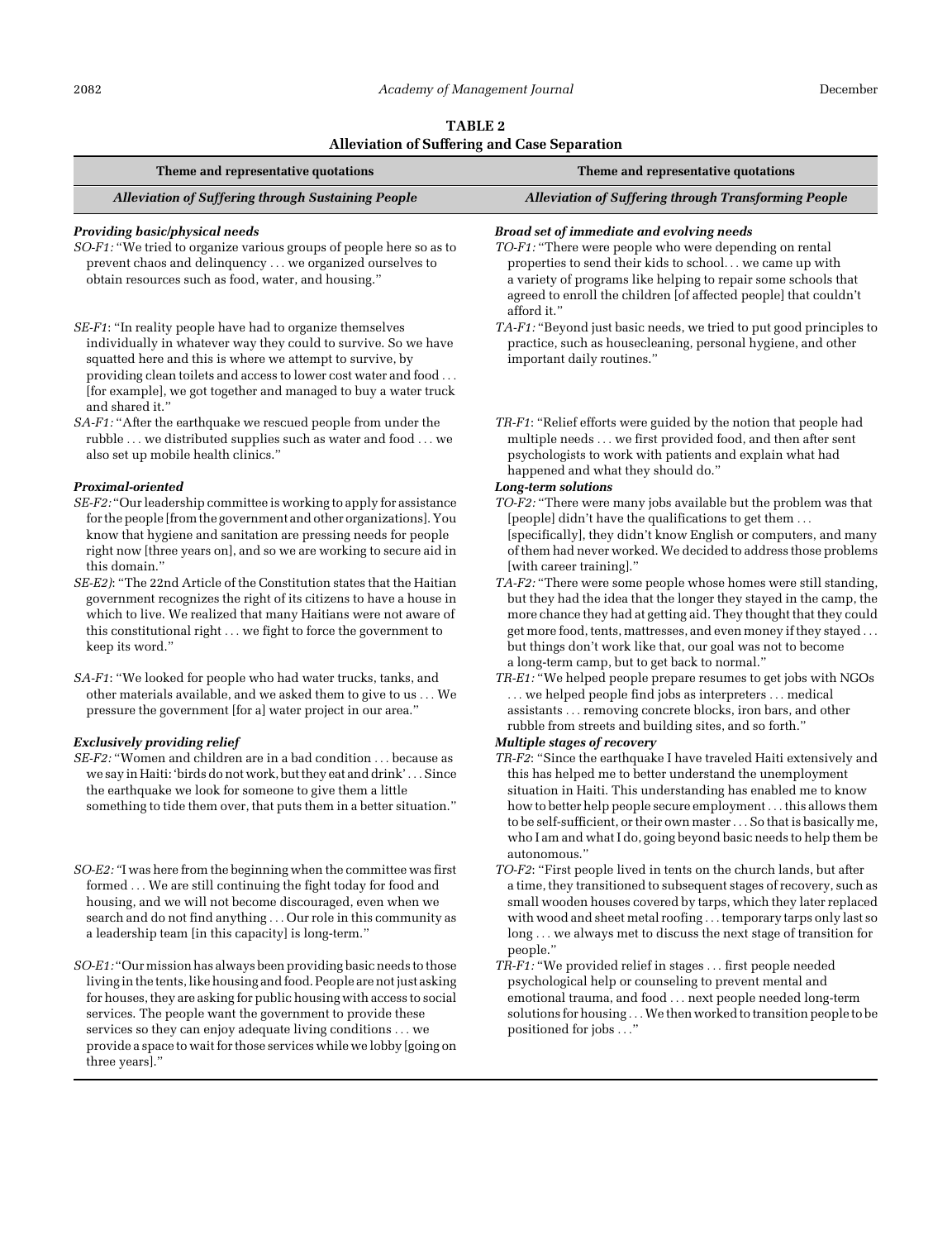| <b>TABLE 2</b> |
|----------------|
| (Continued)    |

| Theme and representative quotations                                                                                                             | Theme and representative quotations                                                                                                       |
|-------------------------------------------------------------------------------------------------------------------------------------------------|-------------------------------------------------------------------------------------------------------------------------------------------|
| <b>Alleviation of Suffering through Sustaining People</b>                                                                                       | <b>Alleviation of Suffering through Transforming People</b>                                                                               |
| <b>Field note observations</b>                                                                                                                  | <b>Field note observations</b>                                                                                                            |
| "As observed in our recent visits, the [sustaining ventures] appear to<br>be in a constant state of crisis, living day to day and attempting to | "The contrast we observed in visiting the [transforming ventures]<br>from the [sustaining ventures] is quite stunning. For starters, they |
| maintain the relief model in perpetuity. They have an entire                                                                                    | no longer support people living in tents. But most importantly,                                                                           |
| infrastructure in place that only seems to deepen their model.                                                                                  | they seem to have managed to get people through difficult                                                                                 |
| While some in leadership speak loosely about future plans that                                                                                  | transitions. That is, getting people to leave the tents was hard and                                                                      |
| involve progress, all of those living in the community who benefit                                                                              | scary but ultimately was viewed as essential to make changes.                                                                             |
| from the model explained that their plan is to wait until the                                                                                   | They made similar adjustments along the path including job                                                                                |
| government buys them a house. We are told by others that this                                                                                   | training, supporting people to take courses, connecting people                                                                            |
| outcome is highly unlikely."                                                                                                                    | who had certain skills with outsiders, and so forth."                                                                                     |

on outsiders for donations, equipment, and regular sustenance (as we observed onsite), these interactions were not relationship based, making the longterm presence of services or resources uncertain. As sustaining ventures struggled to survive and provide for others, they desperately sought to establish connections to bring in critical resources and, understandably, often had to rely on extreme measures to achieve their objectives. Given the lack of established ties to outsiders, these ventures continue (as of the writing of this study) to pursue daily resource donations. One founder explained his situation:

On January 12, 2010, I was right over there across the way [motions across the field]. The majority of these people lived across the street as well. . . . I was here in this area right when the earthquake hit. . . . I led campaigns to bury the bodies—there was no time to sit around and reflect because we had a problem on our hands. . . . I had to perform amputations in the field. . . . Since all the people were around, I took initiative to form a committee to continue acting, and we are still here today. (SO-F1)

This venture, like other sustaining ventures, began identifying POTAS not as the result of prior relationships as sources of information (on suffering or available resources) but based on the creation of new connections with individual victims. As another informant explained, "We heard of other organizations by word of mouth as we had no prior contacts" (SA-E1). Without established contacts, the transaction-based nature of these relationships took its toll: "Many organizations [NGOs] have come to visit us, but thenwe never see them again.We never see them, you understand? We need people to collaborate with us, but we don't have access to those people" (SA-F1). Although these ventures acknowledged that they needed new social ties, attempts at connecting with both local and international groups were met with only limited success. As a result of this limited progress, outsiders were often blamed and viewed negatively and with distrust, which had an impact on subsequent resource acquisition and the scope of the POTAS. Therefore, while these ventures were given important resources from the outside, the lack of long-term relationships with outsiders appeared to generate a sense of resentment for the very groups (e.g., NGOs, foreign governments) that provided the resources, albeit sporadically.

Transforming ventures and social resources. One founder explained that he "immediately rallied with those in his community . . . identifying the missing and the dead while setting up plans for the future" (TA-F1). Similarly, another founder explained that "friends in the U.S. contacted me asking 'what can we do?' I told them, and they acted immediately . . . ranging from medical supplies to transportation and training" (SE-F2). Consistent with these quotations, our transforming venture informants emphasized that founders relied on strong local and international relationships as well as loose connections through mutually shared groups (e.g., church membership, NGOs, etc.). Consistent with theory on social networks ([Burt, 2005\)](#page-29-0), the founders of transforming ventures highlighted their use of and heavy reliance on deep connections with locals (i.e., local ties) as well as their extensive access to and use of both *strong* (i.e., long-term, reciprocal interpersonal relationships) and weak (i.e., limited-time acquaintance-oriented relationships) [\(Granovetter, 1973](#page-30-0)) international ties. These connections resulted in multi-national teams led and directed by locals, with locals and outsiders seen as key collaborators, allowing ventures to leverage personal relationships toward new ends. As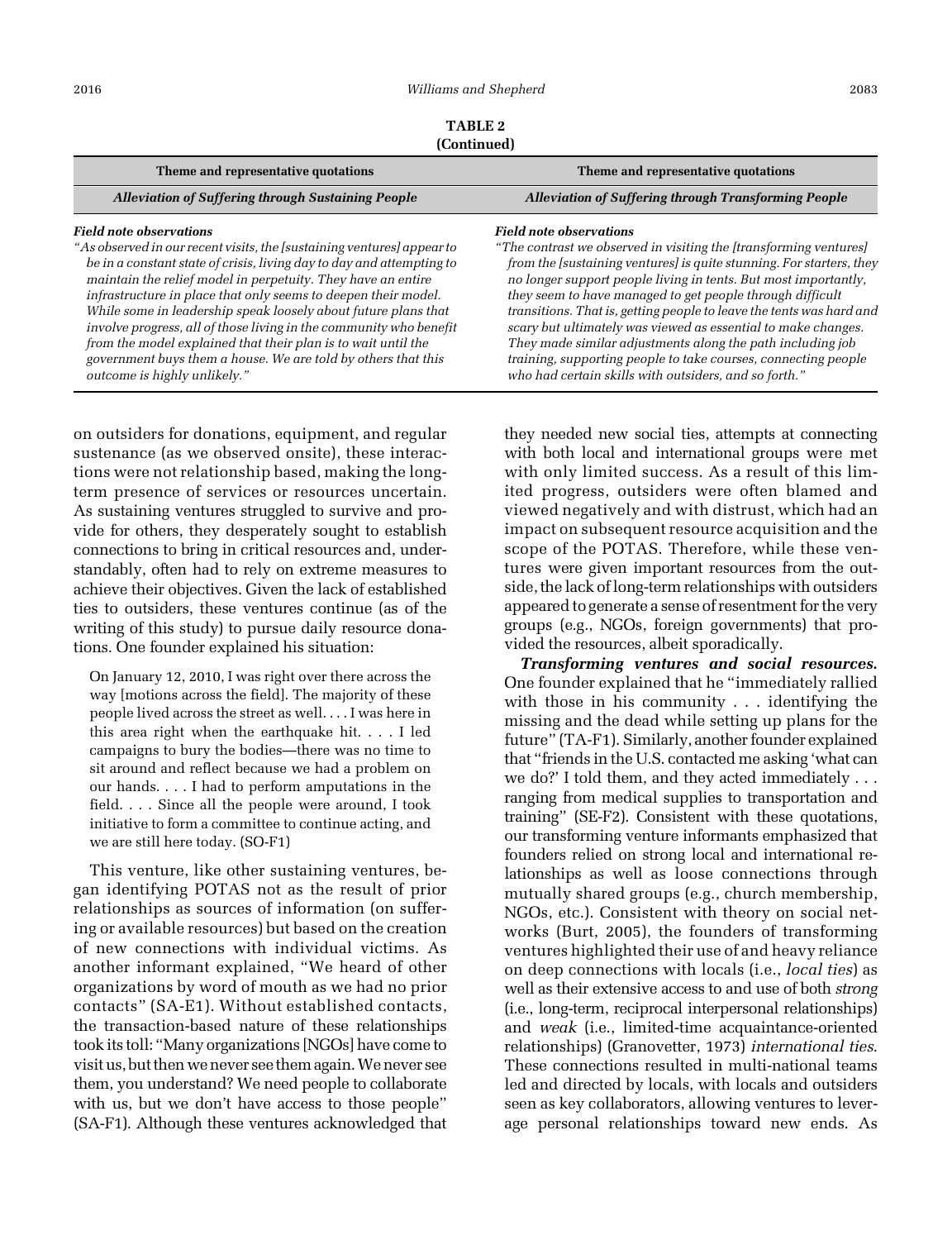noted in our field observations, this set of social resources allowed for a broader perspective in establishing these ventures' orientation—thinking beyond the founders' immediate surroundings, developing relationship-oriented interactions with local and non-local stakeholders, and broadening the scope of potential services for both the short and long term. For example, one founder explained how his access to local connections influenced the funding of his POTAS:

We used a lot of local contacts. For example, there was a man who had helped with previous construction projects, including working on all of our church buildings, and he has an engineering company. This man opened up his house for our use in relief efforts, and we housed groups of foreign volunteers there when they came to Haiti to help out. . . . He also had a large depot full of construction materials that he lent to us for our use. We used the depot as a receiving point for all of the food trucks that came from the DR [Dominican Republic]. (TO-F2)

Similarly, another founder explained that his venture's international network provided access to resources: "I was already friends with these people [from the United States] since before the earthquake. . . . After the earthquake, they just asked me what they could do to help. I told them what to do, and they went right into action" (TA-F2). One customer described the collaborative approach taken by a transforming venture: the venture worked with "the Americans, French, and Canadians, who genuinely showed interest in learning who we were as a Haitian people and what we needed before they got to work" (TA-C1), which resulted in the formation of POTAS. The nature of social resources (i.e., being relationship based versus transaction based), therefore, was critical in helping ventures identify and resource POTAS for transforming ventures in that they were directed and controlled by locals and were exchanged through relationships based on trust. These relationships likely helped reduce the extreme uncertainty, provided clear and consistent access to external resources, and enabled transforming ventures to focus on stages of goals as they built momentum with partners. In contrast to sustaining ventures, transforming ventures described relationships with outsiders as "collaborative," "long term," and "rooted in similar goals and belief systems" allowing them to go beyond transactional exchanges (field notes).

#### Founding Mindset

Each of the informants we interviewed mentioned factors that motivated and "framed" their actions.

When analyzing our data, we revisited these responses and began recognizing common explanations for founders' motivators, goals, and orientations as their ventures emerged. We labeled these themes founding mindset, which refers to the founders' primary motivation, frame of mind, or "driving force" (field notes) for creating a new venture in the aftermath of the disaster. We found that all ventures had a baseline mindset of helping those in need, but beyond this general perspective, there was a substantial difference in how informants explained why they took action and how that action influenced venture decisions and operations.

Sustaining ventures' founding mindset. Founders of sustaining ventures explained that their motivation was "natural" because "We are Haitian! The Haitian people will always keep their heads up and keep on fighting to survive no matter what because our national identity is what makes us strong as a Haitian people" (SA-F2). Several founders began the initial interview explaining that their story "could not be understood without first explaining Haiti's unique history of overcoming adversity" (field notes). They then recounted Haiti's history leading up to the earthquake to put it (the earthquake)—and their response—in proper perspective. This perspective is understandable given Haiti's unique history of having the first successful slave-led revolution and ongoing resilience in the face of institutional failures and extreme poverty ([Knight, 2000](#page-30-0)). As one founder contextualized:

Despite the horrible events that had transpired . . . The history of the Haitian people does not allow one to become discouraged because we know we have to do what is necessary to survive. . . . Our ancestors survived crossing the Atlantic without food to arrive here [on slave ships]. That experience was more terrible than an earthquake. . . . The former slaves won independence and were never discouraged. Thus, a small thing such as an earthquake cannot make me, a descendent of these people, become discouraged. (SO-F1)

When we asked other sustaining ventures about this unique "Haitian spirit" they confirmed that "this spirit is in us as well" and emphasized how this Haitian patriotism motivated their actions (SA-E1, SA-E2, SO-E1, SO-E2, SE-E1, SE-E2). One founder explained, "My motivation was that I am a Haitian, and I am a patriotic person. I couldn't stand there and watch my country in crisis" (SA-F1). Similarly, another founder first introduced himself by describing his ancestry, a process he always follows when explaining his work to others. He explained, "I always introduce myself in the context of my ancestry because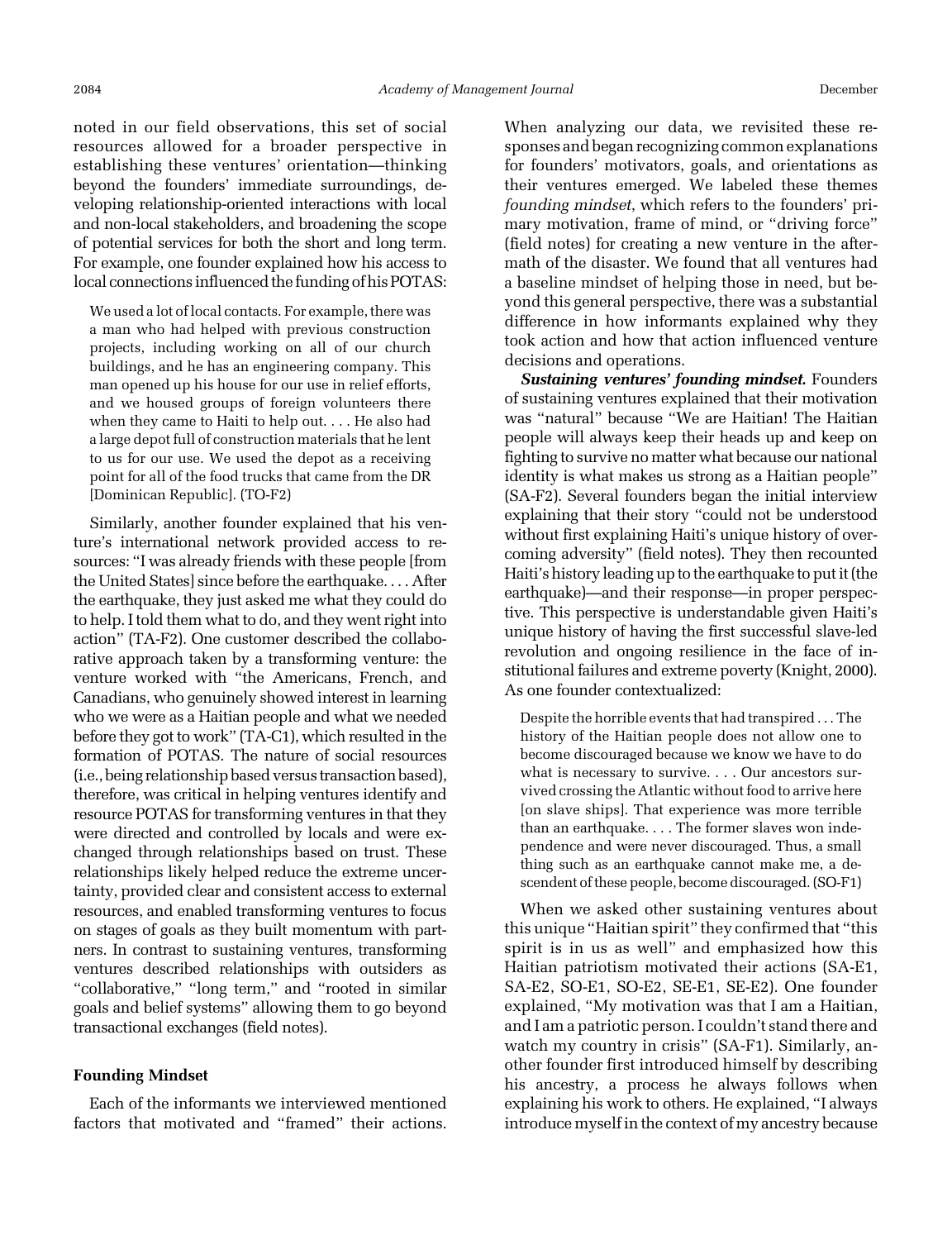I am very proud of my country's history" (SO-F1). This patriotism was tightly intertwined with a distrust of the government and non-Haitian organizations and countries—even to the extent of blaming these institutions for the earthquake itself (SE-F1, SO-F1, SA-F1, SA-F2). This national pride led sustaining ventures to "dowhatever it takes to survive" (SA-F1, SE-F1, SO-E1), just as their ancestors had. They saw deep connections between their post-earthquake actions and Haiti's history of overcoming tragedy.

Our informants also referenced a troubled history with corruption, which influenced and shaped an injustice mindset—a strong belief in the need to "battle to fight for justice for [our] people," including "vacant land that was supposed to be for the people," housing, and more (SO-F1). As this insight emerged from our data, we were intrigued at an apparent contradiction: whereas sustaining ventures spoke strongly about their independence and national pride, they also expressed an entitlement to outside resources as "reparations" for historical injustices (SO, SA, and SE ventures):

We are not here to start fights . . . but we demand that victims receive reparations for the injustices they have suffered [He saw the earthquake itself as a criminal act]. . . . The Haitian government along with foreign governments need to provide land on which those rendered homeless by the earthquake can resettle. . . . I have found that there is a lot of land, and we demand that these people receive it for reparation. (SO-F2)

Similarly, another founder explained, "There is no organization that takes care of us in reality. . . . If foreigners would just get us the supplies most necessary, the population's needs would be met" (SA-F2). While seemingly contradictory, this attitude is consistent with research on equity theory, which suggests that individuals in inequitable relationships (as a beneficiary or a victim) can feel distress; that is, "recipients [of aid] react negatively to a benefit," which can result in resentment or anger toward benefactors ([Hatfield &](#page-30-0) [Sprecher, 1983:](#page-30-0) 118).

The distress and distrust of sustaining ventures' founders coincides with Haiti's "historical and current allegations of corruption of various levels in the Haitian government [and international governments and organizations]" [\(Margesson&Taft-Morales, 2010:](#page-30-0) 4); history of foreign oppression, including slavery and its associated atrocities; and ongoing distrust and dysfunction pertaining to property ownership, distribution, and use ([Knight, 2000](#page-30-0); [USAID, 2015\)](#page-31-0). This mindset led sustaining ventures to focus on real and perceived injustices, and they saw their role as demanding resources as a patriotic duty, soliciting outsiders to "do more" to assist them in addressing the most pressing and visual forms of suffering.

Transforming ventures' founding mindset. Informants from transforming ventures described their mindset and motivations for action in terms of "doing what was right," "fulfilling obligations to the community," and "helping those who suffered more than we had" (field notes). Even after repeatedly asking these informants if national pride or historical injustice factored into their founding mindset, they all responded with a similar response: they were just "doing the right thing to help other people" (TO, TA, and TR) as "people from all countries help one another; Haitians are no different from others in this sense" (TO-E2). Informants explained:

I have a passion for helping people; it is what I love to do. I am not someone who will only help others out for money because I feel that if I am getting paid for what I do, I am not really helping the person. If I'm going to help someone, I need to do it with all my heart. (TR-E1)

I should have died [when the roof collapsed inches from my head]. . . . This has been pretty hard to deal with. However, no matter what obstacle is presented . . . this [helping others] always gives me strength and drives me. . . . This mentality is shared by those in our organization. (TO-F1)

Finally, another founder explained, "My approach was to help enable [people] to change their own situation—to obtain food, housing, and other necessary resources [long term] through their own ingenuity and capabilities. . . . This was my desire—to help my own people!" (TA-F2). Given the direct and persistent emphasis on helping people at various stages of recovery, we labeled this a prosocial mindset, in which motivations and actions were driven by a desire to help others progress toward autonomy, which influenced the identification and pursuit of POTAS.

Another informant of a transforming venture explained, "Many people are waiting in tents for a payout<sup>9</sup> that may never come. We encouraged people

<sup>&</sup>lt;sup>9</sup> Nearly all informants referenced government programs that offered financial incentives for leaving tent cities. These programs had facilitated closure of tent cities in the first 18 months after the disaster, and some believed more payouts were coming. As a result, many were motivated to await payouts; in some cases, individuals moved into tent cities from outside the disaster area in the hopes of obtaining housing funds. In other cases, some occupied multiple tents in hopes of higher payouts. These are some of the reasons the government slowed such programs (field notes).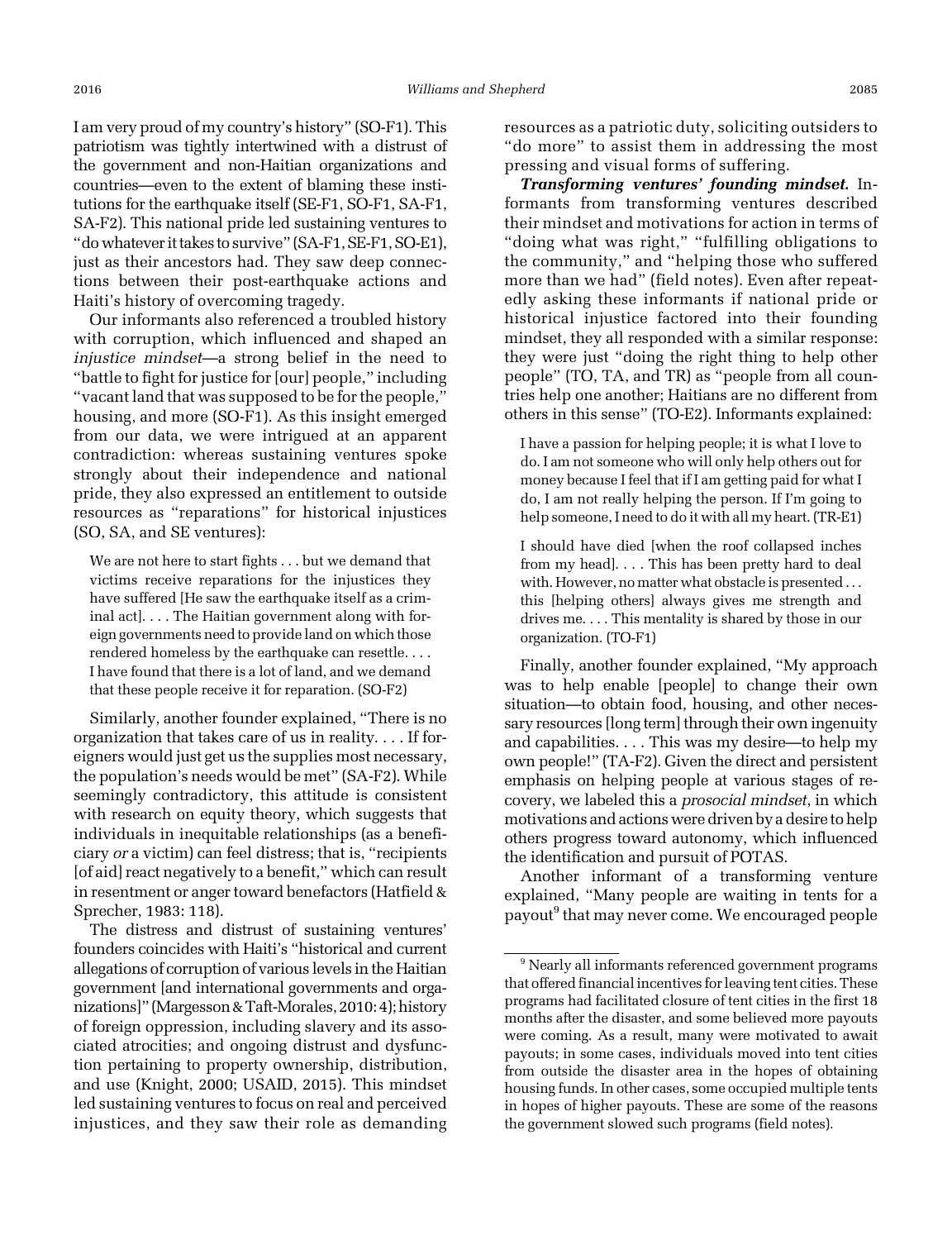to work and improve their situation. This helped them feel courage and many have improved their lives" (TR-E1). Indeed, one founder explained how the desire to help others achieve autonomy shaped his venture's actions and how that contributed to positive outcomes:

[Although] there haven't been any huge changes or improvements [nation-wide], we are still better off than we were in January 2010, and I know that things will continue to get better. Today, more people have jobs and businesses than back then, and this was the motivation I had all along! . . . This is something that Haiti and Haitians want—a chance to find a job and to be independent instead of constantly having to ask for food and other forms of international aid. (TR-F1)

As documented in our field notes and observations from site visits, transforming ventures had managed to move victims through stages, including offering permanent housing solutions, job training, education options, and so forth, going well beyond providing basic sustenance. As we conducted second-round interviews with transforming ventures, we asked about the importance of self-reliance in their model. All ventures explained that this was essential as their goal was not to meet individuals' basic needs long term but to enable them to get back on their feet and, if possible, make something more of their lives than before the earthquake (TO-F1, TA-F2, TR-F1). This founding mindset led transforming ventures to draw on a wide set of resources to identify and exploit POTAS that reflected a longer-term perspective on help.

#### Resourcefulness

From Haiti's resourceful revolution to become a self-governing republic to the present, Haitians have found a way to survive and overcome obstacles. As we conducted our interviews, we observed this firsthand, watching individuals harvest spare metals, cultivate food, repurpose materials for shelter, and do whatever it takes to live. Similarly, given high levels of government and institutional corruption and uncertainty, individuals are often left on their own to obtain basic education, food, housing, and healthcare.<sup>10</sup> As we

interviewed informants and visited sites, we recognized that nearly all our informants came up with creative solutions to challenges despite possessing few, if any, resources. We labeled these creative actions resourcefulness (consistent with [Baker, Miner, &](#page-29-0) [Eesley, 2003](#page-29-0); [Baker & Nelson, 2005](#page-29-0)). Indeed, while conducting our interviews, it was not uncommon to observe individuals arriving with raw materials that they had found nearby or team members interacting with international collaborators in the hopes of accessing unique skills or insights (field notes).

Sustaining ventures' resourcefulness activities. As we analyzed our data, we recognized many founders of sustaining ventures indicated that they pursued resources in ways their ancestors had, fighting for rights through peaceful (yet aggressive) means to enable survival (field notes). Indeed, the appropriation of non-owned resources was the most significant observation we had when visiting sites. One founder explained the issue:

We faced a problem, which was that [our operations] were set up on private lands, and the landowners wanted to reclaim their lands. The proprietors started pressuring us to make all the people leave. . . . This was a big problem we faced and overcame by staying on the land. (SA-F1)

Sustaining ventures viewed the appropriation of others' land as "a right" that was "owed to us by the government and wealthy land owners" (SO-F1, SO-E1, SE-F1, SA-C1). This attitude needs to be understood in the context of the uncertainty surrounding land ownership, the sheer number of homeless victims, and the means by which a small number of elite had come into possession of much of the land surrounding Port-au-Prince [\(Riddick, 2011\)](#page-31-0). In taking resourceful action, these ventures entrenched their claim to the land by creating a degree of infrastructure on the land that reduced the likelihood of returning the land to legal owners: building meeting "houses" for group gatherings (SO-F1, SE-F1), funding "liquor shops" where people could procure boot-leg alcohol (SO-E2), and so forth. One founder explained, "We would like to build out a reservoir for water. . . .We also want to have a fish hatchery; we believe strongly in animal husbandry. People could use this fish hatchery as a business and also a source of food" (SE-F1).

One customer who is a recipient of the venture's services told us the following (which was confirmed by other customers): "Where will we be in five years? . . . We will still be here in two, three, four, 10, even 30 years from now [living the same way on this land]" (SO-C3). These ventures were following a pattern of

<sup>&</sup>lt;sup>10</sup> As indicated previously, billions of dollars have flooded into Haiti over the years with very few institutional results. In 2006, "Haiti was only ahead of Burma and Iraq as the countries with the most widespread corruption" [\(Roc,](#page-31-0) [2009](#page-31-0)), which has resulted in stagnated efforts to address Haiti's "basic needs such as shelter and basic medical care" as well as "long-term needs such as education, good governance, and economic reconstruction and growth" [\(Wilets](#page-31-0) [& Espinosa, 2011:](#page-31-0) 181).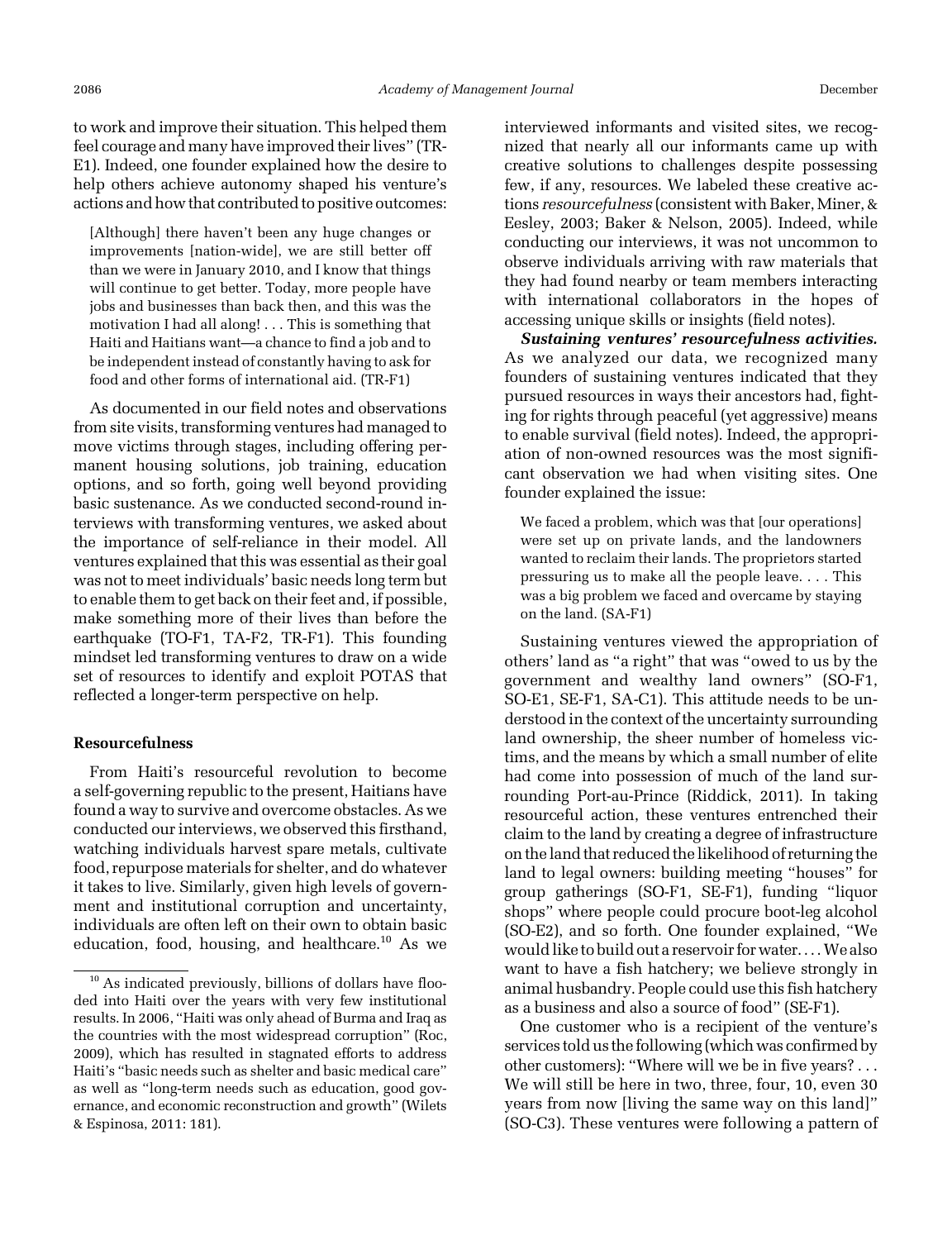land acquisition in a way consistent with Haiti's history: seizing property by occupation.<sup>11</sup> As one informant explained: "it is OK for us to occupy these lands because they are under the control of the rich elite ... All of us here are children of the land, and we all should have the right to a place to live." Therefore, sustaining ventures resourcefully appropriated non-owned resources for the long term, which influenced both the subsequent identification of POTAS and entrepreneurial actions. While these actions offered victims access to services that provided some of the basics of life, they also made it less likely that people would leave this largely "makeshift" setup.

Second, we found that as individuals engaged in a daily search for basic resources, the POTAS became further entrenched in providing relief. For instance, one founder told us:

[After getting settled on the land] we bought a truckload of water, put it in the container, and then sold it to the population at a low price. . . . This is a way to ensure that we will always have money for water to continue filling up the storage tank with water. . . . We sell it for 4 gourdes [\$.08] a bucket, but on the street, it is sold for 5 gourdes [\$.10] a bucket. (SE-F1)

Similarly, one employee explained how he began taking action:

We constantly searched for food. . . . Every time you find someone who gives you a little something to tide you over, you are in a better situation—you keep searching every day. (SO-E1)

Thus, sustaining ventures maintained an enduring resourcefulness mindset—searching for resources daily, constantly repurposing readily available resources, and living in the present.

Third, as noted by an employee of a sustaining venture, "A big part of what we do is bringing people [NGOs, government agencies, etc.] to the camp to provide resources" (SO-E2). Similarly, a founder explained the importance of lobbying for the delivery of resources:

We tried to help people find activities and programs to participate in. . . .We helped people learn about where to get aid, including food, money for leaving tents, and so forth. . . . We helped people get food in an orderly way. . . . We even did this with vaccinations. We had an organized system for distributing all types of materials and supplies. (SA-F1)

As time progressed, sustaining ventures became more sophisticated, organized, and entrenched in providing housing and increasing the number of "businesses" in the tent cities while lobbying anyone and everyone (including the research team) for resources. Thus, sustaining ventures engaged in extensive government, NGO, and foreign national lobbying to secure resources.

Finally, we observed *deception* in resource acquisition. One founder described accessing essential materials this way:

I dressed in a manner similar to a military personnel and went to the military to get gasoline. . . . They assumed I was part of the military. . . . I told them I needed gasoline, and they told me no problem, they had a lot of gasoline. There were obstacles, but I overcame them. . . . Many people were afraid of the military . . . but not me. I told others I'm not afraid of the military because I am in the military too! I did this often to get resources. (SA-F1)

Similarly, an employee described his actions in procuring water:

I found gallons of water in destroyed stores and broke down the walls with a tractor I took. I then took the gallons and brought them back. . . . We had to act quickly and resourcefully because we felt a sense of responsibility to find solutions to all of these problems. (SO-E1)

Other accounts described commandeering water tanks (SE-F1), deceiving foreign NGOs into dropping off food trucks (SA-F2, SO-F1), and stealing vehicles and other equipment to survive (SO-E2, SA-F1). Some founders (SA-F1, SO-F1, SE-F2) described how they threatened NGOs, border agents, and others with violence unless they gave up food containers. The perpetual, permanent, and often deviant resourcefulness of sustaining ventures shaped ongoing activities and ultimately had an impact on how they pursued POTAS. Importantly, while sustaining ventures' deviant behaviorsnon-sanctioned activities to accomplish their ends (consistent with [Webb, Tihanyi, Ireland, & Sirmon,](#page-31-0) [2009\)](#page-31-0)—provided resources to sustain victims and enabled ongoing survival in an incredibly hostile

<sup>&</sup>lt;sup>11</sup> Property rights in Haiti are very uncertain, leading some to take matters into their own hands. "[N]o one knows how much land is still owned by the government . . . which could be as much as two-thirds of the entire country" ([Riddick, 2011:](#page-31-0) 255). Similarly, a "small elite owns most of the land in and around the capital," which presented considerable problems when attempting to house the millions of homeless as the government could not account for which land it owned ([Riddick, 2011](#page-31-0): 261).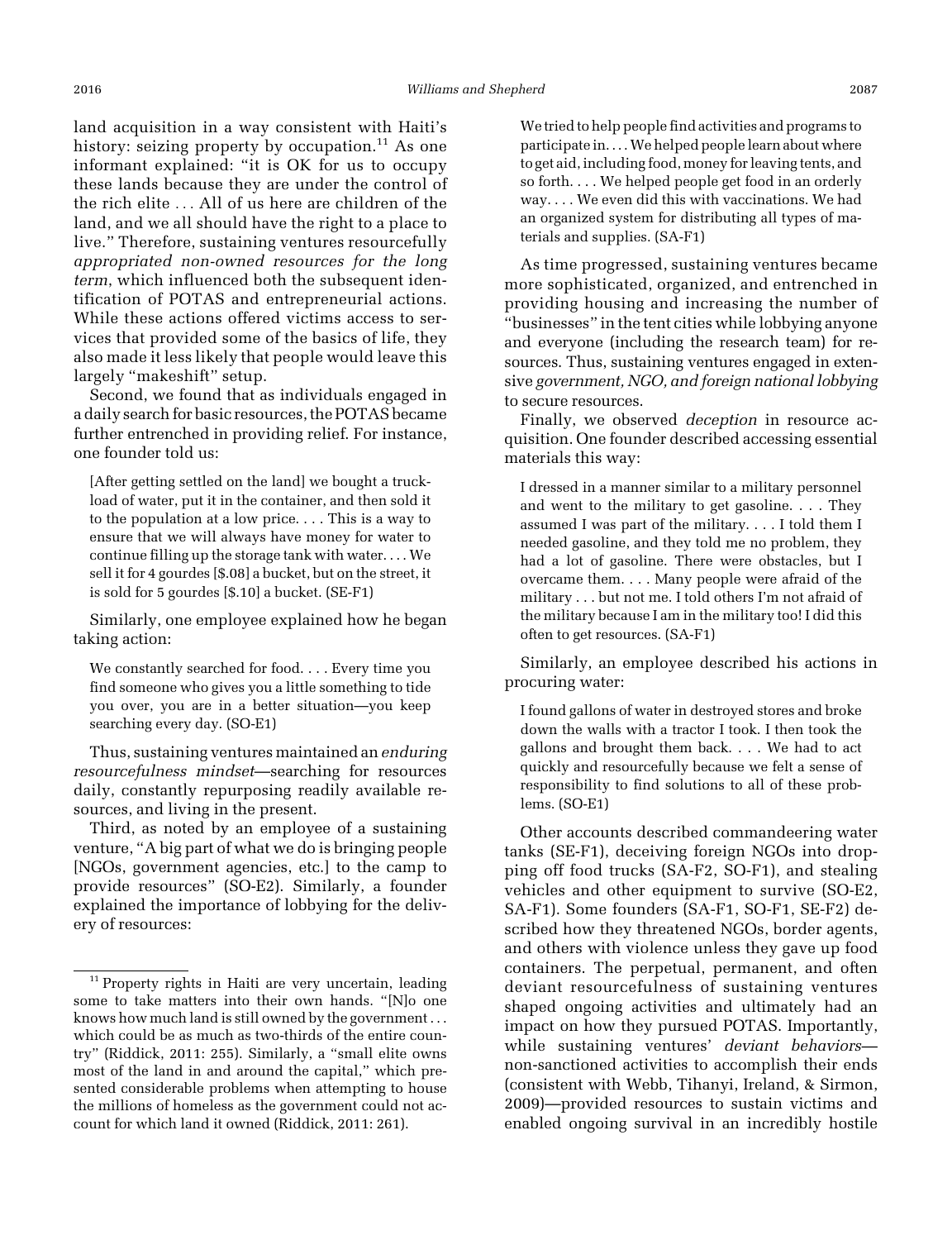environment, they did not provide upward mobility for those being served.

Transforming ventures' resourcefulness activities. Similar to sustaining ventures, transforming ventures also described many actions that could be identified as resourceful activities that they argued were critical during the recovery process.

First, as ventures used existing organizational structures and resources in early resourceful actions, informants continuously acknowledged that this use was intended to be temporary. One founder told us that "The church ground [which we temporarily occupied] was supposed to be primarily a place of worship and not a long-term camp" (TO-F2). Similarly, one founder explained how he helped set up a surgical center in a nearby building to provide immediate care to those with severe and life-threatening injuries as hospitals were "overflowing and mostly full of dead bodies" (TA-F1). This attitude about the temporary occupation of property influenced how transforming ventures approached the problem of shelter: they transitioned individuals out of tents in as little as three months (and no later than one year) after the earthquake. For those who had titles or verifiable claims to property, transforming ventures helped them rebuild their homes, and for those who had been renting, these ventures helped them find new rental properties. Transforming ventures accessed, used, and then returned non-owned resources, including land, medical equipment and facilities, and buildings (TO-F2).

Second, an employee of a transforming venture explained that he and his team worked tirelessly to help people make incremental transitions toward autonomy, with a focus on making investments in the future through education or other solutions that addressed the root cause of victim suffering (including poverty). He explained the following:

Each time the problems or issues changed, we had to meet together to plan how we were going to resolve the root causes of the new problems that had come up. . . . We continued holding meetings with the needs evolving until our primary goal was met, which was people were again living in their own homes and on their own lands [living autonomously]. (TO-E1)

Similarly, one founder stated:

[Many other groups believed that] NGOs would continue giving them things for free [indefinitely]. . . . Because of this, there are groups of people who are still living in tents even to this day [on land they do not own]. . . . We did not function this way toward those we helped; we wanted them to be self-reliant by getting training, education, or what they needed to function on their own. (TR-F1)

Transforming ventures recognized that a state of perpetual resource seeking would not lead to a long-term resolution of suffering. As such, these beliefs about POTAS had a strong influence on implementing difficult transitions, such as encouraging people to leave camps and begin autonomous living—a transition from resource seeking to resource investment.

Third, some transforming ventures provided assessments of houses' safety, allowing some individuals to repair homes that were damaged but not destroyed (TO-F1, TA-F1):

We conducted surveys and found that not everybody had lost their houses. For example, my own house had cracks in the walls, but it was not actually destroyed in the earthquake. . . . Some people were in similar situations and simply needed shovels and mops to clean their home and patch cracks. . . . Others were helped to find new rentals if they had been renting. . . . Others were helped to replace homes they owned on new lands after showing proof of title. (TR-F1)

This customization did not come without challenges. In many cases, people had hoped for new homes or a payout from the government despite the relatively limited damage to their homes. In these cases, transitions were important but difficult to enact. For example, one customer noted:

It was hard leaving the tents; things were desperate . . . but I [got help fixing] up my house and later helped with other projects like delivering food and water. . . . This led to a job with an NGO, which would not have happened if I stayed in a tent! (TO-C2)

Therefore, we found that transforming ventures were resourceful in customizing their approach to meeting critical basic needs with a focus on helping individuals rebuild their lives in such a way that they were better off than before the disaster—"build back better."

Finally, one founder explained that rather than raiding others for resources, such as food and water, individuals pooled what they had on hand to make it through the most difficult times:

Imagine that you have flour, I have salt, and someone else has oil, and a fourth person has rice—it doesn't make sense for us to each try to make food with our limited resources. Instead, we pooled all of our food supplies together and cooked food for everyone; we distributed it equally among everyone even if each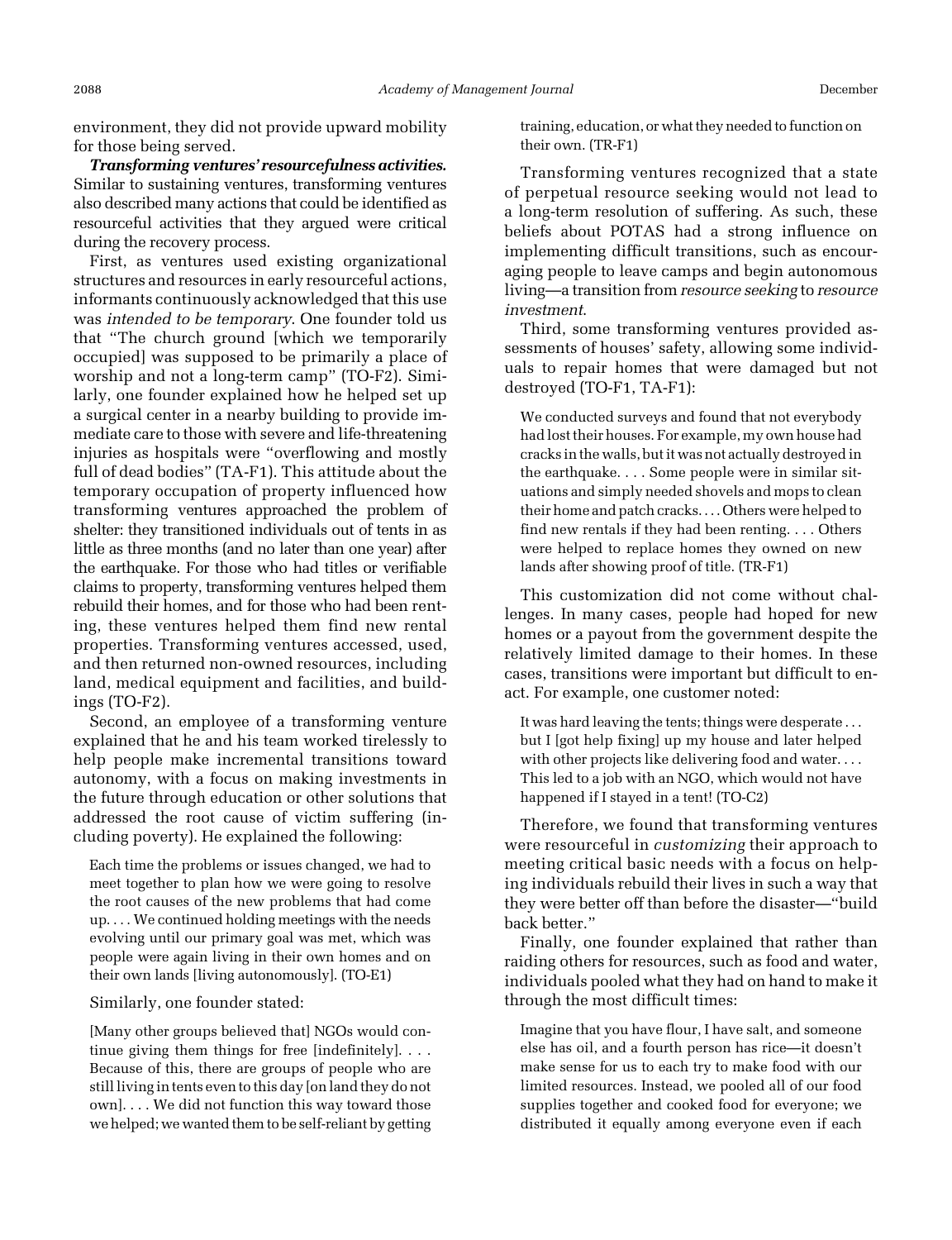person got only one or two spoonfuls. . . . You have to know each person's talents and capabilities . . . You need doctors to form a medical committee, and you need lawyers to form a legal committee. . . . We knew people's capabilities, deploy them. (TR-F1)

Another founder explained that his team would bring resources into Haiti from the Dominican Republic at night to avoid having the materials stolen. Given the extreme uncertainty and lack of food it was common for food trucks to be attacked, overrun, and/or redirected to other areas:

We traveled to another commune called La Vallée de Jacmel.We finally arrived at 4:00 a.m., dropped off the supplies, and then turned right around to go back without a break. . . . There was nobody around on the roads to see that we were carrying valuable food supplies—we were able to travel with no hindrances. (TO-F2)

These creative approaches to resource access and distribution allowed transforming ventures to access and activate their relationships to gain critical resources to pursue POTAS. Thus, transforming ventures displayed both creative and legal techniques for resource acquisition.

Therefore, transforming ventures emphasized the importance of transitioning from a resourcefulness mindset to more of an investment mindset (TO-F1, TR-F1). That is, they recognized that creatively making do with what they had could only take them so far and that for people to truly recover, they would need to make difficult transitions requiring money, time, and other investments (field notes).

In [Table 3,](#page-21-0) we summarize the representative quotations that illustrate the categories and themes that we developed in inductively arriving at our overarching dimensions described above. These quotations were selected because they highlight the preponderance of evidence.

# **DISCUSSION**

We began this paper seeking to understand if, how, and why emergent ventures contribute to resilience in the aftermath of disasters. Specifically, we asked: (1) how do post-disaster new ventures acquire, combine, and use resources, and (2) how does venture creation facilitate the resilience of community members, and why are some ventures more effective than others? Indeed, as one founder exclaimed (and as was reaffirmed by nearly all our informants), "Much of the story of the earthquake . . . is missing the Haitian story, the story of locals who rose up to help

fellow Haitians in need" (SA-F1). In detailing the answers to these questions that emerged from our data, we first summarize our findings (see [Figure 2](#page-23-0) and [Table 4\)](#page-25-0) and then discuss the theoretical and practical implications. In particular, we explain how this study contributes to the grand challenge of understanding "the role and functioning of organizations during adverse natural and social events" in order to "better deal with disasters and ultimately benefit society as a whole" [\(van der Vegt et al., 2015](#page-31-0): 971).

### How Do New Ventures Access Resources to Pursue Post-Disaster Opportunities?

We found that Haitian-led initiatives emerged in response to the earthquake disaster and created value by alleviating victims' suffering. New ventures emerged as a response to gaps in the recovery system as broader institutional actors (e.g., Haitian and international governments and NGOs) struggled to address the needs of hundreds of thousands of suffering people.

As illustrated in [Figure 2](#page-23-0) (and also [Table 4](#page-25-0)), our findings reveal two important mechanisms for how ventures accessed resources to organize a response to alleviate suffering: engage available social resources (Path 1a) and act on their founding mindset (Path 1b). These actions toward pursuing an opportunity are somewhat similar to extant research on venture founding, which has highlighted how greater access to social resources ([Davidsson &](#page-29-0) [Honig, 2003\)](#page-29-0) and founders' motivations can influence opportunity exploitation. Specifically, we found that social resource relationships served as a catalyst for subsequent resource acquisition techniques and played an important role in shaping whether a venture became transforming or sustaining in nature. As ventures drew upon resources through either strong social connections (transforming ventures) or transactional interactions (sustaining ventures), differences emerged in these ventures' ability to address diverse types of needs. Transforming ventures were able to leverage relationships to transition to satisfy additional needs, whereas sustaining ventures appeared to be stuck in a cycle of establishing new transactional relationships to extract resources to satisfy the most basic of needs. Therefore, in a post-disaster context, the nature of existing ties influences the boundaries of the POTAS and the strategies ventures pursue to obtain additional resources. These insights extend theory on the social resources of entrepreneurship on whether or not strong and/or weak ties facilitate venture emergence ([Davidsson &](#page-29-0) Honig, 2003); the current study provides an understanding of how the nature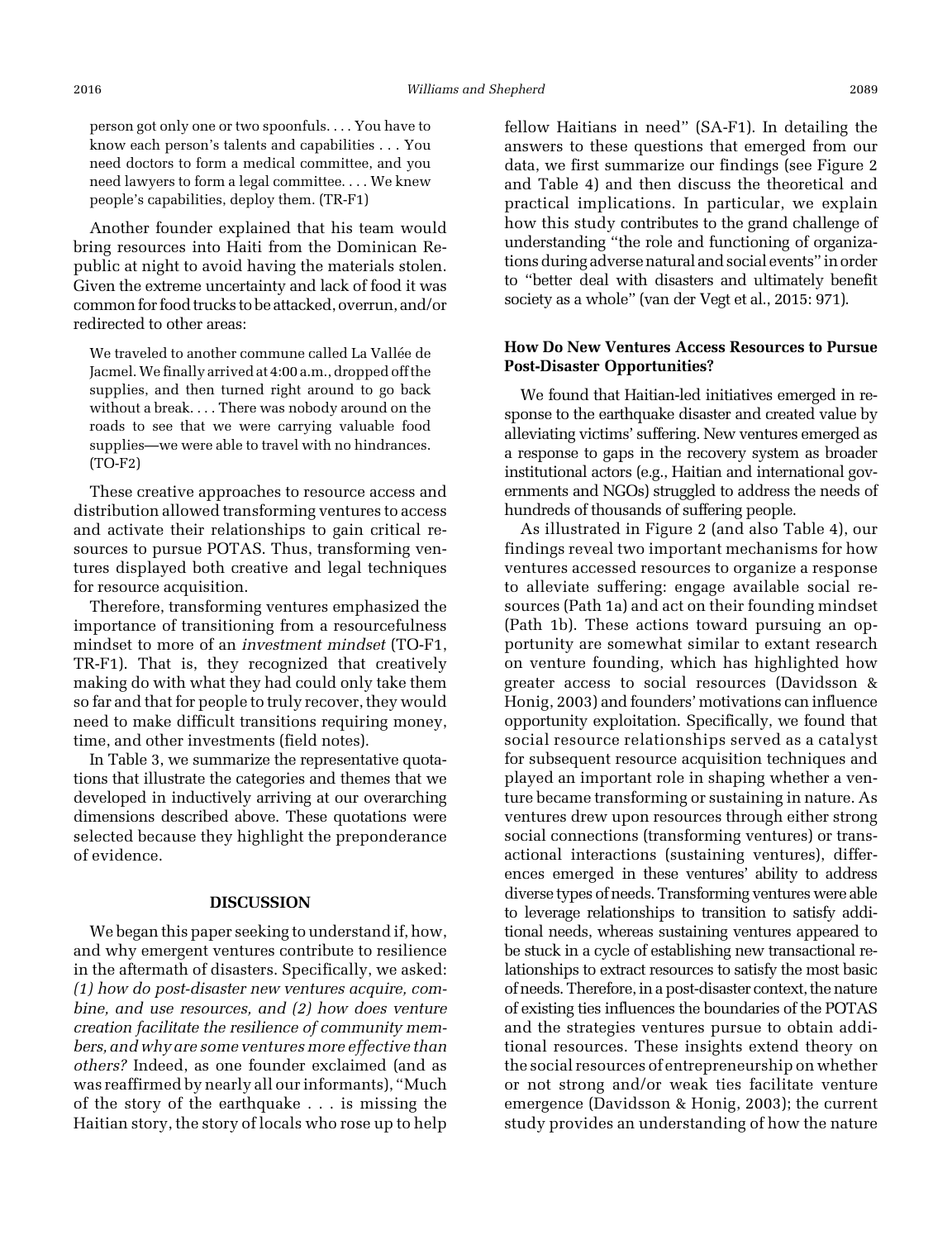#### TABLE 3 Representative Quotations

<span id="page-21-0"></span>

| Surviving cases: 2nd and 1st order<br>themes and representative quotations                                                                                                                                                                                                                                                                                                                                          | Transforming cases: 2nd and 1st order themes<br>and representative quotations                                                                                                                                                                                                                                                                                                                                                                                                                                                                                                                                                                                                                                     |
|---------------------------------------------------------------------------------------------------------------------------------------------------------------------------------------------------------------------------------------------------------------------------------------------------------------------------------------------------------------------------------------------------------------------|-------------------------------------------------------------------------------------------------------------------------------------------------------------------------------------------------------------------------------------------------------------------------------------------------------------------------------------------------------------------------------------------------------------------------------------------------------------------------------------------------------------------------------------------------------------------------------------------------------------------------------------------------------------------------------------------------------------------|
|                                                                                                                                                                                                                                                                                                                                                                                                                     | Dimension: Identification of potential opportunities to alleviate suffering (POTAS)                                                                                                                                                                                                                                                                                                                                                                                                                                                                                                                                                                                                                               |
| SE-E1: "While we sit here waiting for someone to give us<br>something, it is almost like we are children  we have heard<br>through television and radio that the government has plans to<br>get us all out of these camps  So we wait and live in the tent<br>community."                                                                                                                                           | TA-E2: "You have to put yourself in [others'] shoes  you have to do<br>everything in your power to show them that they are surrounded by<br>people who love them and who will stand by them."                                                                                                                                                                                                                                                                                                                                                                                                                                                                                                                     |
| SO-E1: "As I worked cleaning up and burying bodies people seemed<br>to follow me. I set up camp here and have taken charge ever since<br>I know have a large following."                                                                                                                                                                                                                                            | Field Notes: "After interacting with several of the [sustaining ventures]<br>we made sure in follow up questions to ask about whether [they] were<br>interested in enhancing their community power. However, even<br>when directly asked they deferred and said 'we were just doing the<br>right thing, we were obligated to protect our community, our morals<br>call for it and we simply answered the call like anyone else would<br>have.' Pretty remarkable. Also, they placed a huge emphasis on<br>getting people on their own feet. They even ceased providing food<br>early in the recovery process because they felt that was not<br>sustainable: they needed to enable others to become self-reliant." |
| Field Notes: "Today, they talked a lot about their status and role in<br>the community. The others around us also emphasized this<br>repeatedly saying 'well, the founder is the boss, we do<br>everything he says.' Similarly, the way they described the<br>founding was interesting, emphasizing how they were<br>important and capable "                                                                        |                                                                                                                                                                                                                                                                                                                                                                                                                                                                                                                                                                                                                                                                                                                   |
|                                                                                                                                                                                                                                                                                                                                                                                                                     | <b>Dimension: Social resources</b>                                                                                                                                                                                                                                                                                                                                                                                                                                                                                                                                                                                                                                                                                |
| SO-F1: "Foreigners who call themselves friends of Haiti have in<br>reality stolen millions of dollars from our country. Thus, it would<br>only be just for these countries to finance the cost of new<br>houses—those who committed such odious crimes against the<br>Haitian people should be the ones to finance and build houses for<br>the population."                                                         | TA-C1: "The foreign aid workers were very committed to the Haitian<br>people and they gave support and relief with all of their hearts and all<br>of their might the Americans, French, and Canadians did<br>genuinely show interest in learning who we were as a Haitian people<br>and what we needed before they got to work."                                                                                                                                                                                                                                                                                                                                                                                  |
| Field Notes: "There seems to be a contradiction  While they rely<br>heavily on outside resources for survival, they are bitter and even<br>angry toward those resource providers, demanding even more<br>from them all while calling them 'invaders' or 'intruders.' They do<br>not seem to have long-standing relationships and every attempt at<br>resources seems transactional, as if done for the first time." | Field Notes: "What surprised us today was the diverse resources<br>accessed through their networks. They had connections in the US<br>and in the Dominican Republic that they were able to immediately<br>access [they] transitioned as rapidly as possible off international<br>suppliers to locals. As they explained to us (and showed us), this<br>allowed them to impact the community in multiple ways-helping<br>victims, but also helping Haitian businesses get going again by using<br>them for supplies."                                                                                                                                                                                              |
|                                                                                                                                                                                                                                                                                                                                                                                                                     | <b>Dimension: Founding mindset</b>                                                                                                                                                                                                                                                                                                                                                                                                                                                                                                                                                                                                                                                                                |

- SO-F1: "I am a politician and consider myself both a centrist and a revolutionary ... I borrow a little from Dessalines, George Washington, and Joseph Stalin ... I tell you this so you know where I'm coming from when I say the earthquake was a criminal event ... I must continue to fight for justice for the people because the earthquake was a criminal event."
- Field Notes: "... many individuals from today's interviews spent a lot of time explaining their Haitian heritage and fighting spirit. While they did want to help people, many viewed the earthquake as a small (but significant) extension of a history of Haitian suffering. In their minds, it was their chance to fulfill their duty as Haitians. ... These feelings ran very deep."
- TR-F1: "Our philosophy and motivation is this: we believe it is better to teach someone to fish instead of just giving people a fish when they come to you and say that they are hungry ... this helps people become more self-sufficient."

Field Notes: "Today, we interviewed several people from [TO] and they all said things like 'well Haitians are like other nations, so nothing about that really influenced things' or 'we met amazing people from all nations, we're no better or worse than them.' Rather, they emphasized the moral obligation and desire they felt to help others in need. This is what they repeatedly offered as the main driver of their actions."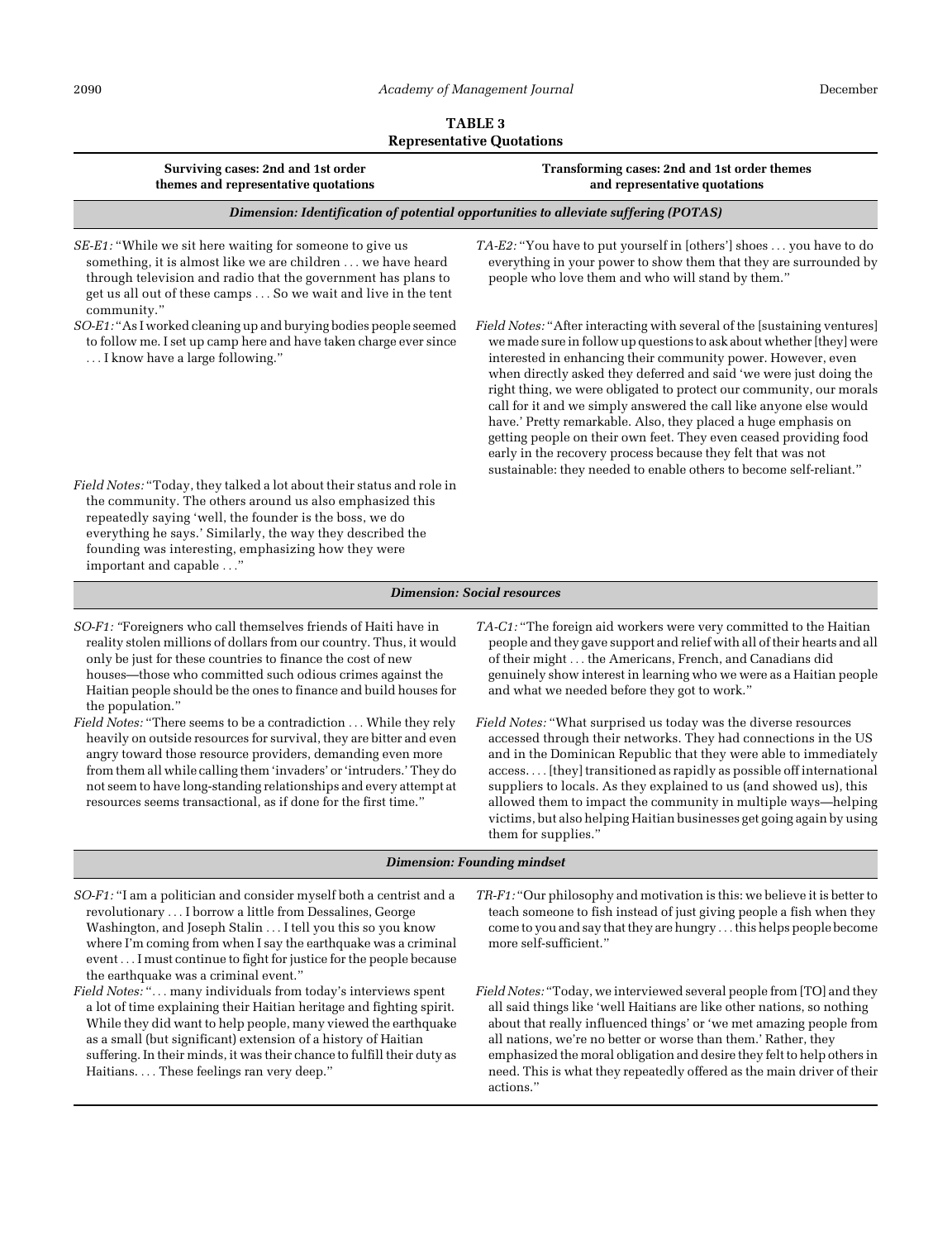| <b>TABLE 3</b> |
|----------------|
| (Continued)    |

| Surviving cases: 2nd and 1st order<br>themes and representative quotations                                                                                                                                                                                                                                                                                                                                                                                                                                                                                                                 | Transforming cases: 2nd and 1st order themes<br>and representative quotations                                                                                                                                                                                                                                                                                                                                                                                                      |
|--------------------------------------------------------------------------------------------------------------------------------------------------------------------------------------------------------------------------------------------------------------------------------------------------------------------------------------------------------------------------------------------------------------------------------------------------------------------------------------------------------------------------------------------------------------------------------------------|------------------------------------------------------------------------------------------------------------------------------------------------------------------------------------------------------------------------------------------------------------------------------------------------------------------------------------------------------------------------------------------------------------------------------------------------------------------------------------|
|                                                                                                                                                                                                                                                                                                                                                                                                                                                                                                                                                                                            | <b>Dimension: Resourcefulness</b>                                                                                                                                                                                                                                                                                                                                                                                                                                                  |
| SO-E2: "We recently found an organization that gives elderly<br>participants 2,000 gourdes (\$40), and we helped our elderly<br>residents become beneficiaries of this program."                                                                                                                                                                                                                                                                                                                                                                                                           | TA-F2: "While initially we staged our operation on the church grounds,<br>this was not a permanent solution [it was not our land]. The<br>earthquake hit on January 12 everyone had cleared the church<br>grounds during the month of February."                                                                                                                                                                                                                                   |
| <i>Field Notes:</i> "All ventures were resourceful, that much is certain. In<br>fact, it seems that most people we have met in Haiti are resourceful.<br>However, a key difference with some ventures [sustaining] take it to<br>another level, doing things that are deviant at best, and illegal at<br>worst. This includes occupying land for years, stealing resources,<br>deceiving others, and so forth. They seem to have built this into<br>their tasks as an organization as they appear in a perpetual state of<br>'survival mode', which seems to transcend other moral codes." | Field Notes: "Resourcefulness appears to be everywhere, however in<br>some cases that can preclude investment in the future. However,<br>some of the ventures appear to have overcome this by focusing on<br>transition from resourceful actions to more investment-oriented<br>actions. This is manifest in their view of others' property (to be<br>borrowed and returned, not taken), how they can help people (help<br>them step up as opposed to giving them handouts), etc." |
| of a social resource influences the types of entre-<br>represented estimities undertaken and the extent to                                                                                                                                                                                                                                                                                                                                                                                                                                                                                 | ventures emphasized the need to move forward with<br>the recourses on hand                                                                                                                                                                                                                                                                                                                                                                                                         |

preneurial activities undertaken and the extent to which these activities return people to positive functioning over time.

Furthermore, ventures' founding mindset served as an important framing of the issues at hand, including how to interpret the activities of other actors (e.g., governments, NGOs) and how to engage both those they helped and essential resource providers (Path 1b). Sustaining ventures interpreted the response from key institutional actors within the context of Haiti's long history of suffering, which resulted in an emphasis on patriotism and a push to obtain justice for historic abuses. In particular, the disaster further highlighted Haiti's troubled history with property rights, as only a small number of elites laid claim to much of the land surrounding Port-au-Prince. Understandably, many sustaining ventures "took a stand" on property rights by occupying the land while lobbying for fundamental changes in Haiti's ongoing housing and property situation. This mindset ultimately shaped the identification of POTAS—it was a key mechanism in explaining why sustaining ventures focused on satisfying only the basic needs of those who were suffering. In contrast, transforming ventures' founding mindset was more detached from Haiti's long history of injustices and more oriented toward solving current and future issues from one's current situation—no matter how good or bad—by transitioning victims to a state of autonomy. This mindset served as a framing for subsequent action—there was no need to "hold out" for government action as there was no mindset that government action was critical; rather, transforming the resources on hand.

# How and Why Venture Creation Facilitates Resilience?

As individuals accessed resources and took action, they began identifying POTAS. This model of taking action as a pathway to identifying opportunities contributes to the extant research on venture formation, highlighting the iterative and actionoriented perspective of opportunity identification and pursuit ([Sarasvathy, 2001](#page-31-0); [Shepherd, 2015](#page-31-0)). What is novel in our inductive model is the focus on opportunities to alleviate others' suffering and the ways differences in the potential opportunities exploited influenced ventures' impact on victims' functioning. Sustaining ventures pursued potential opportunities to provide continuous relief through satisfying victims' basic needs (i.e., food, water, and shelter), improving founders' social standing (as community leaders), and allowing for a continued push for justice for historic grievances. These POTAS facilitated the entrenchment of early actions, the emergence of new power roles, and deviant actions (Path 2). In particular, sustaining ventures continued to engage resource providers with an injustice mindset, demanding resources but simultaneously reinforcing the transactional nature of resource exchanges. Combined, these efforts resulted in victims' long-term dependence on the ventures to meet their most basic needs (Path 3).

In contrast, transforming ventures engaged in creative and legal approaches to acquiring and distributing resources, which enhanced their role as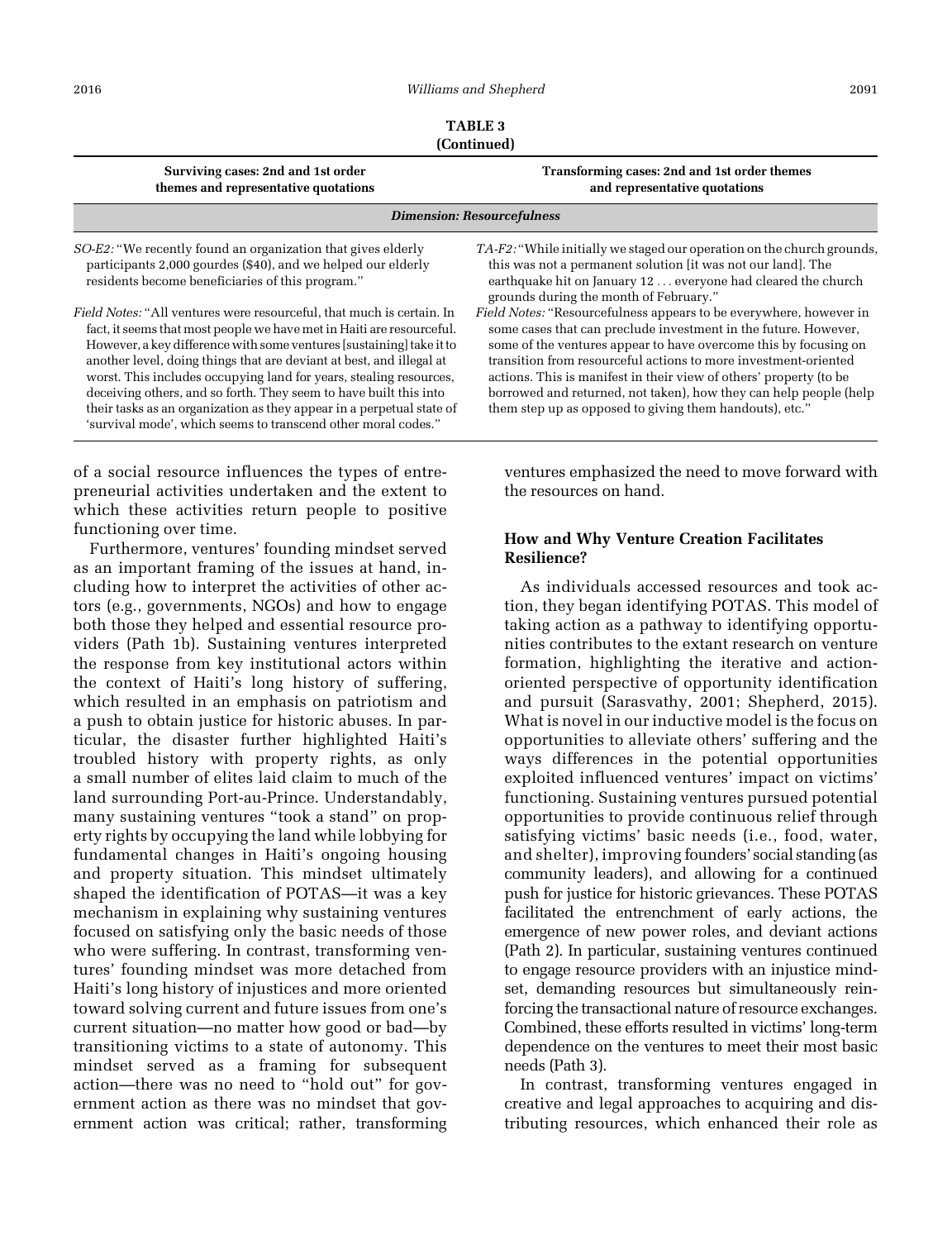<span id="page-23-0"></span>

FIGURE 2 Model and Pathways of Alleviating Suffering Through Sustaining or Transforming People<sup>a</sup>

<sup>a</sup> See [Table 4](#page-25-0) for supporting data on pathways.

adaptive need finders and fulfillers (Path 3). In taking this approach, transforming ventures identified POTAS to transition members of their communities from crisis to recovery to "building back better."This approach reaffirmed social relationships as opposed to "burning bridges" with resource providers. Transforming ventures realized that pursuing resourceful action with their social connections could generate subsequent interactions to allow victims to continue to grow (autonomously) (Path 2). That is, each interaction was treated as a possible investment in the future as opposed to a one-time consumable exchange. Therefore, these ventures avoided interactions with resource providers that could be perceived as "exploitive" or "overly demanding," and instead sought to develop sustainable relationships where resource providers functioned as "partners" rather than transactional donors. Combined, these efforts shaped a transformational longterm effort that facilitated resilience in victims who suffered in the aftermath of the disaster (Path 3). Therefore, although all the ventures studied were

entrepreneurial in that they were innovative, took risks, and were proactive [\(Covin & Slevin, 1989](#page-29-0)), their entrepreneurial orientation was either directed at "forcing someone's hand" to help the venture alleviate suffering (sustaining ventures) or at "taking the situation into their own hands" to take actions that put autonomy "back into the hands" of victims (transforming ventures).

### Contributions to Theory

The primary contribution of the current study is a venturing model of disaster resilience. This contribution builds on the importance of understanding processes of resilience ([Sutcliffe & Vogus, 2003\)](#page-31-0), particularly in response to disasters [\(McEntire, 2014](#page-30-0); [van der Vegt et al., 2015\)](#page-31-0). Here, we provide an important step in better understanding how new ventures' different activities generate alternate forms of resilience after a disaster. Studies have suggested that resilience "reflects the ability of systems to absorb and recover from shocks, while transforming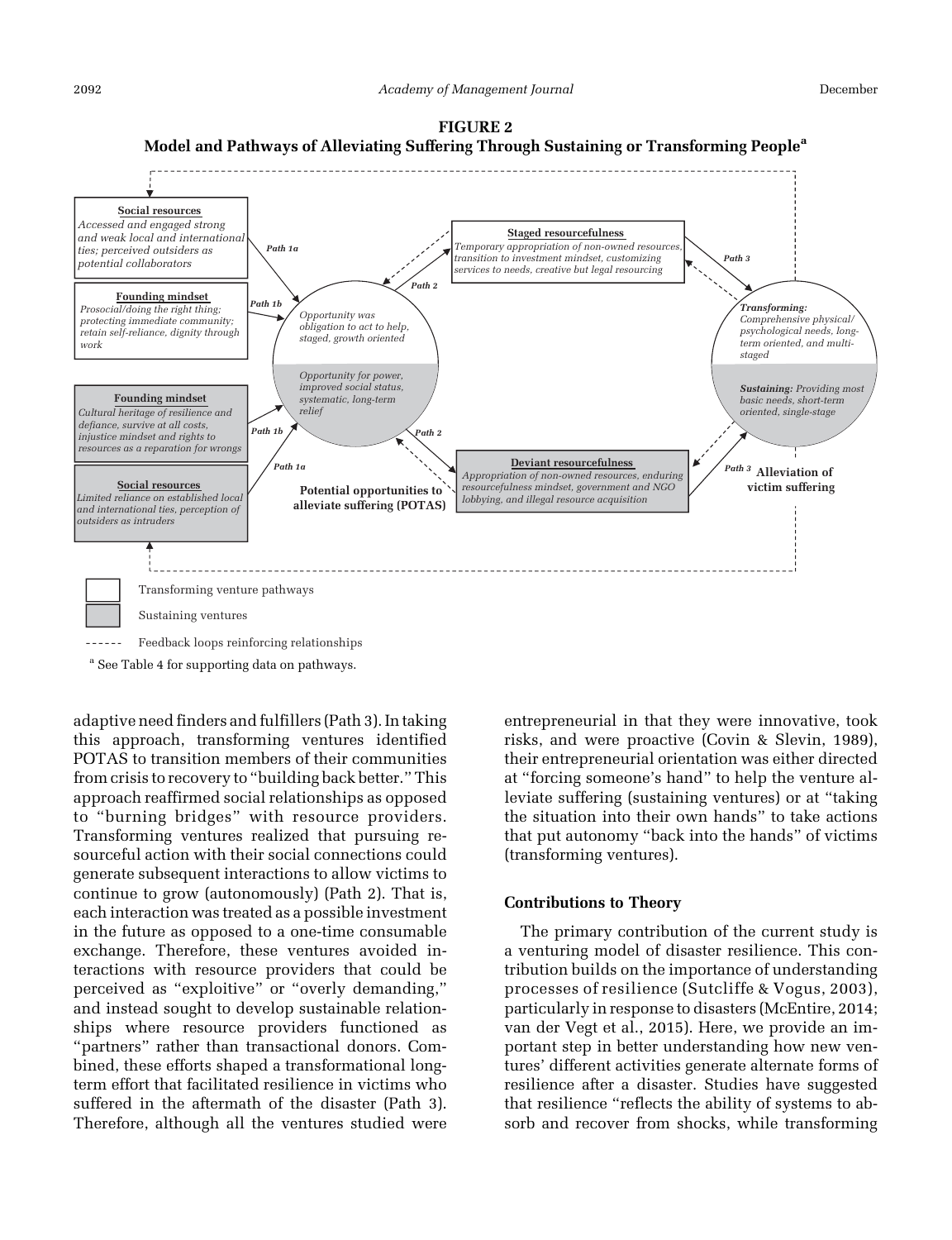their structures and means for functioning in the face of long-term stresses, change, and uncertainty" [\(van der Vegt et al., 2015:](#page-31-0) 972). We extend these conceptualizations to emphasize gradients of promoting functioning in the aftermath of a disaster event. Sustaining ventures provided for basic needs (enabling functioning) that enhanced survival but resulted in victims developing a continued reliance on the venture, whereas while transforming ventures also initially provided for basic needs they transitioned victims to increasing levels of self-reliance. These findings provide an important theoretical contribution to understanding differences in the process and outcomes of resilience. While initial venturing activities that promote survival are necessary, they are not sufficient for the comprehensive alleviation of victim suffering—that is, to return victims to normal functioning or for postdisaster growth.

This study also contributes to theory by identifying new venture competencies that influence resilience—specifically, the nature of social resources and engagement in resourcefulness. Social resources are essential for new organizations as they are generally resource constrained and require external support ([Burt, 2005;](#page-29-0) [Stinchcombe, 1965](#page-31-0)). Therefore, it might be assumed that most relationships are useful, especially in the aftermath of disasters when seemingly any available resource would be valued. However, we found that when it came to alleviating others' suffering and promoting the preservation and development of resources, the nature of social relationships in the study's context played a critical role in determining whether victims could achieve normal functioning—building on emerging research that emphasizes social networks and how those function in contexts requiring "high-reliability" ([Berthod, Grothe-](#page-29-0)[Hammer, & Sydow, 2015;](#page-29-0) [Saz-Carranza & Ospina,](#page-31-0) [2011\)](#page-31-0). Those who possessed strong and weak ties with outsiders and who viewed outsiders as collaborators and partners (as opposed to mere transactional donors) were able to mobilize resources that helped develop, build, and even transform those they helped. Interestingly, sustaining ventures faced (or created for themselves) a paradox where they recognized the importance of resources from outsiders yet were unable (through a lack of connections) and unwilling (through disdain for resource providers) to form effective relationships with these outside resource providers. These findings contribute to our knowledge of the obstructions to resource flow from outsiders to

victims—some ventures are not well positioned socially to be brokers and do not have a mindset conducive for developing the relationships necessary to become such brokers.

Prior research has generally assumed that the possession of extensive and diverse resource reserves (i.e., resource slack) is useful in weathering challenging conditions ([Meyer, 1982\)](#page-30-0). We found that even in the most constrained of resource environments, ventures were created to alleviate suffering. In all cases, ventures were highly creative in what they perceived to be an available resource (consistent with bricolage [\[Baker & Nelson, 2005](#page-29-0)]). Our findings suggest that these resource perceptions (and subsequent actions) influence the alleviation of suffering. Creative, resourceful actions that were within legal bounds influenced stable and sustainable resource relationships and allowed transforming ventures to borrow and return resources. These actions not only developed strong resource partnerships but also facilitated the transforming ventures' model of moving people toward self-reliance, autonomy, and—thus resilience outcomes. In contrast, sustaining ventures used any and all means to obtain resources to achieve their ends, which resulted in fragmented resource relationships and a limited chance for victims to transition beyond basic "survival mode" while simultaneously creating a dependence on the venture. This finding suggests that there are forms of resourcefulness that have diminishing returns on the alleviation of suffering.

Although much of the research on resilience after disasters has focused on enhancing individual wellness, providing for basic needs, and helping to restore order ([Bonanno et al., 2010;](#page-29-0) [Norris et al.,](#page-30-0) [2008\)](#page-30-0), we found that an effective response to alleviating suffering involved a prosocial mindset that was focused on venturing to generate victim autonomy and self-reliance. While all ventures had some degree of prosocial orientation, transforming ventures repeatedly expressed that helping others was the primary reason for action and that their "true" motive was to put victims on a path to selfreliance. In contrast, sustaining ventures provided for victims' basic needs but had no real plans for turning that work over to those they helped beyond waiting for widespread institutional reform. Although prosocial motivation does not preclude the actor from also benefiting from his or her actions ([Grant, 2007\)](#page-30-0), this study extends the theory on prosocial behavior by offering a more "extreme" form of prosocial behavior: helping people so they no longer need help through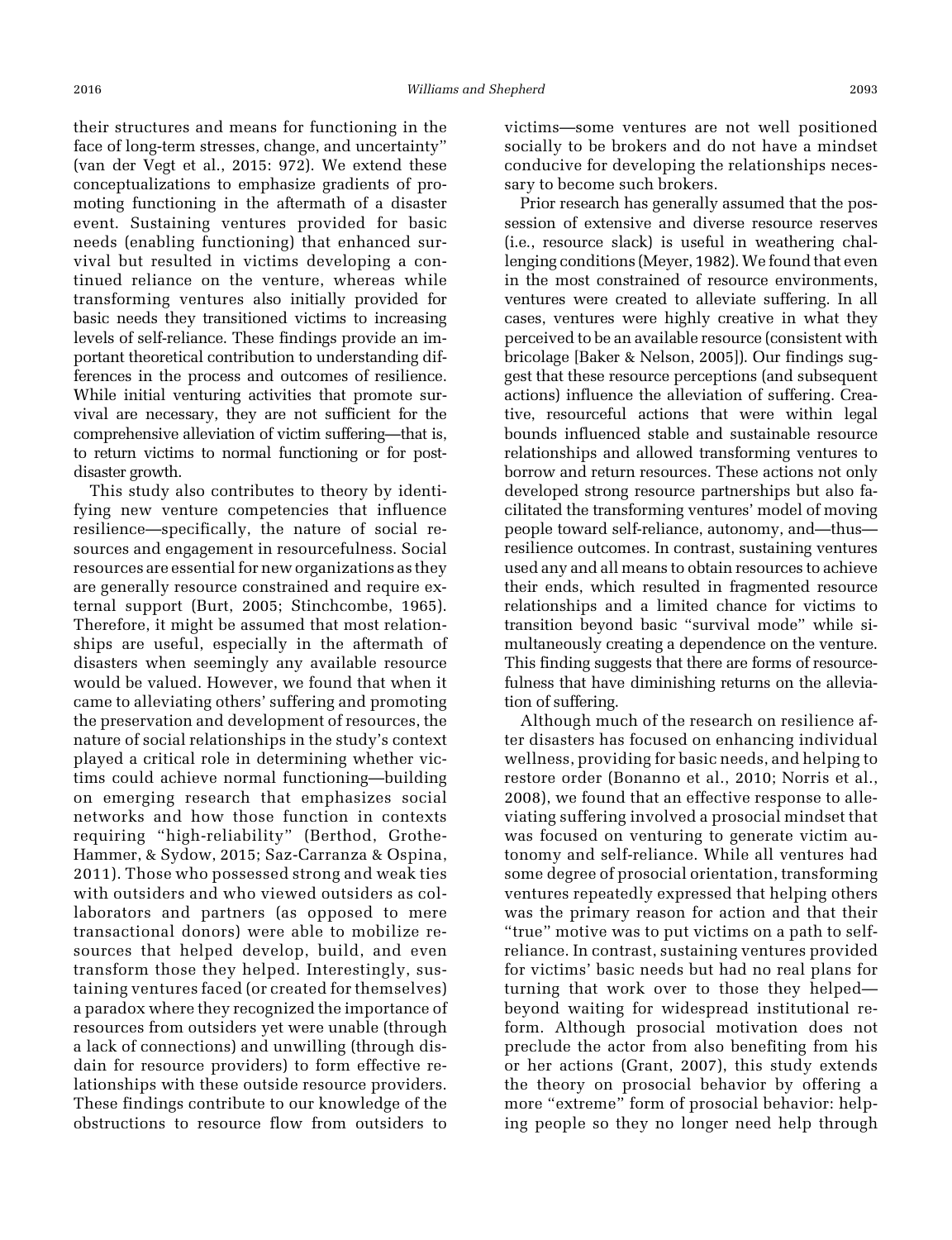<span id="page-25-0"></span>

|                          | Path 1: (a) Social Resources, $(b) \rightarrow$ POTAS                                                                                                                                                                                                                                                                                                                                                                                                                                                                        | Path 2: $POTAS \rightarrow Resourcefulness$                                                                                                                                                                                                                                                                                                                                                             | Path 3: Resourcefulness $\rightarrow$ Alleviation<br>of Suffering                                                                                                                                                                                                                                                                                                                                                                                                                                                     |
|--------------------------|------------------------------------------------------------------------------------------------------------------------------------------------------------------------------------------------------------------------------------------------------------------------------------------------------------------------------------------------------------------------------------------------------------------------------------------------------------------------------------------------------------------------------|---------------------------------------------------------------------------------------------------------------------------------------------------------------------------------------------------------------------------------------------------------------------------------------------------------------------------------------------------------------------------------------------------------|-----------------------------------------------------------------------------------------------------------------------------------------------------------------------------------------------------------------------------------------------------------------------------------------------------------------------------------------------------------------------------------------------------------------------------------------------------------------------------------------------------------------------|
| Transforming<br>Ventures | $\ldots$ We were able to<br>injured people to the Dominican Republic for<br>connections in [the Dominican Republic] and<br>able to go most of them would have ended up<br>Republic  we actually had (temporarily) an<br>treatment  I think that if they had not been<br>find food through contacts in the Dominican<br>airplane and a helicopter available for use<br>we used these to shuttle the most critically<br>1a: "We used Skype to communicate with<br>others in the United States<br>$\operatorname{dyng." TO-F2}$ | "Our view was we needed to help people become<br>self-reliant, otherwise needs would persist. For<br>water to drink. Thus, they helped me for a short<br>gives me water, but I know I will be thirsty again<br>tomorrow and I have no idea where to go to find<br>amount of time, but the same root problem is<br>example, if I am thirsty today and [someone]<br>eventually going to resurface." TR-F1 | step had an end date after which we start new<br>programs [that address current needs]." TR-F1<br>lights on borrowed land  however, this was<br>not the end goal of our actions—each project<br>"We constructed tents, showers, and installed                                                                                                                                                                                                                                                                         |
|                          | for example, my family was never here with me<br>during the days following the earthquake, but I<br>missing them and wishing they were here with<br>1b: "I think that we as committee members were<br>problems that we forgot about our own issues;<br>so absorbed in trying to solve other people's<br>helping out with<br>was never preoccupied with thoughts of<br>me, because I was so busy                                                                                                                              | us connect. It was because of them that we were<br>"We identified some satellite phones that helped<br>able to contact those outside Haiti that we knew.<br>operation [as opposed to having it directed from<br>It allowed us to have constant communication<br>before things returned to normal, so we were<br>able to form a local committee to direct our<br>the outside]." TO-F2                    | toward self-reliance, such as offering them rice<br>with them to help them find employment. Some<br>and beans to leave the tents  we also worked<br>of these people living in the camp were able to<br>go rent a house with their own money once they<br>"We were creative in getting people to take steps<br>secured a job, and they moved out." TR-F1                                                                                                                                                               |
|                          | relief efforts." TO-E1                                                                                                                                                                                                                                                                                                                                                                                                                                                                                                       | always temporary. For example, we did not stay<br>on the property long-term. Similarly, we made<br>land they did not own, a practice that became<br>sure that people were not building homes on<br>very common after the earthquake." TR-F2<br>"The use of materials that were not ours was                                                                                                             | "People's situations were so different  imagine<br>had no food to eat, they had no home to live in,<br>if you had a severed limb or needed transport to<br>This is why we were so absorbed as a committee<br>and they had absolutely nobody to help them<br>in trying to understand needs and address the<br>a hospital that was overflowed? Other people<br>members of their household had perished<br>different problems  we needed multiple                                                                        |
|                          |                                                                                                                                                                                                                                                                                                                                                                                                                                                                                                                              |                                                                                                                                                                                                                                                                                                                                                                                                         | them  Life goes on whether you have all your<br>limbs or if you are missing one. These activities<br>and me to heal and function at the same time."<br>them are healed when they see that we accept<br>"We help these young people to be reintegrated<br>into society, and the insecurities and worries<br>have helped both the dismembered children<br>regarding whether or not people will accept<br>leadership positions who could all work<br>that go through their minds and hearts<br>together." TO-E1<br>TA-E2 |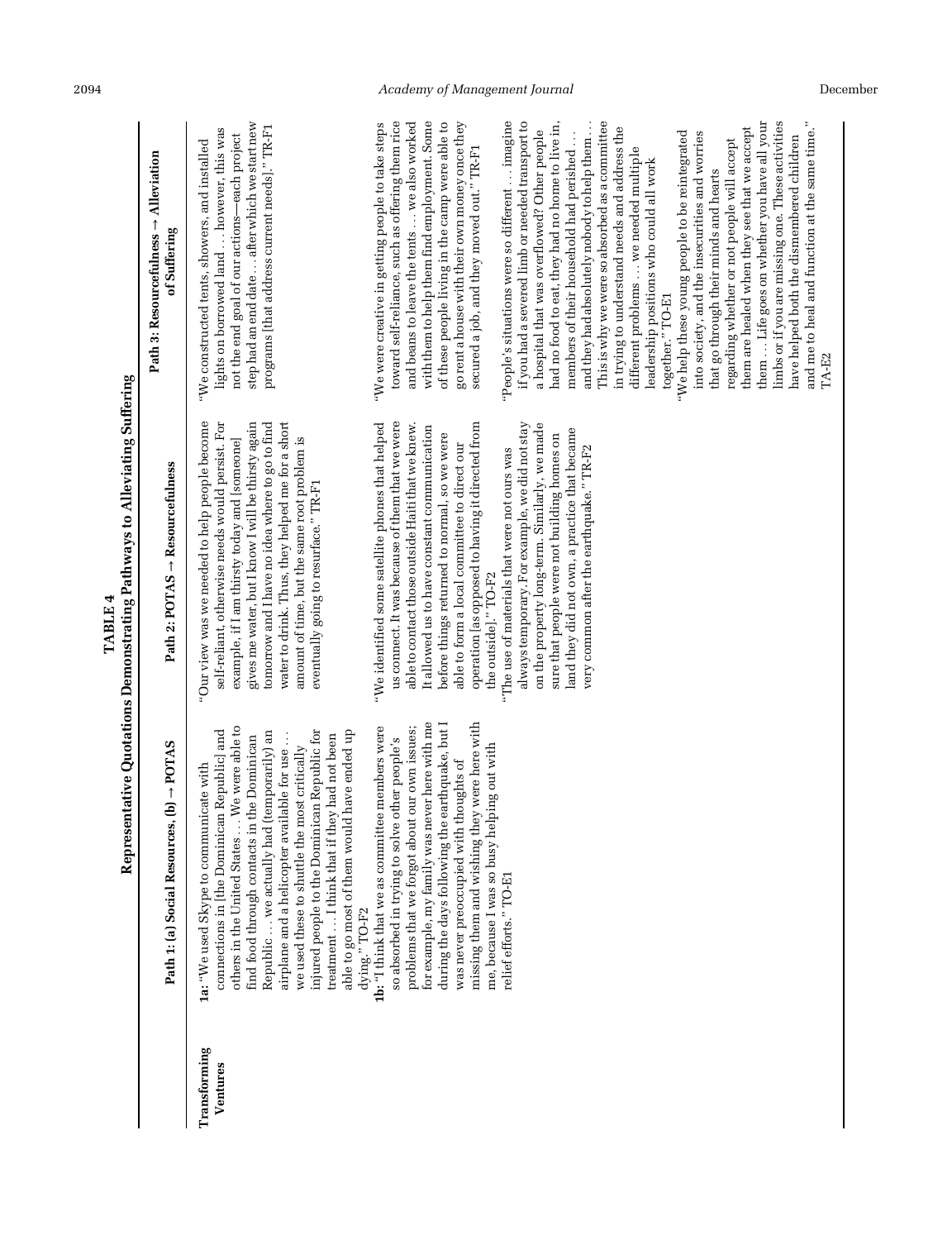|                        |                                                                                                                                                                                                                                                                                                                                                                                                                                                                                                                                                                                                                                                                                                                                          | (Continued)                                                                                                                                                                                                                                                                                                                                                                                                                                                                                                                                                                                                                                                                                                                                                                                                                                                                                                                                                                                                                                                 |                                                                                                                                                                                                                                                                                                                                                                                                                                                                                                                                                                                                                                                                                                                                                                                                                                                                                                                                                                   |
|------------------------|------------------------------------------------------------------------------------------------------------------------------------------------------------------------------------------------------------------------------------------------------------------------------------------------------------------------------------------------------------------------------------------------------------------------------------------------------------------------------------------------------------------------------------------------------------------------------------------------------------------------------------------------------------------------------------------------------------------------------------------|-------------------------------------------------------------------------------------------------------------------------------------------------------------------------------------------------------------------------------------------------------------------------------------------------------------------------------------------------------------------------------------------------------------------------------------------------------------------------------------------------------------------------------------------------------------------------------------------------------------------------------------------------------------------------------------------------------------------------------------------------------------------------------------------------------------------------------------------------------------------------------------------------------------------------------------------------------------------------------------------------------------------------------------------------------------|-------------------------------------------------------------------------------------------------------------------------------------------------------------------------------------------------------------------------------------------------------------------------------------------------------------------------------------------------------------------------------------------------------------------------------------------------------------------------------------------------------------------------------------------------------------------------------------------------------------------------------------------------------------------------------------------------------------------------------------------------------------------------------------------------------------------------------------------------------------------------------------------------------------------------------------------------------------------|
|                        | Path 1: (a) Social Resources, (b) $\rightarrow$ POTAS                                                                                                                                                                                                                                                                                                                                                                                                                                                                                                                                                                                                                                                                                    | Path 2: $POTAS \rightarrow Resourcellness$                                                                                                                                                                                                                                                                                                                                                                                                                                                                                                                                                                                                                                                                                                                                                                                                                                                                                                                                                                                                                  | Path 3: Resourcefulness $\rightarrow$ Alleviation<br>of Suffering                                                                                                                                                                                                                                                                                                                                                                                                                                                                                                                                                                                                                                                                                                                                                                                                                                                                                                 |
| Ventures<br>Sustaining | years, in five years?<br>1a: "Our most pressing need is to get out of these<br>Haiti who claim that they like Haiti should help<br>prefer to buy a room so we continue to wait in<br>Well, we are waiting for those in charge to fulfill<br>their duties in regards to us  so we continue<br>"As the president of this organization, I demand<br>tents  but we have no connections to get us<br>that our so-called friends or ally countries of<br>the tents searching for food, using tarps and<br>renting does not even interest me, I would<br>shelter  and I don't want to rent a room,<br>take all of these people out." SO-F1<br>SA-C1<br>1b: "Where will we be in two<br>$\rm{searching}$ and $\rm{surviving."}$<br>tents." SE-E1 | keep surviving  Ever since the founding there<br>sacrificed a lot in searching for resourcesbut<br>truck and shared it. We had to do it that way to<br>individual is the leader, he decides on resources<br>but not me, I told others 'I'm not afraid of the<br>themmany people were afraid of the military<br>military, because I am in the military too!' I did<br>gasoline. There were obstacles, but I overcame<br>thing you can possess reputation can make<br>military  I told them I needed gasoline and<br>has been a leader and everybody knows that<br>this builds my reputation, which is the only<br>"We got together and managed to buy a water<br>gasoline  they assumed I was part of the<br>you rich in the end, but we are poor at the<br>they told me no problem, they had a lot of<br>"I dressed in a manner similar to a military<br>personnel and went to the military to get<br>"Life as a leader is full of sacrifices, I have<br>like water that keep us together." SE-F1<br>this often to get resources." SA-F1<br>present." SO-E1 | "There were some people who gave up and refused<br>to eat, because they figured that they were going<br>come up to me and pick me up in the air  for<br>[falsified] badges already  We were obligated<br>to die anyways. When things started looking up<br>"Because we helped people find food, they would<br>said 'wow, here is the guy who saved my life, he<br>saved my life!' People recognize we saved them<br>from starvation and death  this is how we are<br>to use force to get these resources we had no<br>example, one man picked me up in the air and<br>with the vehicle and pressured them, and they<br>again due to our action, and we started finding<br>"To obtain food we went to the Industrial Park<br>other choice but to use force to obtain these<br>saw that we were serious because we had<br>more resources, then these people became<br>supplies for our community." SO-E2<br>interested in eating again." SO-E2<br>respected." SA-E1 |

TABLE 4

TABLE 4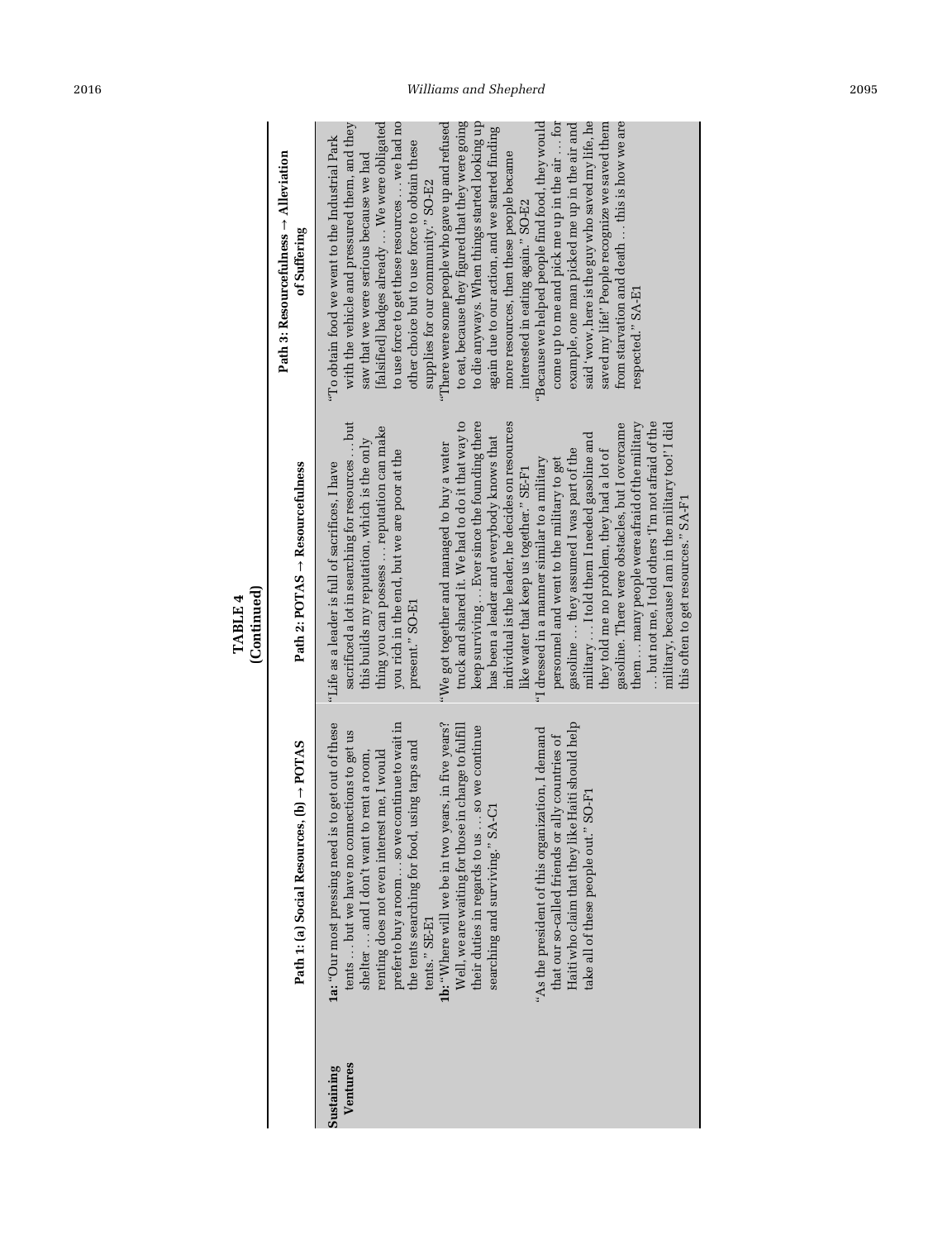a relentless focus on enabling autonomy to obtain self-reliance.

Our findings also contribute to the management literature on disaster response, which focuses on the immediate impact of emergent response groups in developed economies (e.g., the United States [\[Majchrzak et al., 2007](#page-30-0)], Australia [[Shepherd &](#page-31-0) [Williams, 2014\]](#page-31-0)). In this developing stream of management research, less has been offered regarding the internal dynamics of emergent ventures and the various ways these ventures' activities influence people in the longer term, especially those in less developed countries. Over and above contributing to theory through a deeper understanding of the internal dynamics of an important form of emergent response group (i.e., transforming ventures), this study provides insights into the mindset of some that seem to create a vicious cycle in less developed countries. Because of past injustices, some ventures are unable to create the sort of relationships in the present that will help victims grow for the future—that is, they fail to "build back better." This can create a deleterious spiral where distrust obstructs the formation of strong relationships, and the lack of strong relationships obstructs resource flow, which further fuels distrust and so on. However, some (transforming) ventures appear to be able to break this cycle by developing strong relationships with outside providers (given a different founding mindset) and using those resources to help victims in a way that gives these victims autonomy and builds self-reliance, which reinforces the founding mindset and social capital. This extends research on the effectiveness of emergent responses and lays a foundation for future research to explore how to enable and support emergent activities that show the greatest promise for alleviating suffering.

Finally, this study provides an important addition to the conceptualization of entrepreneurial opportunity by extending it to POTAS. This contributes to extant research on opportunity, which suggests that opportunities are future scenarios that are desirable and feasible and usually focus on creating economic, social, or community value [\(Fauchart & Gruber, 2011;](#page-29-0) [Peredo & Chrisman, 2006](#page-31-0); [York & Venkataraman, 2010\)](#page-32-0). By extending the scope of entrepreneurial opportunity to the alleviation of suffering in the aftermath of a disaster, we open new pathways to add to the conversation on the nature of entrepreneurial opportunities [\(Suddaby,](#page-31-0) [Bruton, & Si, 2015](#page-31-0)) and the diverse ways in which entrepreneurial actors can create value. Indeed, not all

potential opportunities, once exploited, are equally as effective in alleviating victims' suffering in the aftermath of a disaster. In extending theory on the value created by POTAS, we highlight that while ventures created to alleviate suffering pursue opportunities to enhance victims' survival chances in the immediate aftermath of a disaster, some ventures create additional value by enabling transitions for individuals to achieve post-disaster resilience and growth.

Taken together, these findings have important practical implications, especially in terms of addressing the "grand challenge" of responding to disasters. Specifically, traditional response groups and resource providers might be well served in supporting emergent, grassroots, locally-led ventures seeking to develop resilience. This support could include assisting transforming ventures with difficult transitions and/or sustaining ventures in their immediate objectives (e.g., providing food and shelter). Similarly, recognizing ventures' different objectives can guide resource providers and policymakers in prioritizing needs while also informing institutional actors (e.g., governments and NGOs) on how to interact with new local ventures. These actions can be oriented toward generating long-term resilience by encouraging pathways to self-reliance. Finally, various actors in post-disaster responses can consider important tradeoffs associated with different forms of action. For example, our data suggest that sustaining ventures' decision to "hold out" for others' support resulted in reduced resilience outcomes for many victims of the disaster. In contrast, transforming ventures focused on moving people forward while explicitly avoiding the approach taken by sustaining ventures. Understanding the various tradeoffs associated with different response options could lead to more "strategic" decision making and result in the alleviation of more suffering and the promotion of greater resilience.

#### Generalizability and Future Research

Although the purpose of our study is consistent with other qualitative research—to provide "local (i.e., realistic and precise) interpretations of a phenomenon, which the researcher then places within a theoretical frame to provide the wherewithal for extension and advancement of the current theory" [\(Harrison & Corley, 2011](#page-30-0): 410)—we can still begin to think about how the theory can be transferred outside the context in which it was induced ([Lincoln &](#page-30-0) [Guba, 1985](#page-30-0)). Indeed, we believe that the current inductive model can serve as a basis for a more generalizable theory of venturing to alleviate suffering.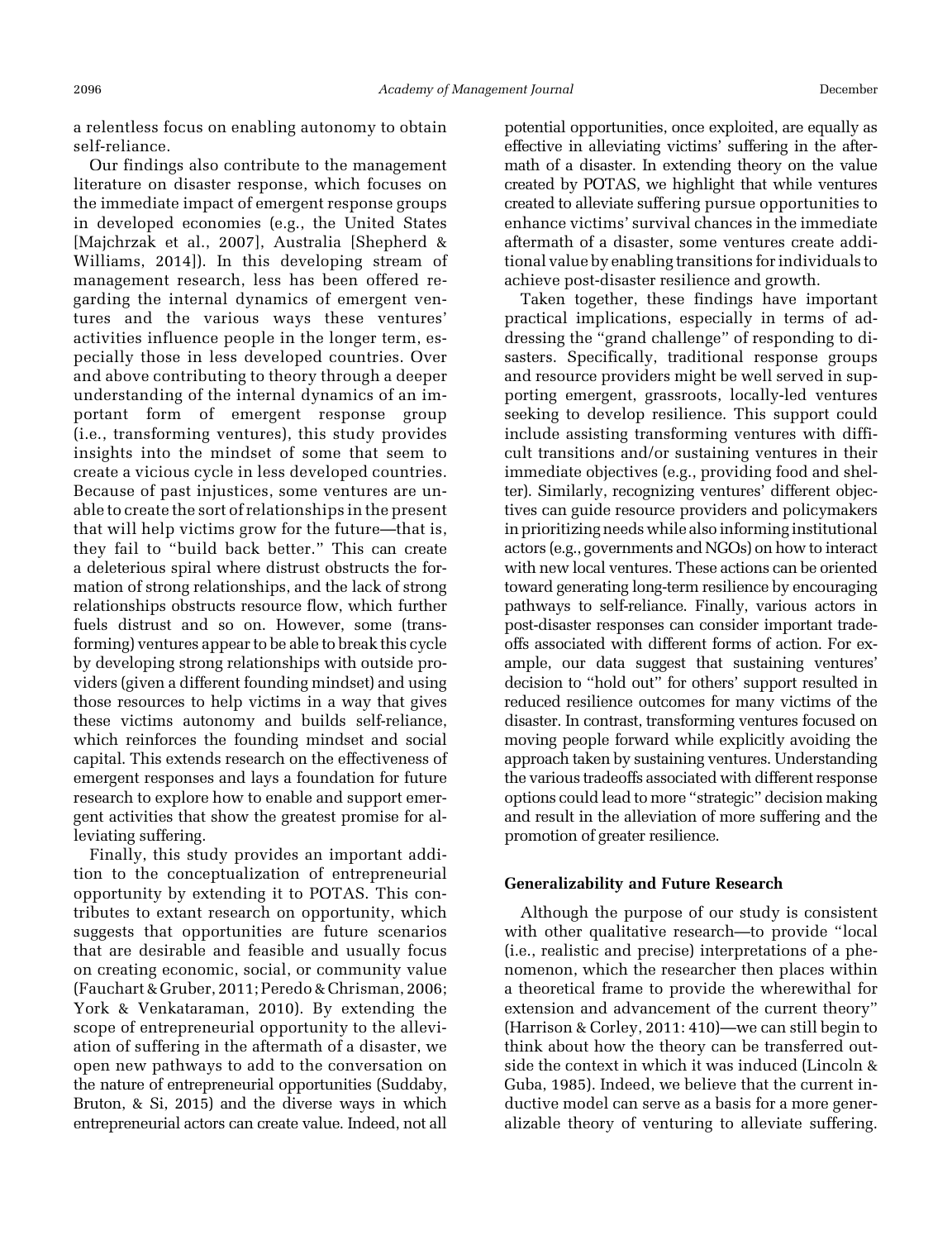<span id="page-28-0"></span>That is, we believe that the creation of ventures to alleviate suffering in the aftermath of the Haiti earthquake is representative of a larger set of emergent responses to disasters in least developed countries [\(Guillaumont, 2010](#page-30-0); [UN, 2015\)](#page-31-0) by locals in the "eye of the storm." Ventures are created to respond to disasters (e.g., [Shepherd & Williams, 2014\)](#page-31-0) and our inductive theoretical model directly applies to explaining how these ventures are organized and their impact on victim suffering. Furthermore, responses to disasters in least developed countries also come from outside organizations, such as the United Nations, foreign governments, the Red Cross, and others that actively try to engage locals to customize and speedily deliver resources to alleviate suffering in the aftermath of disasters (primarily in least developed countries). Our model helps explain how a venturing perspective for alleviating victim suffering can provide insights into the resource-investment strategies of these organizations and the human impact of those investments.

As the management research in this context is in its earliest stages, we anticipate many opportunities for future research to address aspects of this grand challenge. Future research can make a contribution by: (1) identifying how to support and facilitate transforming ventures through disaster-preparation and response programs, especially in less developed economies. For example, how can other emergency responders interact with and support local ventures as part of a broader approach to addressing disastercaused suffering? Research can also: (2) explore differences across disaster types (i.e., human-caused versus natural disasters) and economic environments. For example, do more developed economies have a lower tolerance for living in "sustaining" conditions such that there is a more rapid transition to a "transforming" path, or is "sustaining" simply manifest in a less extreme way? Next, research can: (3) investigate how transforming firms sequence and/or balance activities that promote survival and response speed with those that provide autonomy and self-reliance and can: (4) highlight how network development facilitates both disaster response and locally-organized responses to ongoing poverty and economic crises. Contributions are also likely to come from: (5) exploring how individuals can develop a prosocial mindset to facilitate venturing that aids those in need by helping them help themselves. Recent research emphasizes the importance of programs that engage local participation in "poverty targeting, [improving] service delivery, [expanding] livelihood opportunities and [strengthening] demand for good governance" [\(Mansuri & Rao,](#page-30-0) [2012:](#page-30-0) 1). These programs typically focus on supporting governments and organizations in developing institutions. Future research can build on our findings to improve responses to long-term needs. In addition: (6) comparing entrepreneurial action in the context of post-disaster venturing with that in more traditional contexts can advance our theories on the nature of entrepreneurial opportunities, the processes of organizational emergence, and the forms of value creation.

Finally, although we highlight the benefits of transforming ventures over sustaining ventures, this could be a function of this study's time horizon. All sustaining ventures described in this study still occupy land without the permission of the legal owners of that land. With a longer time horizon, we may find that sustaining ventures fundamentally challenge and change the nature of property rights and/or lead to a redistribution of those rights in a way that has a profound and positive impact on reducing the suffering caused by poverty in Haiti. Future research can explore the possibilities of this institutional entrepreneurship.

#### **CONCLUSION**

While disasters pose a great challenge to society at large, management scholarship likely has much to add in providing solutions that facilitate network and organizational development, leadership training, entrepreneurship, foreign investment, for-profit market development, and so forth. Specifically, as we found in this paper, locals—even in the most difficult of circumstances—are capable of pursuing potential opportunities to alleviate suffering and build resilience in communities to varying degrees. Recognizing how these ventures identify and utilize resources and to what ends can facilitate better coordination and organizing to alleviate suffering in the aftermath of a disaster. Moreover, least developed countries are in the greatest need of attention as their inhabitants endure the lowest levels of global economic privilege and are the most susceptible to the risks associated with disasters. However, as we found, they have much to offer in developing solutions that facilitate resilience.

#### **REFERENCES**

Aldrich, D. P. 2012. Building resilience: Social capital in post-disaster recovery. Chicago, IL: University of Chicago Press.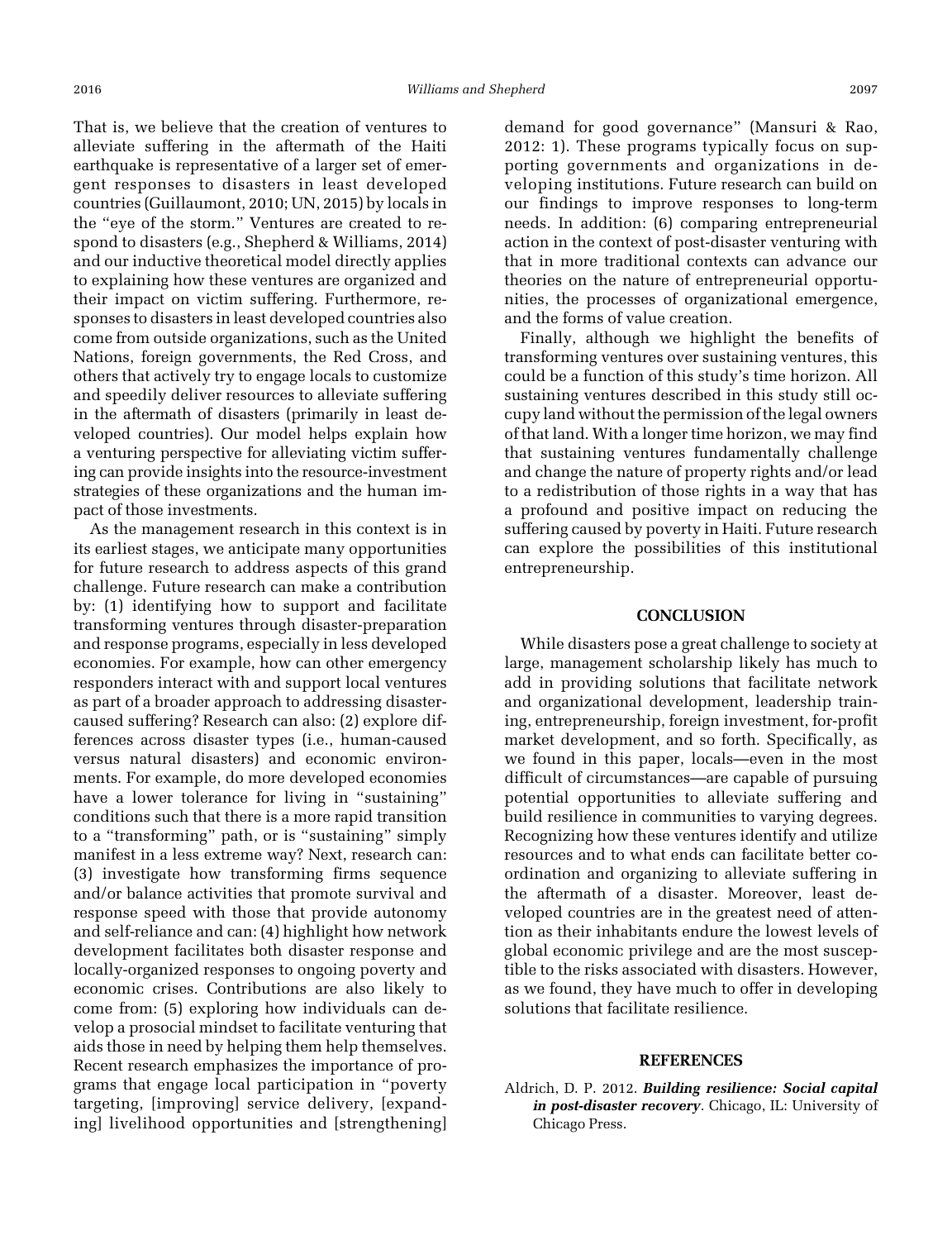- <span id="page-29-0"></span>Anderson, A. I., Compton, D., & Mason, T. 2005. Managing in a dangerous world: The national incident management system. IEEE Engineering Management Review, 16: 114–114.
- Baker, T., Miner, A. S., & Eesley, D. T. 2003. Improvising firms: Bricolage, account giving and improvisational competencies in the founding process. Research Policy, 32: 255–276.
- Baker, T., & Nelson, R. E. 2005. Creating something from nothing: Resource construction through entrepreneurial bricolage. Administrative Science Quarterly, 50: 329–366.
- Berthod, O., Grothe‐Hammer, M., & Sydow, J. 2015. Some characteristics of high-reliability networks. Journal of Contingencies and Crisis Management, 23: 24–28.
- Bigley, G. A., & Roberts, K. H. 2001. The incident command system: High-reliability organizing for complex and volatile task environments. Academy of Management Journal, 44: 1281–1299.
- Bonanno, G. A., Brewin, C. R., Kaniasty, K., & La Greca, A. M. 2010. Weighing the costs of disaster consequences, risks, and resilience in individuals, families, and communities. Psychological Science in the Public Interest, 11: 1–49.
- Burt, R. S. 2005. Brokerage and closure: An introduction to social capital. New York: Oxford University Press.
- Cavallo, E., Powell, A., & Becerra, O. 2010. Estimating the direct economic damages of the earthquake in Haiti. The Economic Journal, 120: F298–F312.
- Corbin, J. M., & Strauss, A. 1990. Grounded theory research: Procedures, canons, and evaluative criteria. Qualitative Sociology, 13: 3–21.
- Corley, K. G., & Gioia, D. A. 2004. Identity ambiguity and change in the wake of a corporate spin-off. Administrative Science Quarterly, 49: 173–208.
- Covin, J. G., & Slevin, D. P. 1989. Strategic management of small firms in hostile and benign environments. Strategic Management Journal, 10: 75–87.
- Cutter, S. L., Ash, K. D., & Emrich, C. T. 2014. The geographies of community disaster resilience. Global Environmental Change, 29: 65–77.
- Davidsson, P. 2015. Entrepreneurial opportunities and the entrepreneurship nexus: A re-conceptualization. Journal of Business Venturing, 30: 674–695.
- Davidsson, P., & Honig, B. 2003. The role of social and human capital among nascent entrepreneurs. Journal of Business Venturing, 18: 301–331.
- Davis, J. P., & Eisenhardt, K. M. 2011. Rotating leadership and collaborative innovation: Recombination

processes in symbiotic relationships. Administrative Science Quarterly, 56: 159–201.

- Dean, T. J., & McMullen, J. S. 2007. Toward a theory of sustainable entrepreneurship: Reducing environmental degradation through entrepreneurial action. Journal of Business Venturing, 22: 50–76.
- Denzin, N. K., & Lincoln, Y. S. 2011. The Sage handbook of qualitative research. Thousand Oaks, CA: Sage Publications.
- Drabek, T. E. 2005. Predicting disaster response effectiveness. International Journal of Mass Emergencies and Disasters, 23: 49–72.
- Drabek, T. E., & McEntire, D. A. 2003. Emergent phenomena and the sociology of disaster: Lessons, trends and opportunities from the research literature. Disaster Prevention and Management, 12: 97–112.
- Dutton, J. E., Workman, K. M., & Hardin, A. E. 2014. Compassion at work. Annual Review of Organizational Psychology and Organizational Behavior, 1: 277–304.
- Edmonds, K. 2013. Beyond good intentions: The structural limitations of NGOs in Haiti. Critical Sociology, 39: 439–452.
- Eisenhardt, K. M. 1989. Building theory from case study research. Academy of Management Review, 14: 532–550.
- Erikson, K. T. 1976. Everything in its path. New York: Simon and Schuster.
- Fauchart, E., & Gruber, M. 2011. Darwinians, communitarians, and missionaries: The role of founder identity in entrepreneurship. Academy of Management Journal, 54: 935–957.
- Freeman, R. E., & Phillips, R. A. 2002. Stakeholder theory: A libertarian defense. Business Ethics Quarterly, 12: 331–349.
- Freire, P. 2000. Pedagogy of the oppressed. New York: Continuum.
- Gephart, R. P. 1984. Making sense of organizationally based environmental disasters. Journal of Management, 10: 205-225.
- Gephart, R. P. 1993. The textual approach: Risk and blame in disaster sensemaking. Academy of Management Journal, 36: 1465–1514.
- Gephart, R. P. 2013. Doing research with words: Qualitative methodologies and industrial/organizational psychology. In J. M. Cortina, & R. S. Landis (Eds.), Modern research methods for the study of behavior in organizations: 265-318. New York: Routledge.
- Gephart, R. P., Van Maanen, J., & Oberlechner, T. 2009. Organizations and risk in late modernity. Organization Studies, 30: 141–155.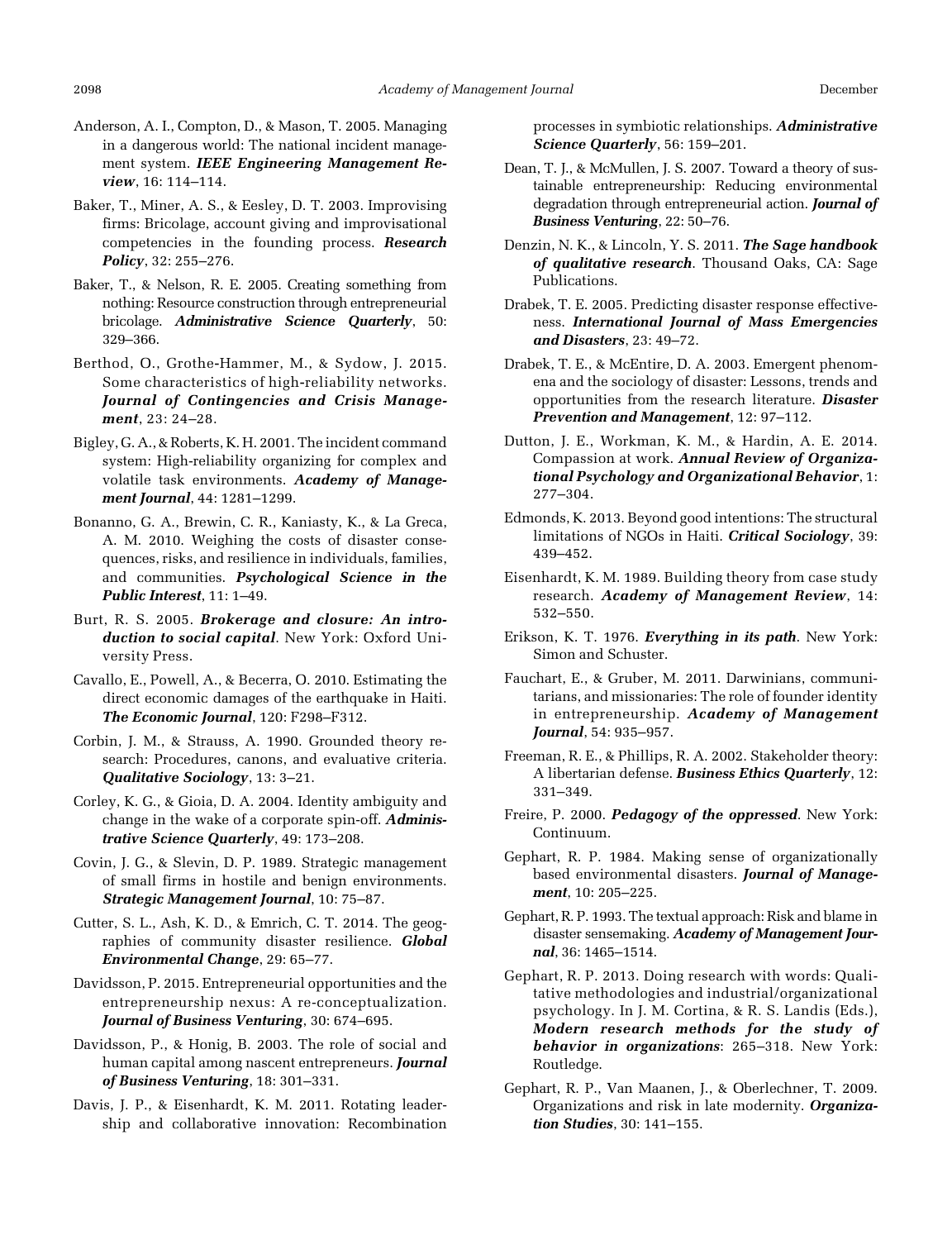- <span id="page-30-0"></span>Gersick, C. J., Dutton, J. E., & Bartunek, J. M. 2000. Learning from academia: The importance of relationships in professional life. Academy of Management Journal, 43: 1026–1044.
- Gioia, D. A., Corley, K. G., & Hamilton, A. L. 2013. Seeking qualitative rigor in inductive research notes on the Gioia Methodology. Organizational Research Methods, 16: 15–31.
- Gioia, D. A., Thomas, J. B., Clark, S. M., & Chittipeddi, K. 1994. Symbolism and strategic change in academia: The dynamics of sensemaking and influence. Organization Science, 5: 363–383.
- Glaser, B. G., & Strauss, A. L. 1967. The discovery of grounded theory: Strategies for qualitative research. Chicago: Aldine.
- Granovetter, M. S. 1973. The strength of weak ties. American Journal of Sociology, 78: 1360–1380.
- Grant, A. M. 2007. Relational job design and the motivation to make a prosocial difference. Academy of Management Review, 32: 393–417.
- Guillaumont, P. 2010. Assessing the economic vulnerability of small island developing states and the least developed countries. The Journal of Development Studies, 46: 828–854.
- Hallen, B., & Eisenhardt, K. M. 2012. Catalyzing strategies and efficient tie formation: How entrepreneurial firms obtain investment ties. Academy of Management Journal, 55: 35–70.
- Hansen, H., & Trank, C. Q. 2016. This is going to hurt: Compassionate research methods. Organizational Research Methods, 19: 352–375.
- Harrison, S. H., & Corley, K. G. 2011. Clean climbing, carabiners, and cultural cultivation: Developing an open-systems perspective of culture. Organization Science, 22: 391–412.
- Hatfield, E., & Sprecher, S. 1983. Equity theory and recipient reactions to aid. In J. D. Fisher, A. Nadler & B. M. DePaulo (Eds.), New directions in helping, vol. 1: 113–141. New York: Academic Press.
- Hewitt, K. 2013. Environmental disasters in social context: Toward a preventive and precautionary approach. Natural Hazards, 66: 3–14.
- Huy, Q. N., Corley, K. G., & Kraatz, M. S. 2014. From support to mutiny: Shifting legitimacy judgments and emotional reactions impacting the implementation of radical change. Academy of Management Journal, 57: 1650–1680.
- International Crisis Group. 2013. Governing Haiti: Time for national consensus, Latin America and Caribbean Report. Brussels, Belgium: International Crisis Group.
- Kaniasty, K., & Norris, F. H. 1993. A test of the social support deterioration model in the context of natural

disaster. Journal of Personality and Social Psychology, 64: 395–408.

- Knight, F. W. 2000. The Haitian revolution. The American Historical Review, 105: 103–115.
- Kreiner, G., Hollensbe, E., Sheep,M., Smith, B., & Kataria, N. 2014. Elasticity and the dialectic tensions of organizational identity: How can we hold together while we're pulling apart? Academy of Management Journal, 58: 981–1011.
- Lincoln, Y. S., & Guba, E. G. 1985. Naturalistic inquiry. Beverly Hills, CA: Sage Publications.
- Majchrzak, A., Jarvenpaa, S. L., & Hollingshead, A. B. 2007. Coordinating expertise among emergent groups responding to disasters. Organization Science, 18: 147–161.
- Mansuri, G., & Rao, V. 2012. Localizing development: Does participation work? Washington, DC: World Bank Publications.
- Marcum, C. S., Bevc, C. A., & Butts, C. T. 2012. Mechanisms of control in emergent interorganizational networks. Policy Studies Journal: The Journal of the Policy Studies Organization, 40: 516–546.
- Margesson, R., & Taft-Morales, M. 2010. Haiti earthquake: Crisis and response. Washington, DC: Congressional Research Service.
- McEntire, D. A. 2014. Disaster response and recovery: Strategies and tactics for resilience. Hoboken, NJ: John Wiley & Sons.
- McManus, S., Seville, E., Vargo, J., & Brunsdon, D. 2008. Facilitated process for improving organizational resilience. Natural Hazards Review, 9: 81–90.
- McMullen, J. S., & Shepherd, D. A. 2006. Entrepreneurial action and the role of uncertainty in the theory of the entrepreneur. Academy of Management Review, 31: 132–152.
- Meyer, A. D. 1982. Adapting to environmental jolts. Administrative Science Quarterly, 27: 515–537.
- Muller, A., & Kräussl, R. 2011. Doing good deeds in times of need: A strategic perspective on corporate disaster donations. Strategic Management Journal, 32: 911–929.
- Nag, R., & Gioia, D. A. 2012. From common to uncommon knowledge: Foundations of firm-specific use of knowledge as a resource. Academy of Management Journal, 55: 421–457.
- Norris, F. H., Friedman, M. J., Watson, P. J., Byrne, C. M., Diaz, E., & Kaniasty, K. 2002. 60,000 disaster victims speak: Part I. An empirical review of the empirical literature, 1981-2001. Psychiatry, 65: 207-239.
- Norris, F. H., Stevens, S. P., Pfefferbaum, B.,Wyche, K. F., & Pfefferbaum, R. L. 2008. Community resilience as a metaphor, theory, set of capacities, and strategy for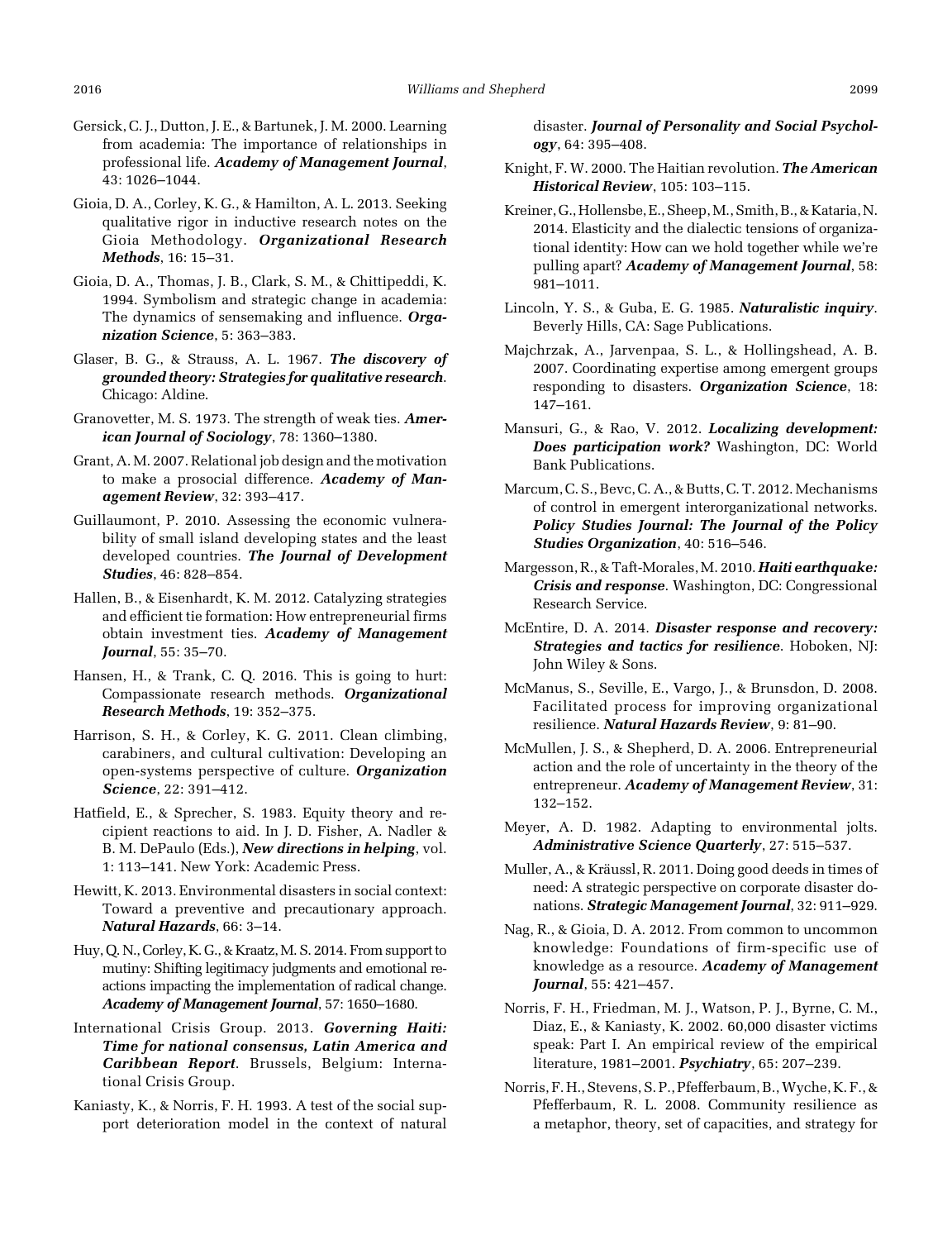<span id="page-31-0"></span>disaster readiness. American Journal of Community Psychology, 41: 127–150.

- Oh, C. H., & Oetzel, J. 2011. Multinationals' response to major disasters: How does subsidiary investment vary in response to the type of disaster and the quality of country governance? Strategic Management Journal, 32: 658-681.
- Peredo, A. M., & Chrisman, J. J. 2006. Toward a theory of community-based enterprise. Academy of Management Review, 31: 309–328.
- Pratt, M. G., Rockmann, K. W., & Kaufmann, J. B. 2006. Constructing professional identity: The role of work and identity learning cycles in the customization of identity among medical residents. Academy of Management Journal, 49: 235–262.
- Riddick, W. W. 2011. Haitian immovable property law: A major obstacle to earthquake recovery and economic development. Intercultural Human Rights Law Review, 6: 241–276.
- Roc, N. 2009. Haiti: The bitter grapes of corruption. Madrid: FRIDE.
- Sarasvathy, S. D. 2001. Causation and effectuation: Toward a theoretical shift from economic inevitability to entrepreneurial contingency. Academy of Management Review, 26: 243–263.
- Saz-Carranza, A., & Ospina, S. M. 2011. The behavioral dimension of governing interorganizational goal-directed networks—Managing the unity-diversity tension. Journal of Public Administration: Research and Theory, 21: 327–365.
- Schabram, K., & Maitlis, S. 2016. Negotiating the challenges of a calling: Emotion and enacted sensemaking in animal shelter work. Academy of Management Journal. Published online ahead of print. doi: 10.5465/amj.2013.0665.
- Schneider, S. K. 1992. Governmental response to disasters: The conflict between bureaucratic procedures and emergent norms. Public Administration Review, 52: 135-145.
- Schuller, M. 2007. Haiti's 200-year ménage-à-trois: Globalization, the state, and civil society. Caribbean Studies, 35: 141–179.
- Shepherd, D. A. 2015. Party on! A call for entrepreneurship research that is more interactive, activity based, cognitively hot, compassionate, and prosocial. Journal of Business Venturing, 30: 489–507.
- Shepherd, D. A., & Williams, T. A. 2014. Local venturing as compassion organizing in the aftermath of a natural disaster: The role of localness and community in reducing suffering. Journal of Management Studies, 51: 952–994.
- Sonenshein, S. 2014. How organizations foster the creative use of resources. Academy of Management Journal, 57: 814–848.
- Stevenson, H. H., & Jarillo, J. C. 1990. A paradigm of entrepreneurship: Entrepreneurial management. Strategic Management Journal, 11: 17–27.
- Stinchcombe, A. L. 1965. Organizations and social structure. Chicago: Rand McNally.
- Strauss, A., & Corbin, J. 1998. Basics of qualitative research: Techniques and procedures for developing grounded theory (2nd ed.). Newbury Park, CA: Sage.
- Suddaby, R. 2006. From the editors: What grounded theory is not. Academy of Management Journal, 49: 633–642.
- Suddaby, R., Bruton, G. D., & Si, S. X. 2015. Entrepreneurship through a qualitative lens: Insights on the construction and/or discovery of entrepreneurial opportunity. Journal of Business Venturing, 30: 1–10.
- Sutcliffe, K. M., & Vogus, T. J. 2003. Organizing for resilience. In K. S. Cameron, J. E. Dutton & R. E. Quinn (Eds.), Positive organizational scholarship: Foundations of a new discipline: 94-110. San Francisco, CA: Berrett-Koehler.
- Treviño, L. K., den Nieuwenboer, N. A., Kreiner, G. E., & Bishop, D. G. 2014. Legitimating the legitimate: A grounded theory study of legitimacy work among ethics and compliance officers. Organizational Behavior and Human Decision Processes, 123: 186–205.
- Turner, B. A. 1976. Organizational and interorganizational development of disasters. Administrative Science Quarterly, 21: 378–397.
- UN 2015. What are least developed countries (LDCs)? [http://www.un.org/en/development/desa/policy/cdp/](http://www.un.org/en/development/desa/policy/cdp/ldc_info.shtml) [ldc\\_info.shtml;](http://www.un.org/en/development/desa/policy/cdp/ldc_info.shtml) June 25, 2015.
- USAID 2015. Working in crises and conflict. [http://www.](http://www.usaid.gov/what-we-do/working-crises-and-conflict) [usaid.gov/what-we-do/working-crises-and-conflict](http://www.usaid.gov/what-we-do/working-crises-and-conflict); April 1, 2015.
- van der Vegt, G. S., Essens, P., Wahlström, M., & George, G. 2015. Managing risk and resilience. Academy of Management Journal, 58: 971–980.
- Webb, J.W., Tihanyi, L., Ireland, R. D., & Sirmon, D. G. 2009. You say illegal, I say legitimate: Entrepreneurship in the informal economy. Academy of Management Review, 34: 492–510.
- Wilets, J. D., & Espinosa, C. 2011. Rule of Law in Haiti before and after the 2010 Earthquake. Intercultural Human Rights Law Review, 6: 181–208.
- Williams, T. A., & Shepherd, D. A. 2016. Victim entrepreneurs doing well by doing good: Venture creation and well-being in the aftermath of a resource shock. Journal of Business Venturing, 31: 365–387.
- Yin, R. K. 1994. Case study research: Design and methods. Thousand Oaks, London: Sage Publications.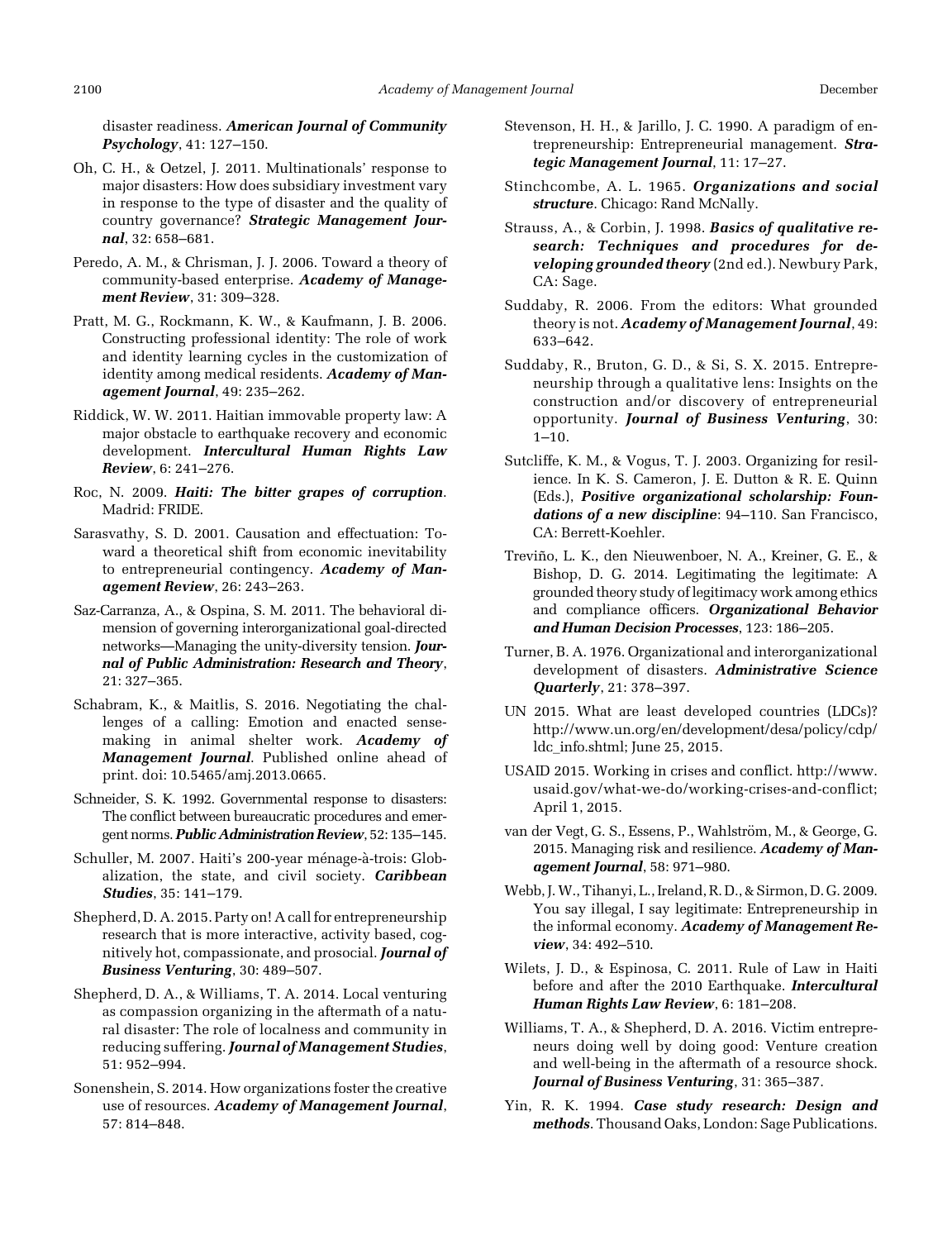- <span id="page-32-0"></span>Yin, R. K. 2009. Case study research: Design and methods. Los Angeles, CA: Sage Publications.
- York, J. G., & Venkataraman, S. 2010. The entrepreneur– environment nexus: Uncertainty, innovation, and allocation. Journal of Business Venturing, 25: 449-463.
- Zanotti, L. 2010. Cacophonies of aid, failed state building and NGOs in Haiti: Setting the stage for disaster, envisioning the future. Third World Quarterly, 31: 755–771.

- MA

Trenton A. Williams ([tawil101@syr.edu\)](mailto:tawil101@syr.edu) is an assistant professor at the Whitman School of Management, Syracuse

University. He received his PhD from Indiana University's Kelley School of Business. His research focuses on organizational emergence under resource constraint, resourcefulness, resilience in facing adversity, and entrepreneurial decision making.

Dean A. Shepherd ([shepherd@indiana.edu\)](mailto:shepherd@indiana.edu) is a professor and the David H. Jacobs Chair of Strategic Entrepreneurship at the Kelley School of Business, Indiana University. He received his PhD from Bond University (Australia). His research focuses on entrepreneurial opportunity, entrepreneurial cognitions and decision making, entrepreneurial strategies, and the failure of entrepreneurial businesses.

۸A.